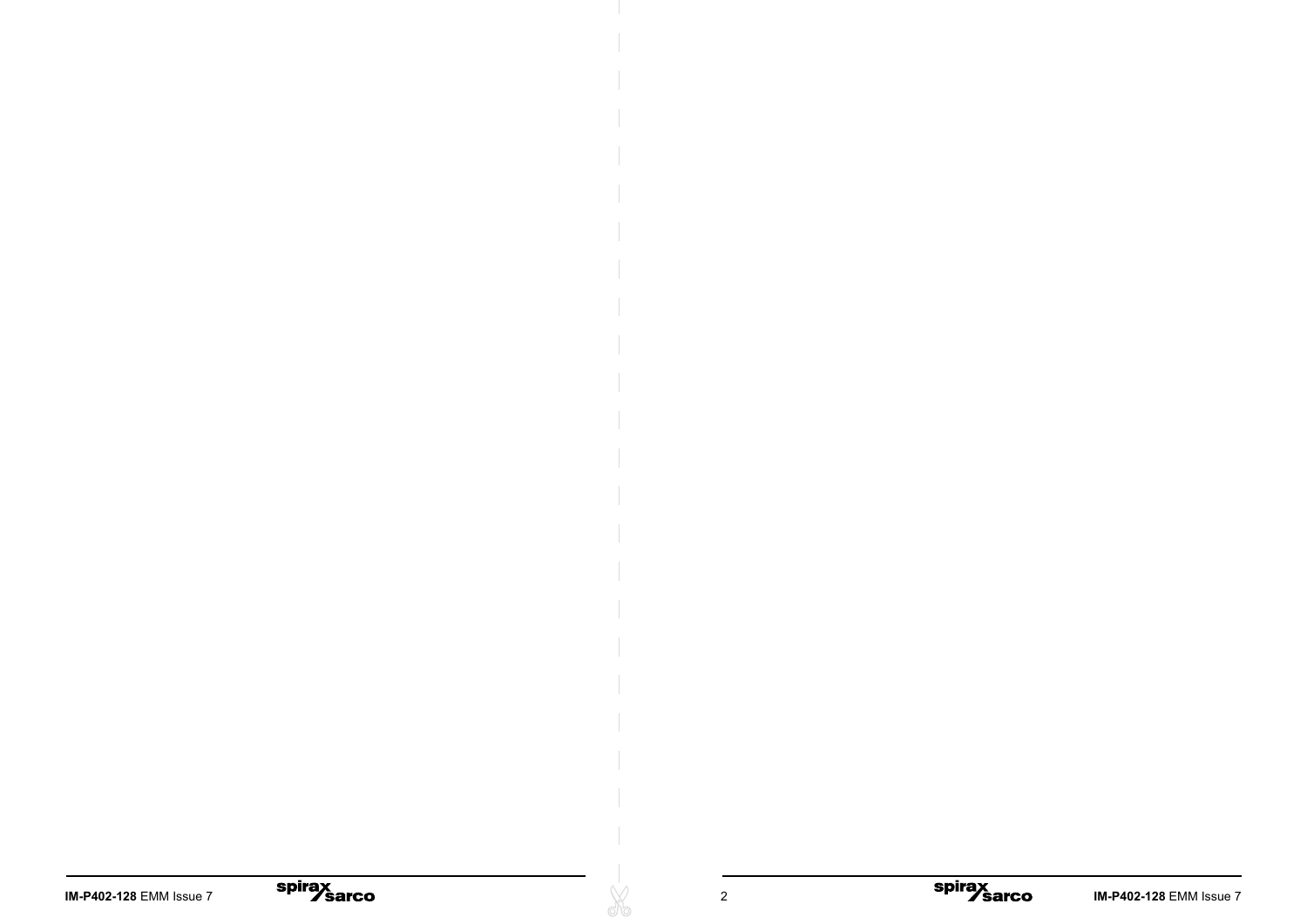## **1. Safety information**

**Safe operation of this product can only be guaranteed if it is properly installed, commissioned, used and maintained by qualified personnel (see Section 1.11) in compliance with the operating instructions. General installation and safety instructions for pipeline and plant construction, as well as the proper use of tools and safety equipment must also be complied with.**

**Your attention is drawn to IEE Regulations (BS 7671, EN 12953, EN 12952 and EN 50156). Elsewhere, other regulations will normally apply.**

**All wiring materials and methods shall comply with relevant EN and IEC standards where applicable.**

#### **Warning**

**This product is designed and constructed to withstand the forces encountered during normal use. Use of the product other than as a boiler controller, or failure to install the product in accordance with these Instructions, product modifications or repair could:**

- **- Cause injury or fatality to personnel.**
- **- Cause damage to the product / property.**
- **Invalidate the**  $\epsilon$  marking.

**These instructions must be stored in a safe place near the product installation at all times.** 

### **Warning**

**This product complies with Electromagnetic Compatibility Directive 2014/30/EU and all its requirements.**

**This product is suitable for Heavy Industrial Environments. A fully detailed EMC assessment has been made and has the reference number UK Supply BH LC2650 2008.**

**The product may be exposed to interference above the limits of Heavy Industrial Immunity if:**

- **- The product or its wiring is located near a radio transmitter.**
- **- Excessive electrical noise occurs on the mains supply. Power line protectors (ac) should be installed if mains supply noise is likely. Protectors can combine filtering, suppression, surge and spike arrestors.**
- **- Cellular telephones and mobile radios may cause interference if used within approximately 1 metre (39") of the product or its wiring. The actual separation distance necessary will vary according to the surroundings of the installation and the power of the transmitter.**

**This product complies with Low Voltage Directive 2014/35/EU by meeting the standards of:**

**- EN 61010-1:2010 Safety requirements for electrical equipment for measurement, control, and laboratory use.**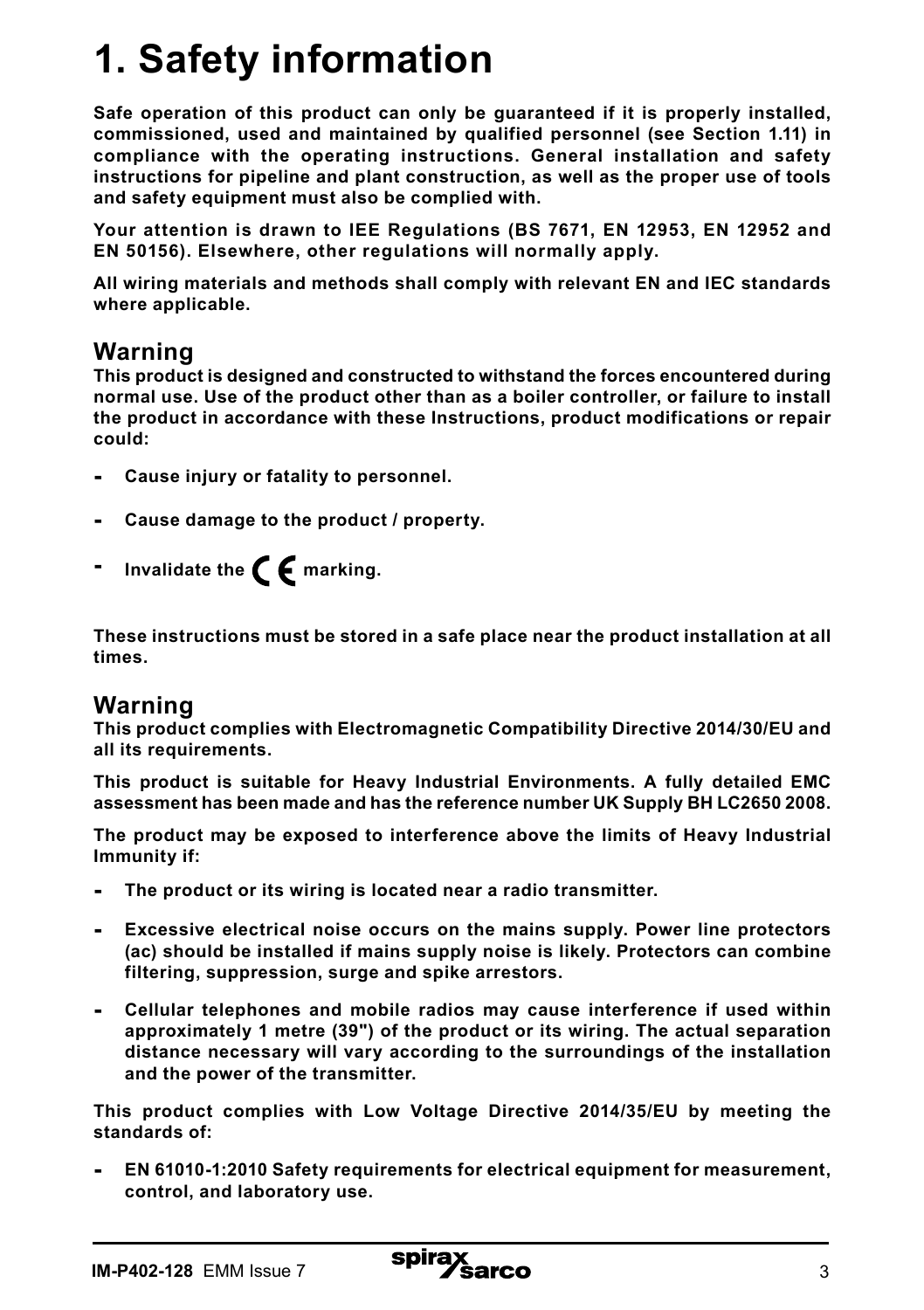## **Static precautions (ESD)**

**Static precautions must be observed at all times to avoid damage to the product.**

## **Level control and level limiting products in steam boilers**

**Products / systems must be selected, installed, operated, and tested in accordance with:**

- **- Local or National standards and regulations.**
- **- Guidance Notes, (Health and Safety Executive BG01 and INDG436 in GB).**
- **- The requirements of Approvals Authorities.**
- **- Boiler Inspection Bodies.**
- **- Boiler manufacturer's specifications.**

**Two independent low water limiting systems must be installed on steam boilers.**

**Level probes must be installed in separate protection tubes / chambers, with sufficient clearance between the tips, and earth.**

**Each probe must be connected to an independent controller. The alarm relays must isolate the boiler heat supply at low alarm status.**

**A high water alarm may be part of the water level control, or a separate system.** 

**An independent high water alarm system must be fitted if it is considered a safety requirement.**

**In this case, the relays must simultaneously isolate the feedwater supply and the boiler heat supply at high alarm status. All boiler water limiters require regular functional testing.**

**The level probe and controller is only part of the control system. To complete the system, additional circuitry (wiring, relays, alarm bell / lamp etc.) is required.** 

**A suitable water treatment regime must be used to ensure continuous safe and correct operation of the control and limiter systems. Consult the above authorities and a competent water treatment company.**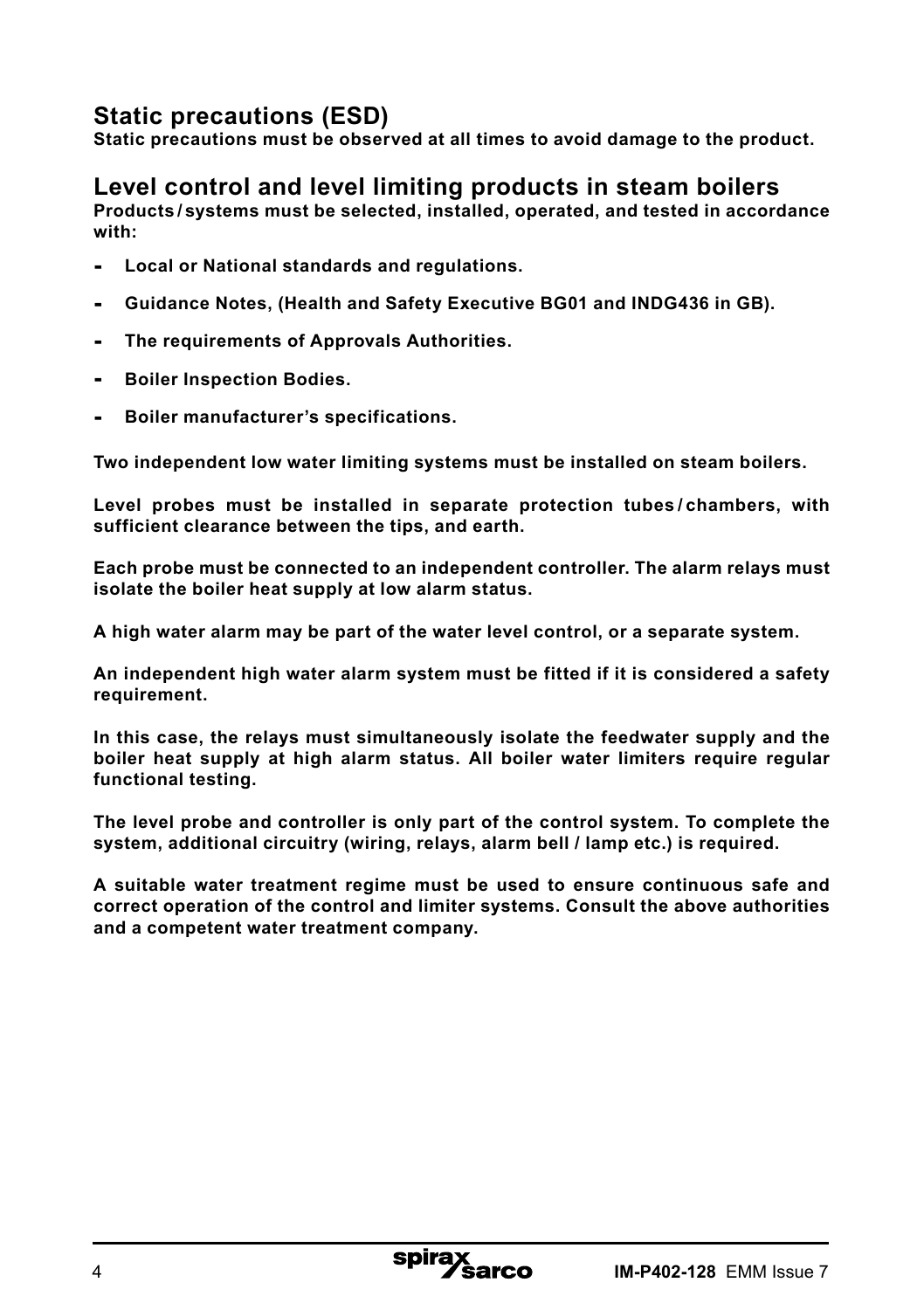## **Symbols**



**Equipment protected throughout by double insulation or reinforced insulation.**



**Functional earth (ground) terminal, to enable the product to function correctly. Not used to provide electrical safety.**



**Clean earth / ground.**



**Safety earth.**



**Caution, risk of electric shock.**



**Caution, risk of danger, refer to accompanying documentation.**



**Optically isolated current source or sink.**



**Caution, Electrostatic Discharge (ESD) sensitive circuit. Do not touch or handle without proper electrostatic discharge precautions.** 



**ac, alternating current.**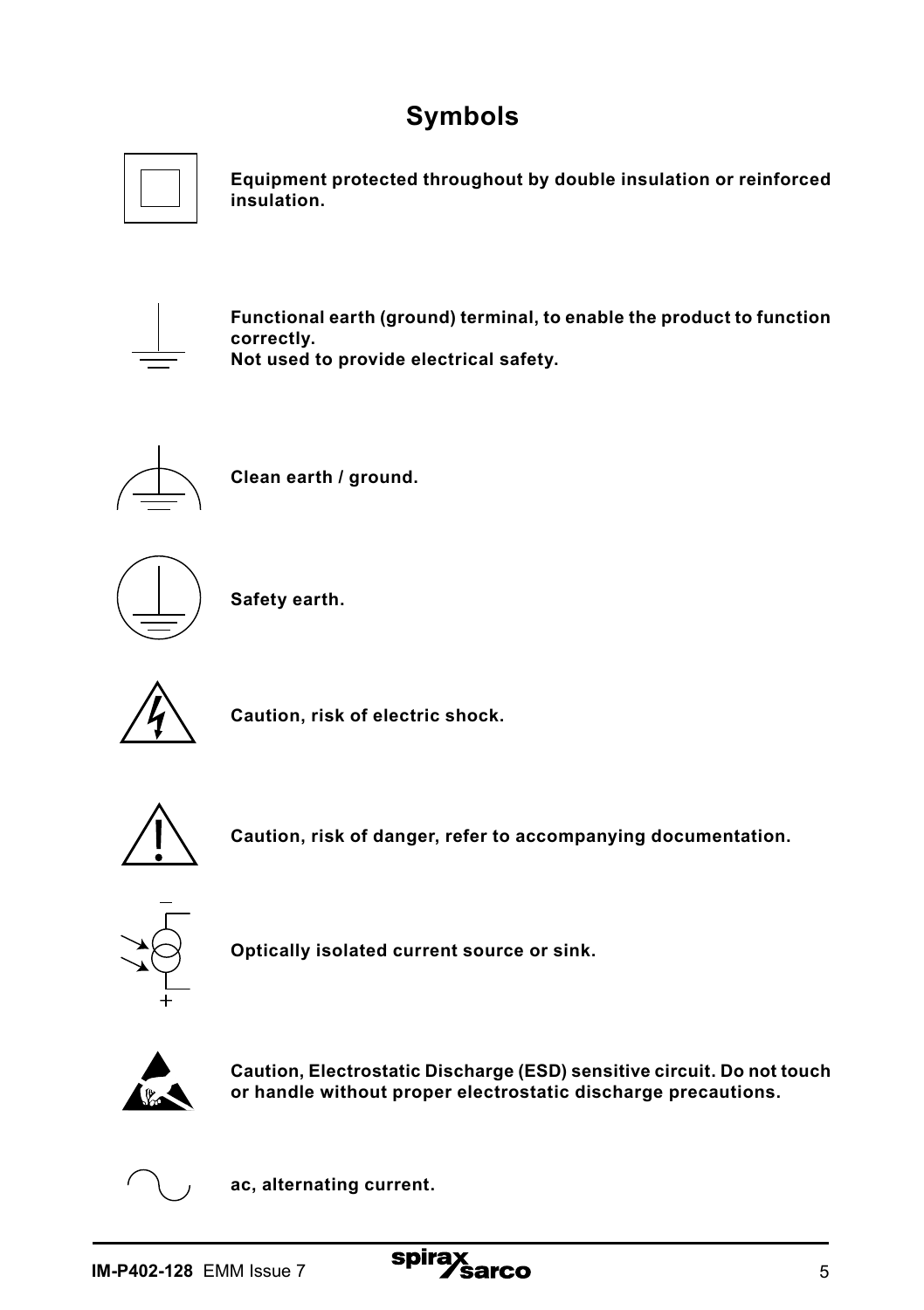## **1.1 Intended use**

- **i) Check that the product is suitable for use with the intended fluid.**
- **ii) Check material suitability, pressure and temperature and their maximum and minimum values. If the maximum operating limits of the product are lower than those of the system in which it is being fitted, or if malfunction of the product could result in a dangerous overpressure or overtemperature occurrence, ensure a safety device is included in the system to prevent such over-limit situations.**
- **iii) Determine the correct installation situation and direction of fluid flow.**
- **iv) Spirax Sarco products are not intended to withstand external stresses that may be induced by any system to which they are fitted. It is the responsibility of the installer to consider these stresses and take adequate precautions to minimise them.**
- **v) Remove protection covers from all connections and protective film from all nameplates, where appropriate, before installation on steam or other high temperature applications.**

## **1.2 Access**

**Ensure safe access and if necessary a safe working platform (suitably guarded) before attempting to work on the product. Arrange suitable lifting gear if required.**

## **1.3 Lighting**

**Ensure adequate lighting, particularly where detailed or intricate work is required.**

## **1.4 Hazardous liquids or gases in the pipeline**

**Consider what is in the pipeline or what may have been in the pipeline at some previous time. Consider: flammable materials, substances hazardous to health, extremes of temperature.**

#### **1.5 Hazardous environment around the product**

**Consider: explosion risk areas, lack of oxygen (e.g. tanks, pits), dangerous gases, extremes of temperature, hot surfaces, fire hazard (e.g. during welding), excessive noise, moving machinery.**

## **1.6 The system**

**Consider the effect on the complete system of the work proposed. Will any proposed action (e.g. closing isolation valves, electrical isolation) put any other part of the system or any personnel at risk?** 

**Dangers might include isolation of vents or protective devices or the rendering ineffective of controls or alarms. Ensure isolation valves are turned on and off in a gradual way to avoid system shocks.**

### **1.7 Pressure systems**

**Ensure that any pressure is isolated and safely vented to atmospheric pressure. Consider double isolation (double block and bleed) and the locking or labelling of closed valves. Do not assume that the system has depressurised even when the pressure gauge indicates zero.**

### **1.8 Temperature**

**Allow time for temperature to normalise after isolation to avoid danger of burns.**

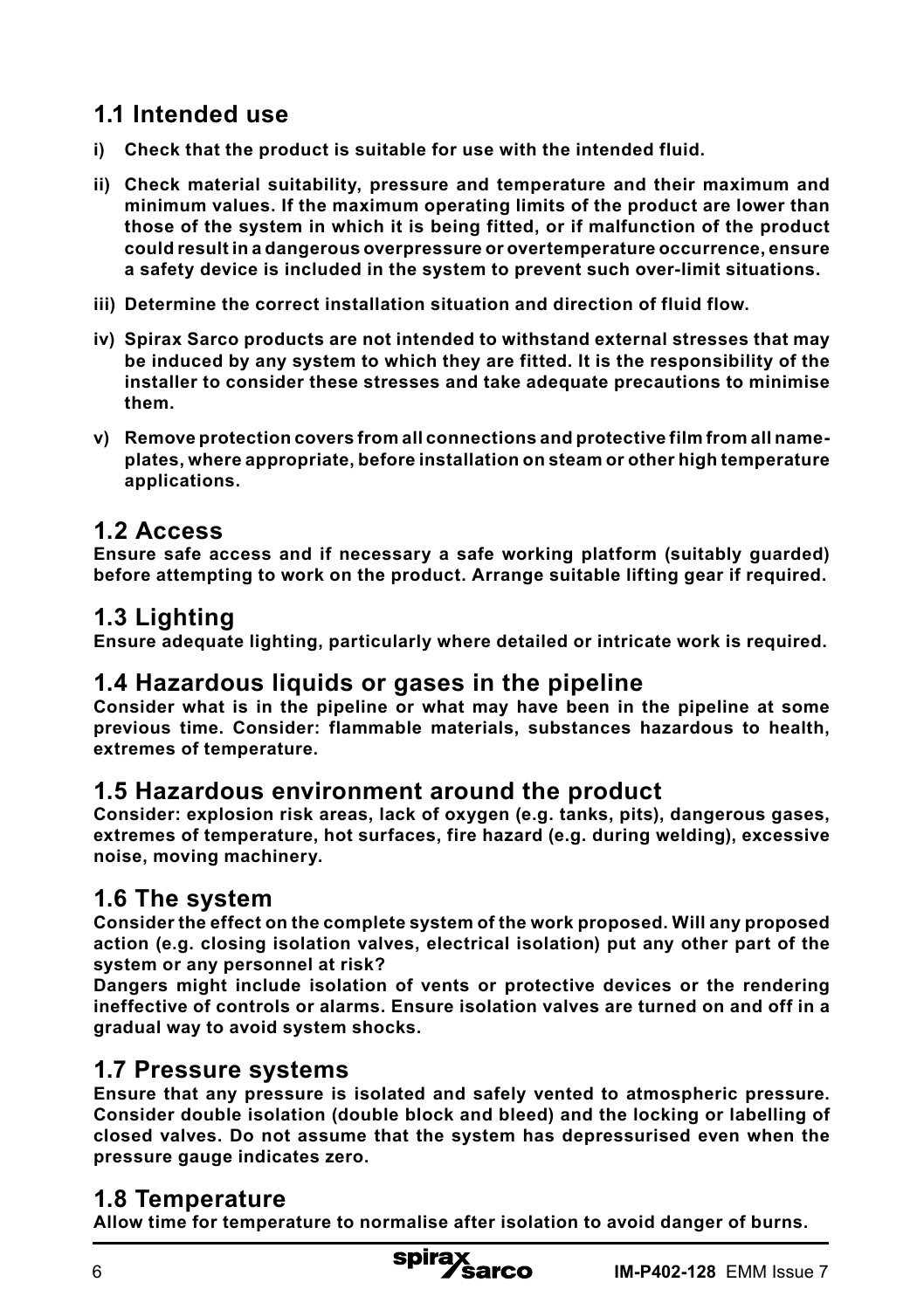## **1.9 Tools and consumables**

**Before starting work ensure that you have suitable tools and / or consumables available. Use only genuine Spirax Sarco replacement parts.**

### **1.10 Protective clothing**

**Consider whether you and / or others in the vicinity require any protective clothing to protect against the hazards of, for example, chemicals, high / low temperature, radiation, noise, falling objects, and dangers to eyes and face.**

### **1.11 Permits to work**

**All work must be carried out or be supervised by a suitably competent person. Installation and operating personnel should be trained in the correct use of the product according to the Installation and Maintenance Instructions.**

**Where a formal 'permit to work' system is in force it must be complied with. Where there is no such system, it is recommended that a responsible person should know what work is going on and, where necessary, arrange to have an assistant whose primary responsibility is safety.**

**Post 'warning notices' if necessary.**

### **1.12 Handling**

**Manual handling of large and / or heavy products may present a risk of injury. Lifting, pushing, pulling, carrying or supporting a load by bodily force can cause injury particularly to the back. You are advised to assess the risks taking into account the task, the individual, the load and the working environment and use the appropriate handling method depending on the circumstances of the work being done.**

### **1.13 Residual hazards**

**In normal use the external surface of the product may be very hot.** 

**Many products are not self-draining. Take due care when dismantling or removing the product from an installation.**

### **1.14 Freezing**

**Provision must be made to protect products which are not self-draining against frost damage in environments where they may be exposed to temperatures below freezing point.**

## **1.15 Disposal**

**On disposal of the unit or component, appropriate precautions should be taken in accordance with Local / National regulations.**

**Unless otherwise stated in the Installation and Maintenance Instructions this product is recyclable and no ecological hazard is anticipated with its disposal providing due care is taken.**

## **1.16 Returning products**

**Customers and stockists are reminded that under EC Health, Safety and Environment Law, when returning products to Spirax Sarco they must provide information on any hazards and the precautions to be taken due to contamination residues or mechanical damage which may present a health, safety or environmental risk. This information must be provided in writing including Health and Safety data sheets relating to any substances identified as hazardous or potentially hazardous.**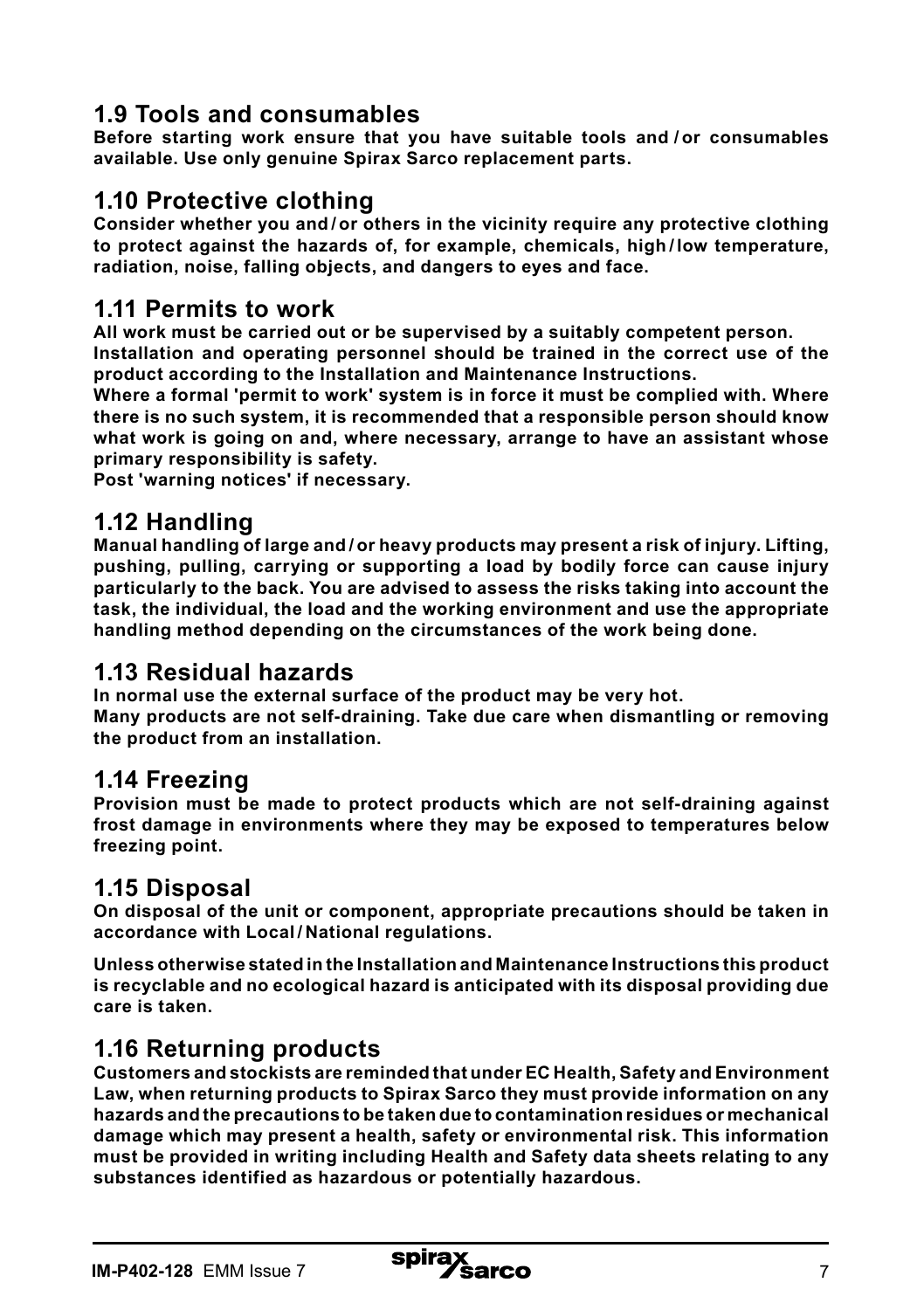## **2. User instructions and delivery information**

**Certain computer programs contained in this product were developed by Spirax-Sarco Limited ("the Work(s)").**

**Copyright © Spirax-Sarco Limited 2017**

## **All rights reserved**

**Spirax-Sarco Limited grants the legal user of this product (or device) the right to use the Work(s) solely within the scope of the legitimate operation of the product (or device). No other right is granted under this licence. In particular and without prejudice to the generality of the foregoing, the Work(s) may not be used, sold, licensed, transferred, copied or reproduced in whole or in part or in any manner or form other than as expressly granted here without the prior written consent of Spirax-Sarco Limited.**

## **2.1 General description**

The Spirax Sarco LC2650 is a level controller for conductive liquids. It has two alarm channels that can be independently configured high or low.

**Warning: The minimum conductivity when used with the LP20, PA20 or PA420 is 5 μS / cm or 5 ppm.**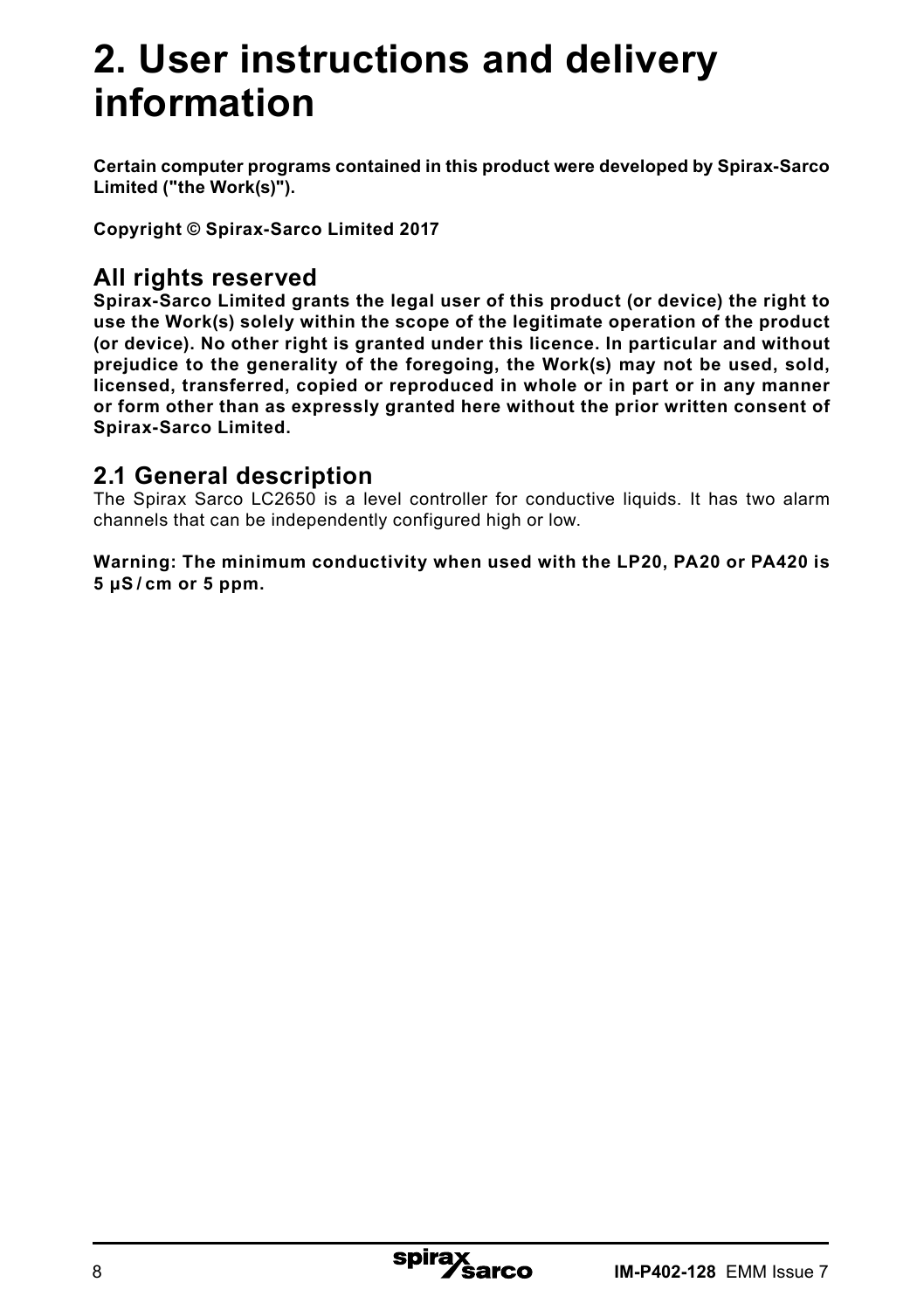## **2.2 Front panel**

The front panel has an LCD graphics display and five-button keypad.



**Fig. 1 Front panel and keypad definitions**

## **2.3 Using the buttons**

The  $\Omega$  and  $\Omega$  buttons are used to:

**-** scroll up and down through the menus.

The  $\bigcirc$  and  $\bigcirc$  buttons are used to move between the Bar graph and the Trend graph

The **OK** button is used to clear errors or alarms (press and hold for five seconds).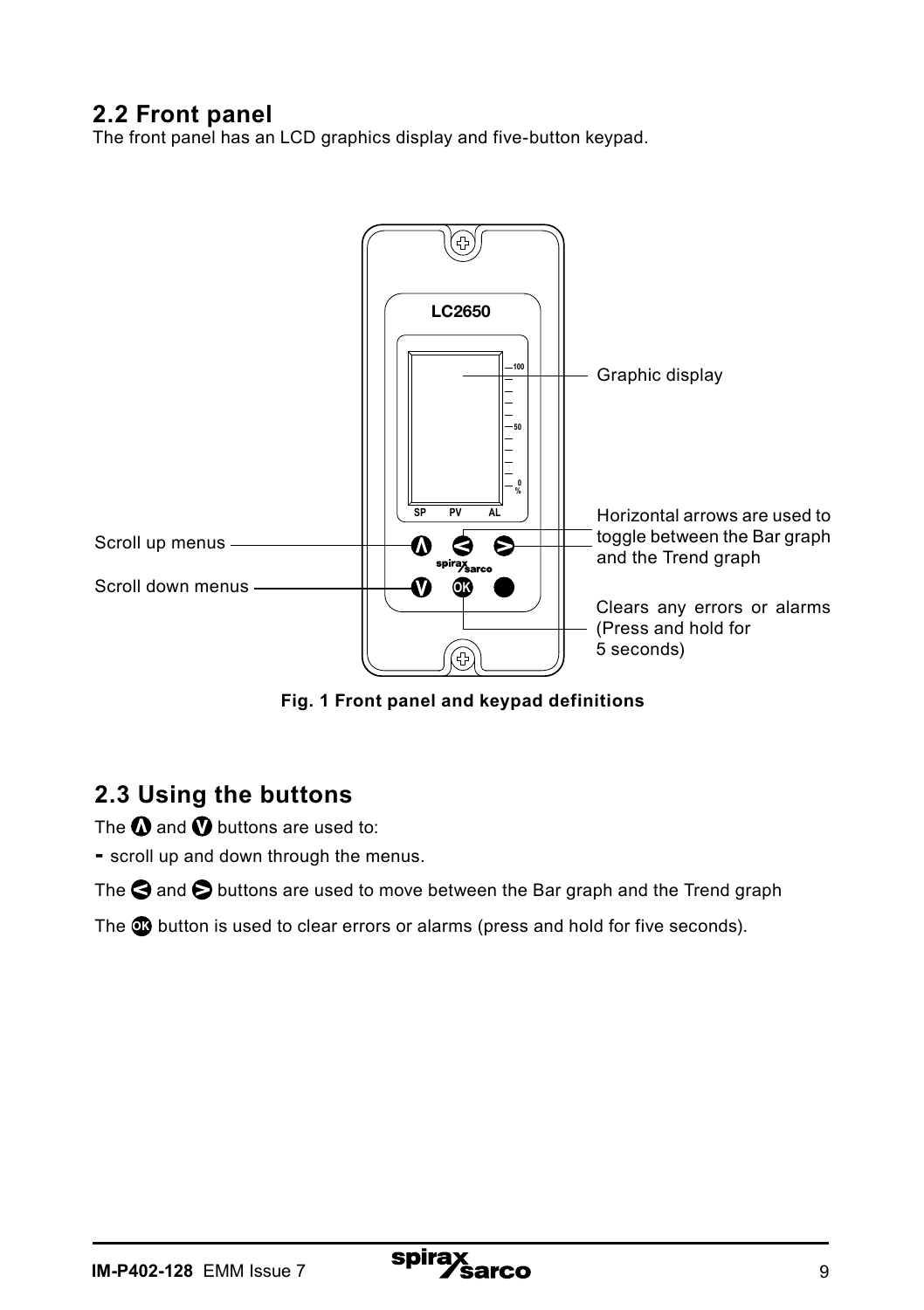## **2.4 LCD display**

The display is divided into three sections:

- Four large digits, displaying the process variable and control parameters.
- Information line. Displays the various control states and process units.
- Three bar graphs, which show a percentage of full scale (percentage of the gauge glass).

After initially applying power to the product, it will automatically enter its run mode. The current level (PV) will be displayed.



**Fig. 2 Graphics display definitions - Bar graph mode**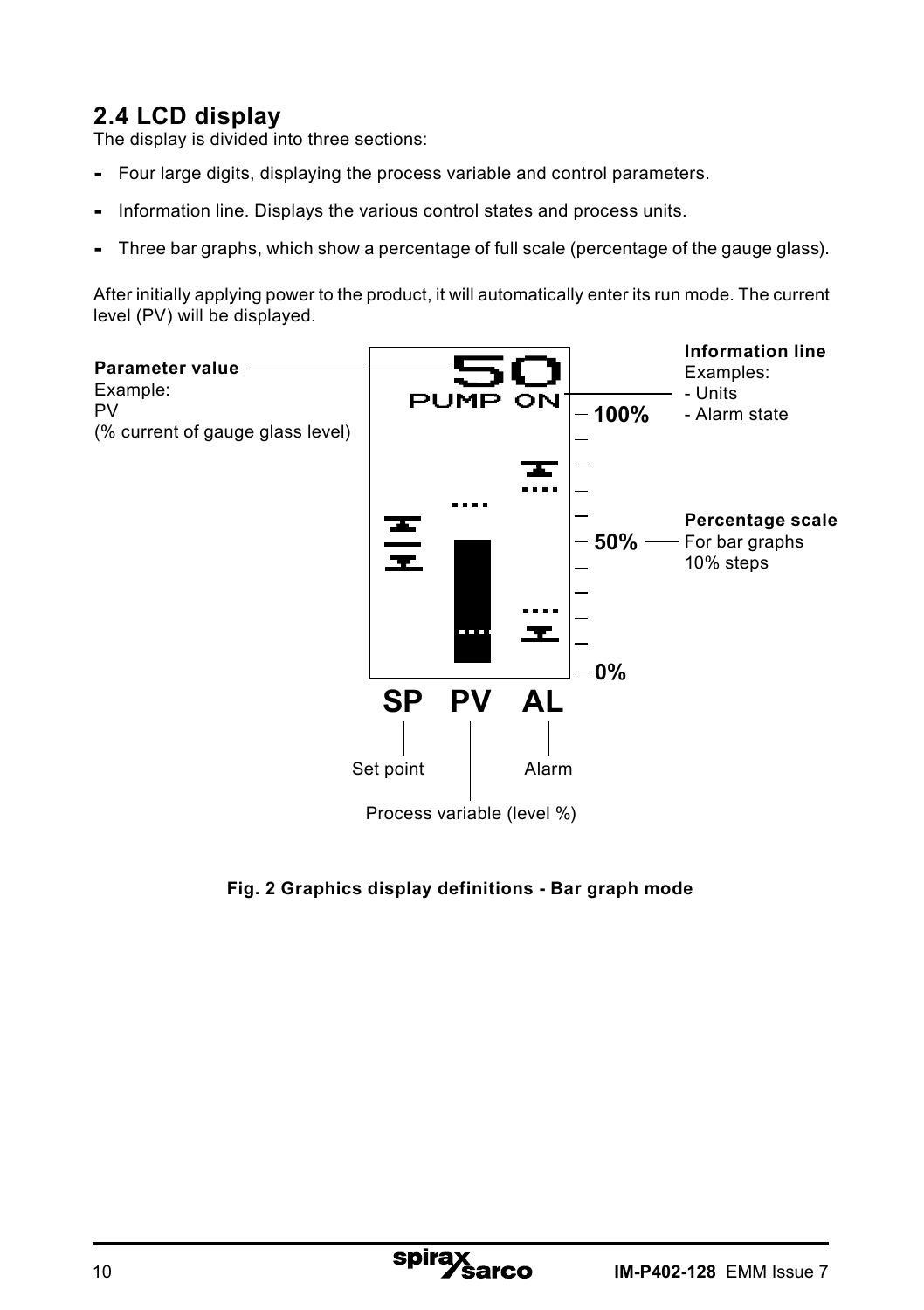









**AL Fig. 5 Alarms bar graph definitions**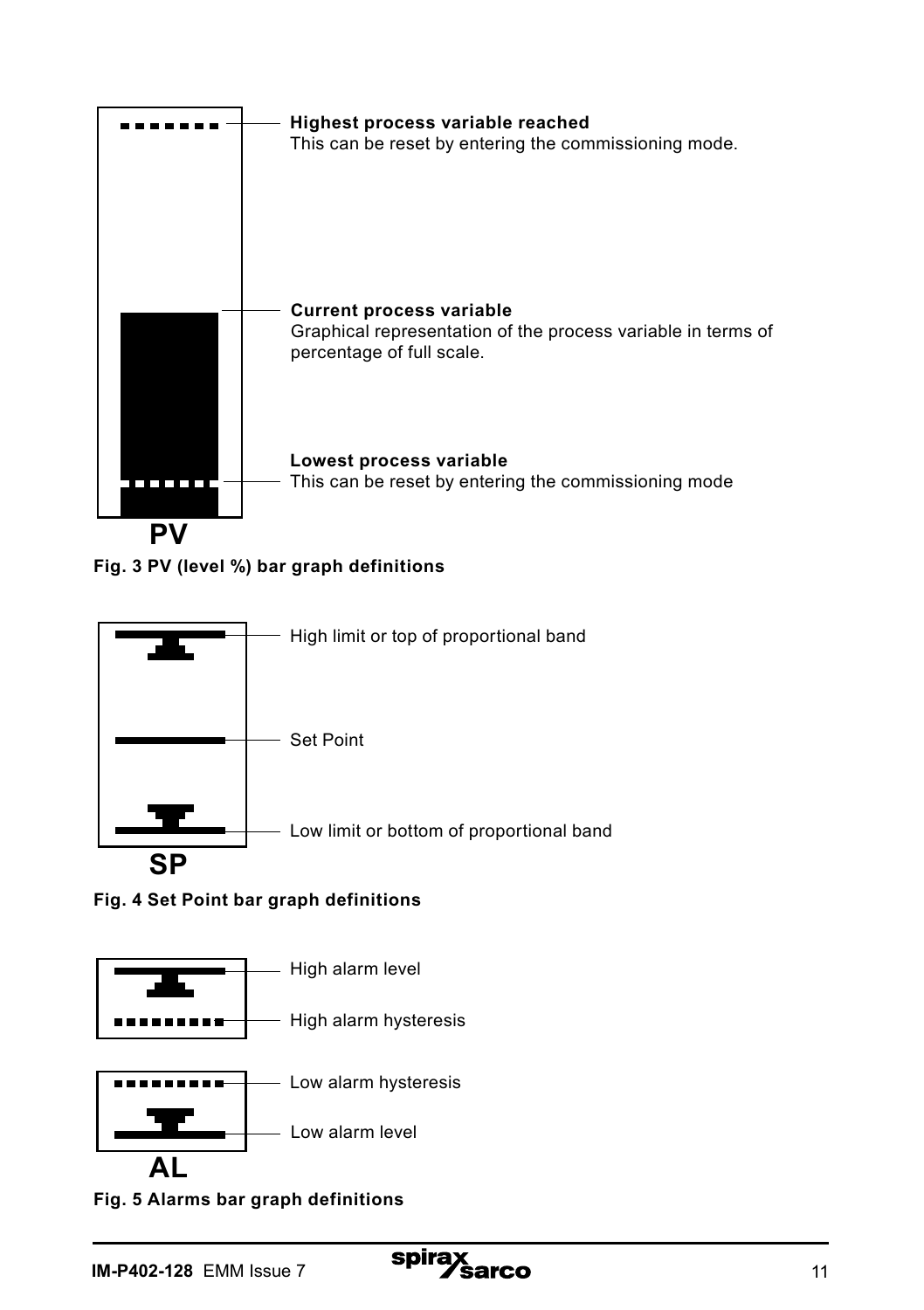#### **Two element control - Split set point**

The Split Set Point is visible only if a STEAM OFFSET percentage is selected in the INPUT menu.



**Fig. 6 Graphics display - Set Point raised to 65% - no steam meter compensation**

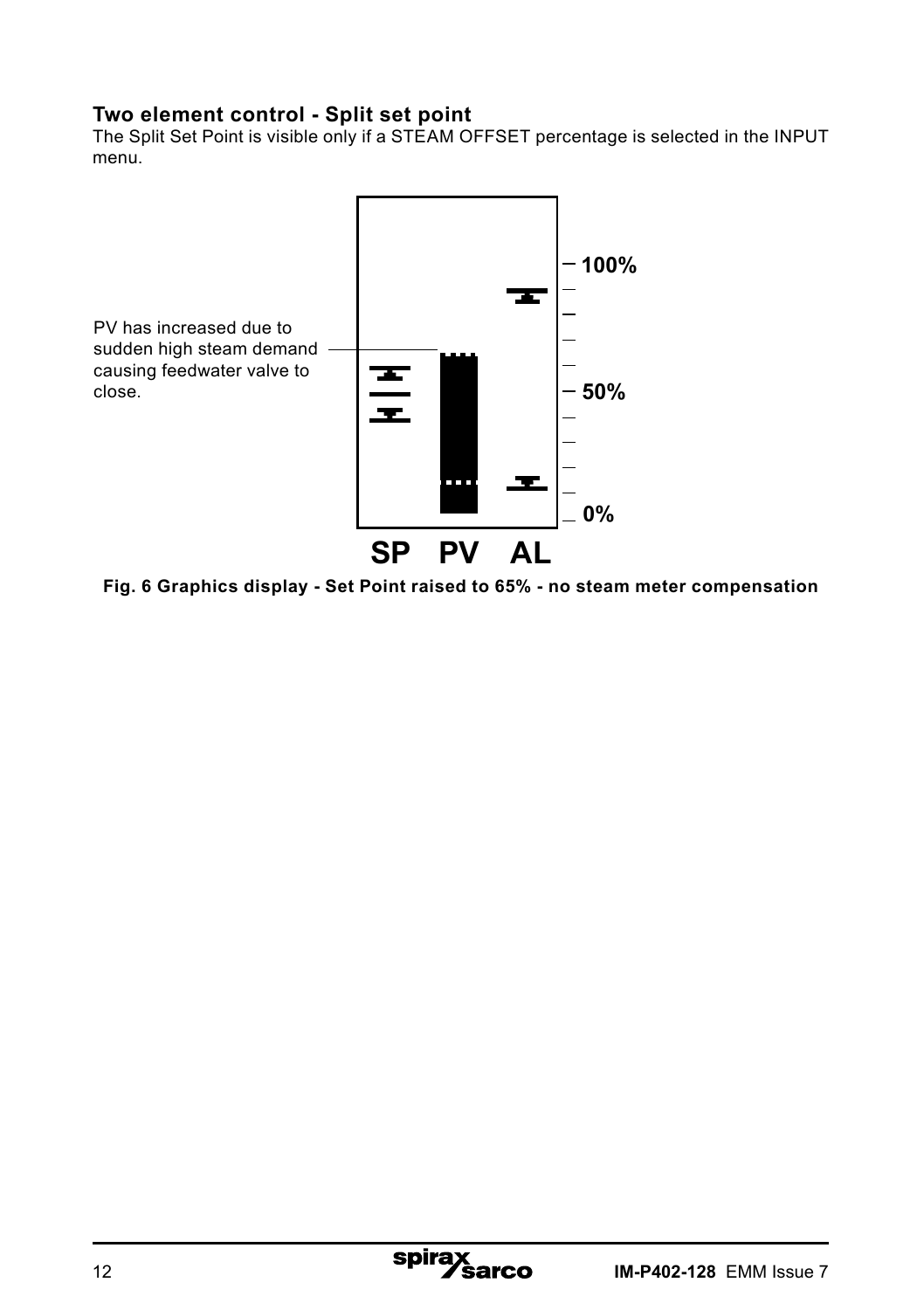

**Fig. 7 Graphics display with steam meter compensation**

A second display is superimposed on the SP graph to show the offset caused by the action of the steam meter.

With no steam flow, the SP and control band will show a single display.

At 100% steam demand, the superimposed display will move up the column to the maximum percentage set in the menu. The original SP will still be visible, to indicate the offset 2.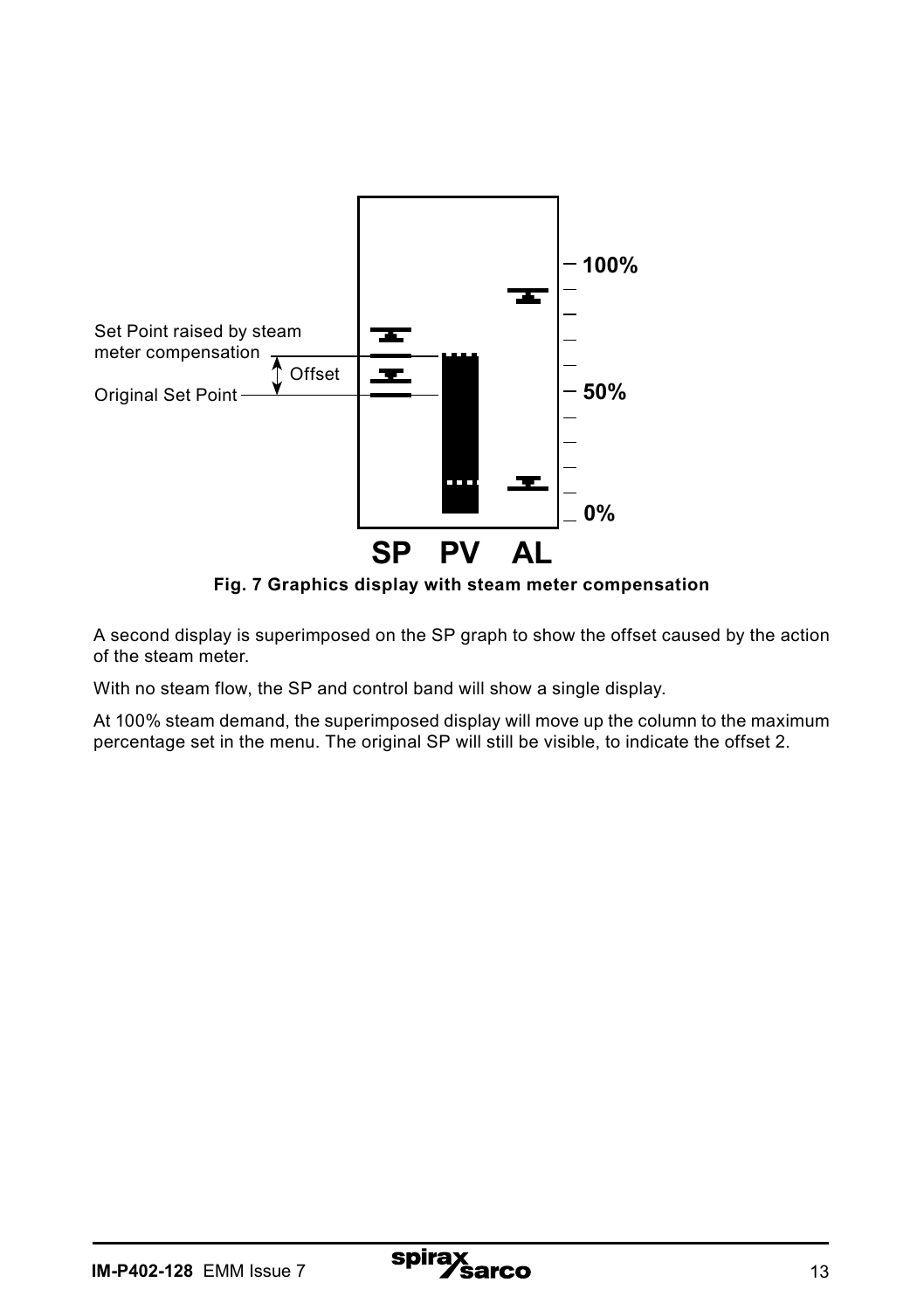#### **Trend screen**

A trend graph appears if the  $\bigcirc$  button is pressed in run mode.

The  $\bigcirc$  and  $\bigcirc$  buttons are used to toggle between the run mode and trend graph.

The trend graph displays a record of the variation in level over a set time. The most recent event/value is to the left of the graph.

Time can be set in minutes, hours or days, up to 8 units. Time base setting is carried out via the TREND menu.



**Fig. 8 Graphics display definitions - Trend graph mode**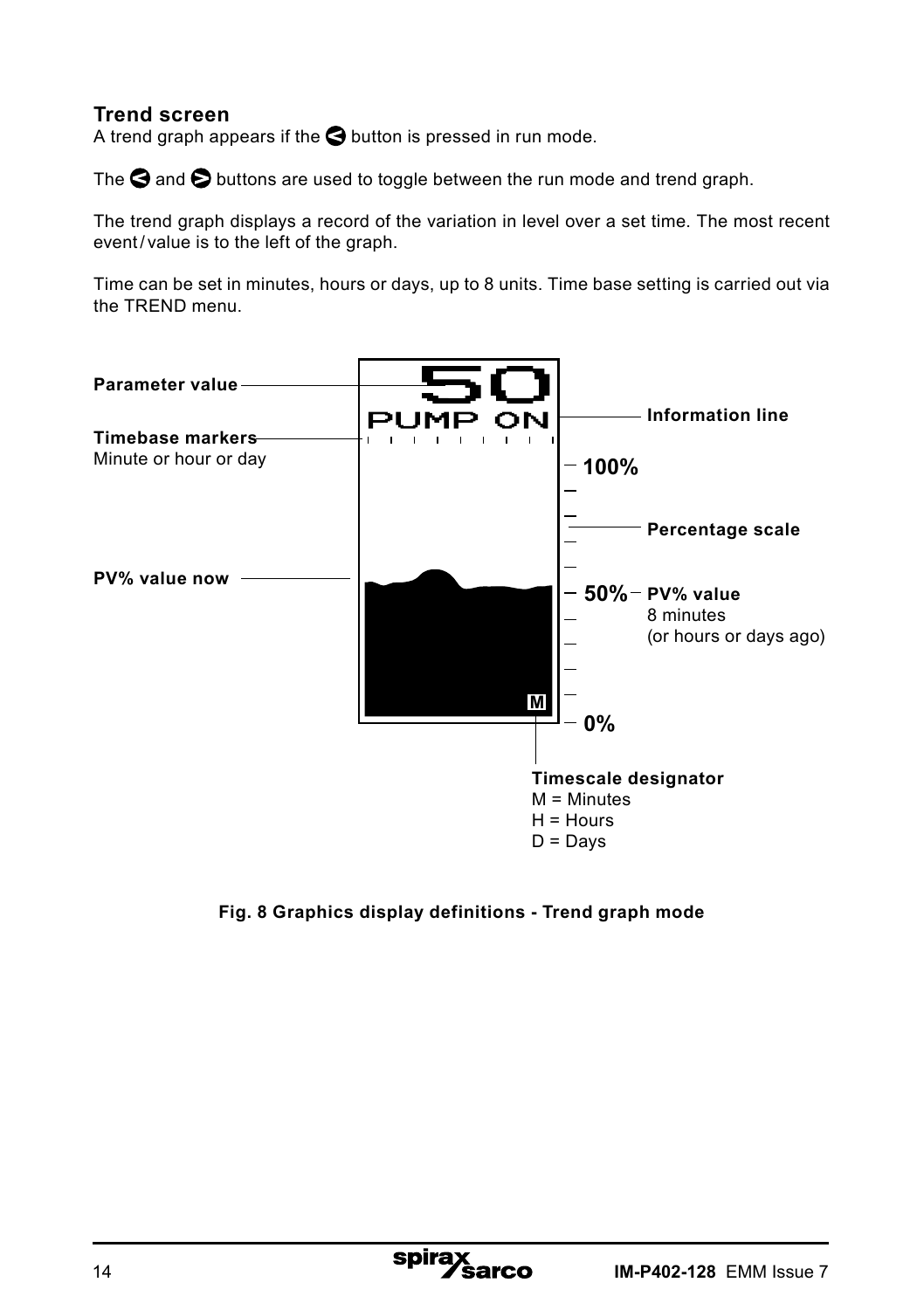## **2.5 Information line**

The information line will show level and will alternate with information about alarms and the pump or valve status.

#### **Example of valve status:**



If an alarm occurs, the pump or valve status will not show.

'ALARM' will be shown first followed by the type of alarm. See Section 9 - 'Fault finding' for types of errors. The last information line is split into two.

#### **Example of two low alarms:**

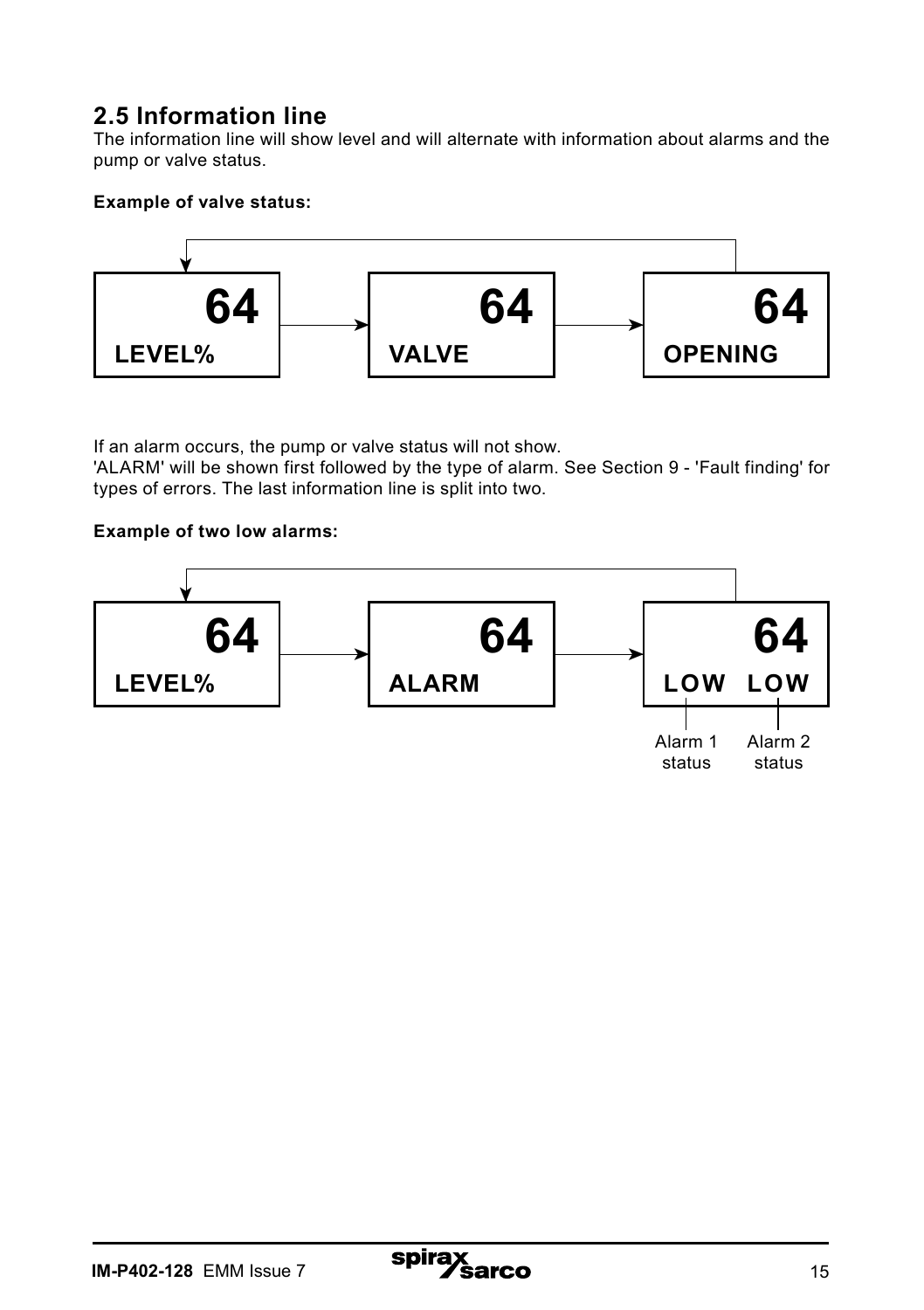## **2.6 View parameter mode**

Press the  $\Omega$  button or downward button  $\Omega$  to view and step through the parameters selected. Each parameter will remain on view for a further 2 minutes unless a button is pressed again. After initially applying power to the product, it will automatically enter its run mode. The current level (percentage) will be displayed. In run mode the general data is displayed on several screens, which can be accessed by pressing the up or down buttons. The parameter will appear on the display, alternating with the value. The controller is supplied with the following default settings:-

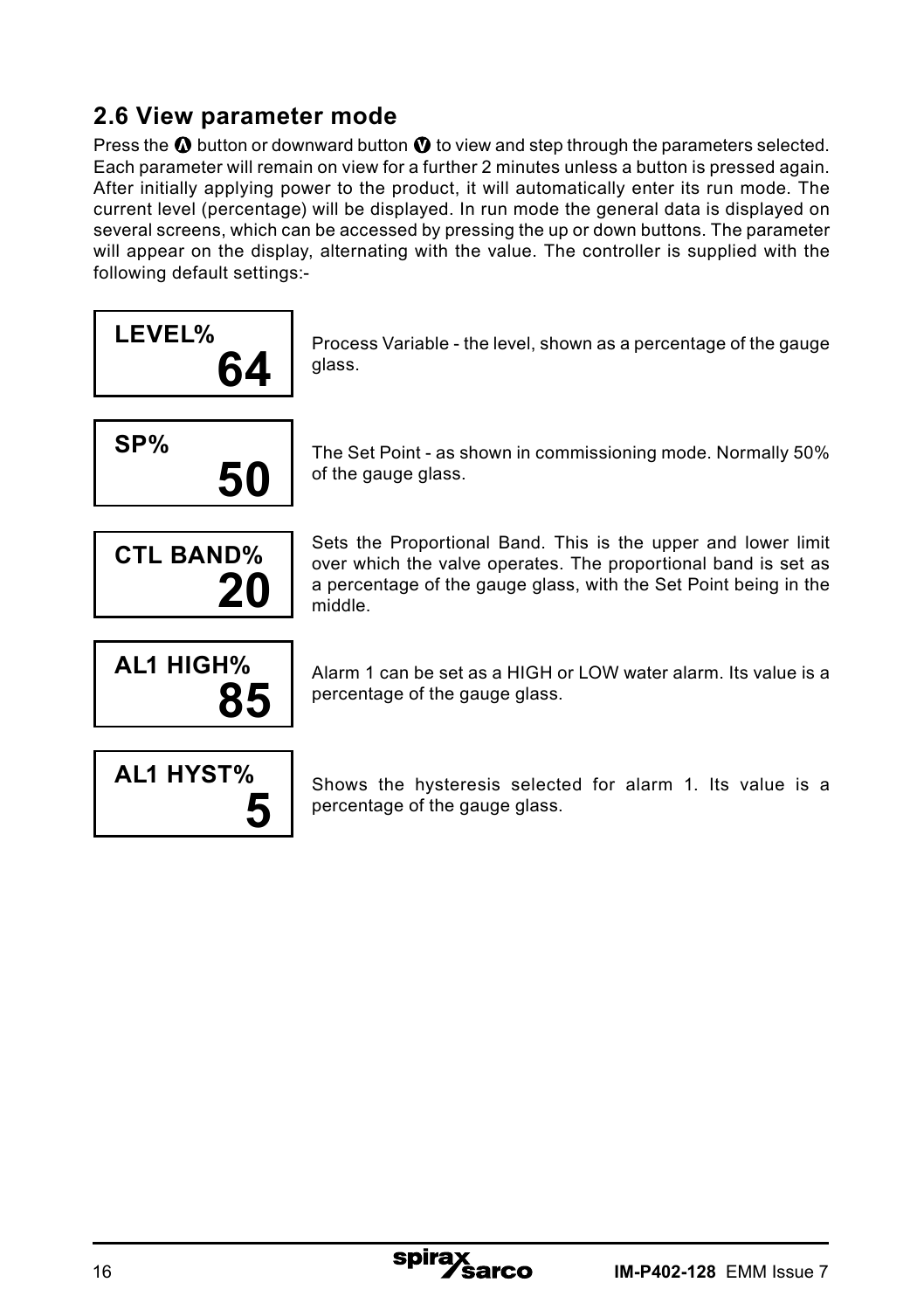

Shows the delay in seconds (damping effect for turbulent conditions), chosen for ALARM 1.



Alarm 2 is set to a LOW or HIGH water alarm. Its value is a percentage of the gauge glass.



Shows the hysteresis selected for alarm 2. Its value is a percentage of the gauge glass.







Only shows if steam meter selected, (two element control). Shows % offset of steam meter. Its value is a percentage of the gauge glass.

The display will always revert to displaying the current level percentage if a button has not been pressed for 5 minutes.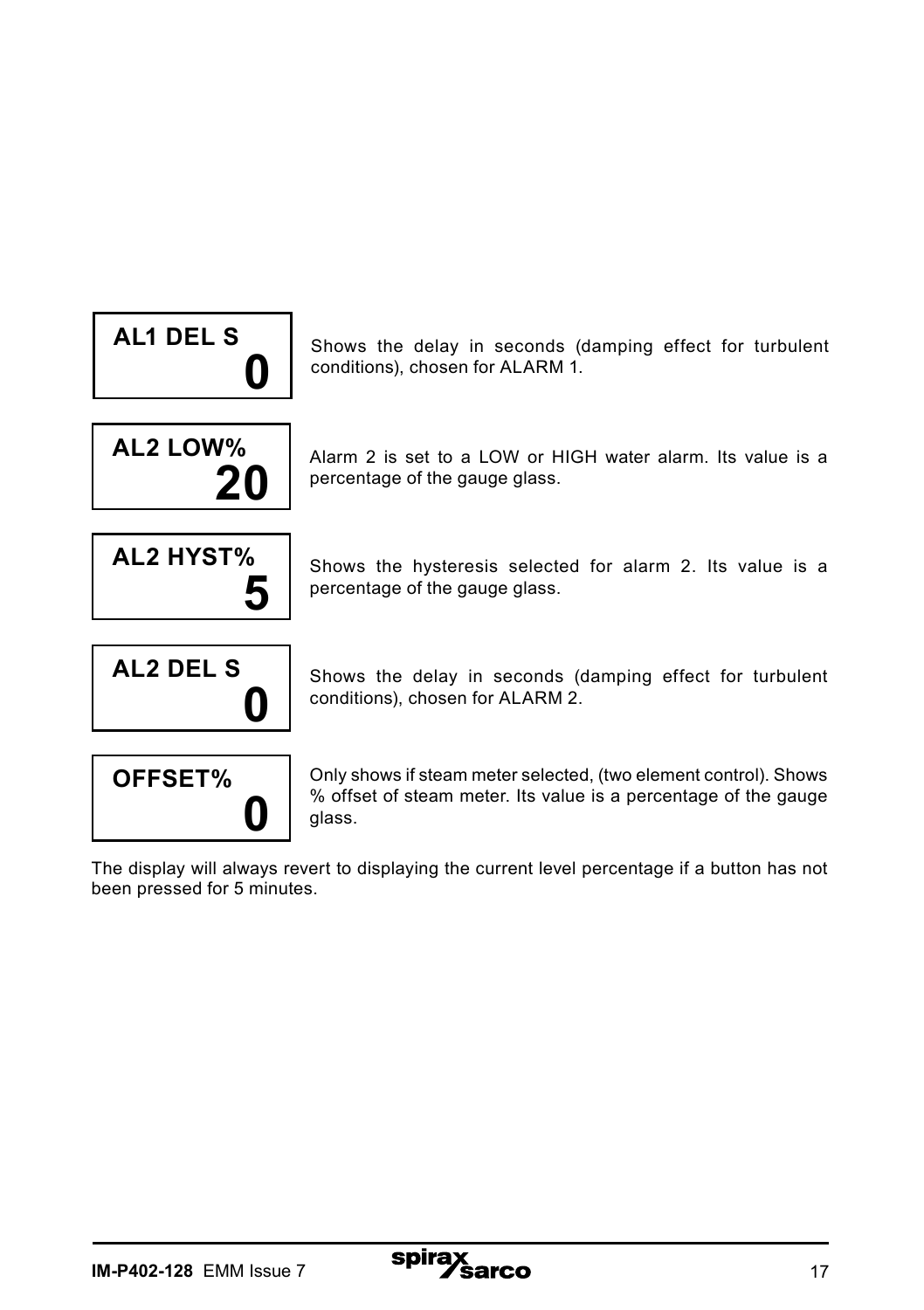## **2.7 Alarm / Error display messages**

If an error occurs, the details of the error or alarm will appear on a message screen, which can be accessed by scrolling through the run menu. Pressing and holding the **O**C button for 3 seconds can clear a message and re-energize the alarm relay(s). If the cause has not been corrected, the same message will reappear. If the error or alarm is of a latching type, only the message will disappear. The alarm relay will remain de-energised until the correct pass code is entered in the commissioning menu. If more than one error or alarm has occurred, the next message will appear (in priority order) after the previous one has been cleared. See Section 9 - 'Fault finding'.

## **2.8 Equipment delivery, handling and storage**

#### **Factory shipment**

Prior to shipment, the product is tested, calibrated and inspected to ensure proper operation.

#### **Receipt of shipment.**

Each carton should be inspected at the time of delivery for possible external damage. Any visible damage should be recorded immediately on the carrier's copy of the delivery slip.

Each carton should be unpacked carefully and its contents checked for damage. If it is found that some items have been damaged or are missing, notify Spirax Sarco immediately and provide full details. In addition, damage must be reported to the carrier with a request for their on-site inspection of the damaged item and its shipping carton.

#### **Storage**

If the product is to be stored for a period prior to installation, the environmental storage conditions should be at a temperature between 0 °C and 65 °C (32 °F and 149 °F), and between 10% and 90% relative humidity (non-condensing).

Before installing and connecting the power ensure there is no condensation within the unit.

#### **Operators instructions**

An alternative operator instruction manual, in place of this manual, for operating the equipment is required. This will avoid the commissioning menu passcode being disclosed to the operator.

The alarm reset passcode may optionally be disclosed if this is deemed necessary.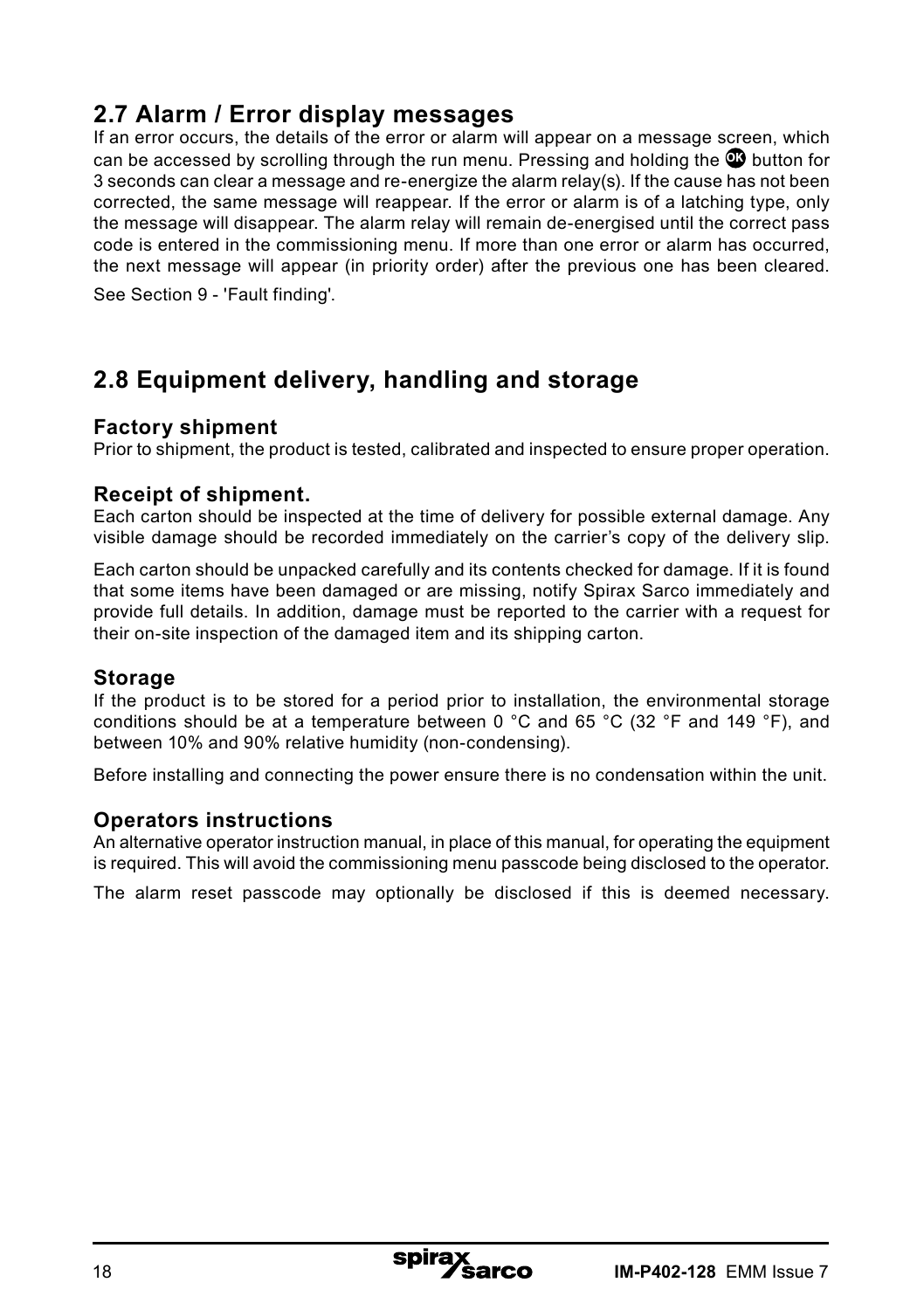## **3. System overview**

## **3.1 Function**

The product compares the input signals with the Set Point to control the water level in the boiler tank, or vessel, by operating a pump, valve, or solenoid.

### **On / off control**

- Pump control.
- Two alarm outputs.
- 4 20 mA level retransmission output (isolated).

**Note:** A solenoid valve may be used instead of a pump.

#### **Modulating control**

Modulating valve control using valve motor drive (VMD) or 4 - 20 mA control signals:

- Two alarm outputs.
- 4 20 mA level retransmission output (isolated).

#### **Two or three element modulating control**

Modulating valve control using valve motor drive or 4 - 20 mA control signals:

- Two alarm outputs.
- 4 20 mA level output (isolated).
- Feedback from steam meter.
- Feed forward from water meter.

## **3.2 Inputs**

The product has three inputs to accept the following signals:

- **Level probe or transmitter 1-6 V or 4-20 mA outputs.** Note: The level probe must be long enough to sense over the complete level range.
- **Steam meter 4-20 mA** output to compensate for the rise in water level due to increased steam demand (Two element control).
- **A signal from a water meter** to compensate for variations in feedwater flow rate (Three element control).

## **3.3 Outputs**

The product control signal can be configured / wired to work with a pump or a modulating control valve. It also provides relay outputs for high and low level alarms and can provide an isolated 0-20 mA or 4-20 mA retransmission output.

Parameters can be remotely accessed via the RS485 / MODBUS communications.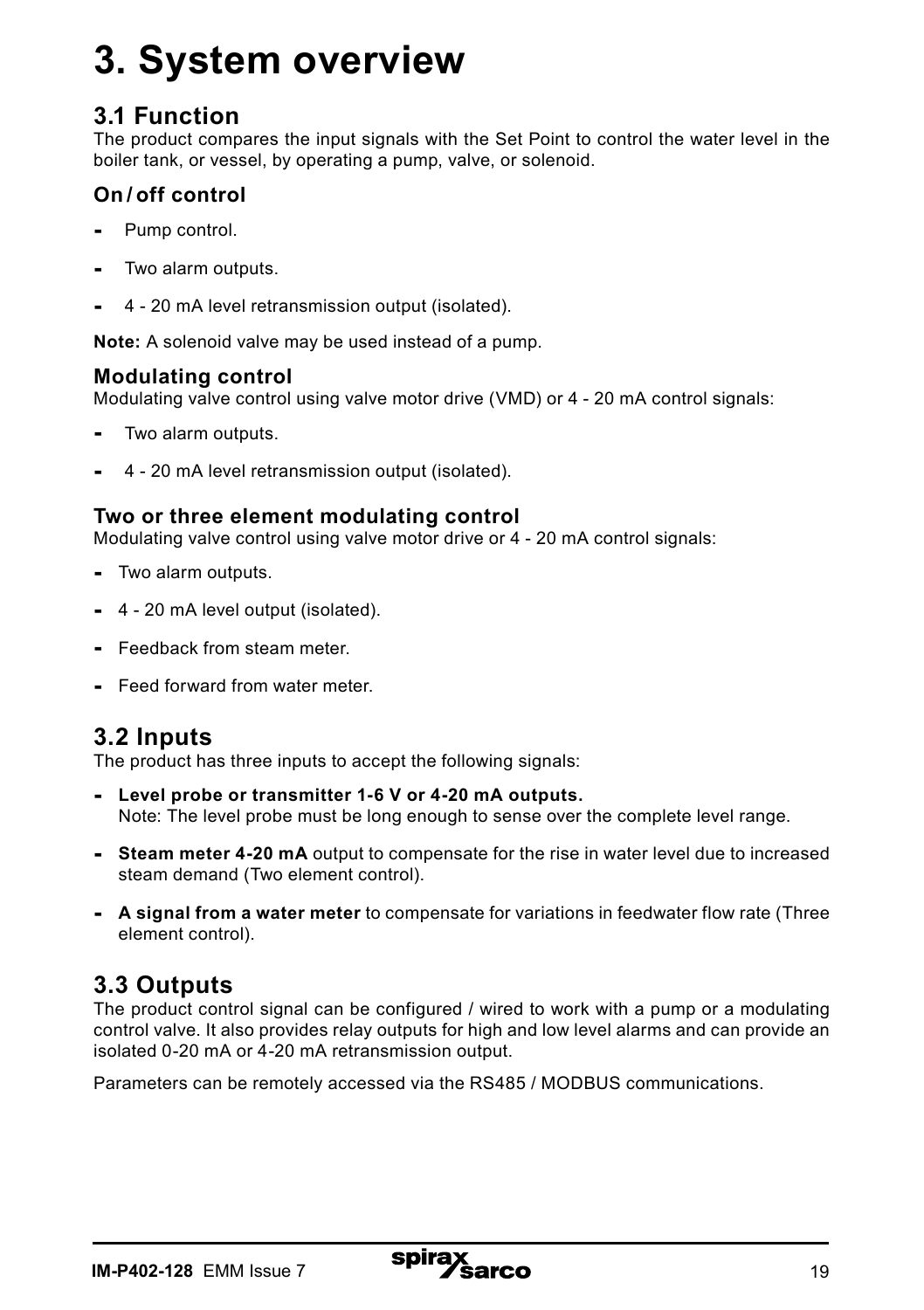## **3.4 Other features**

An additional filter can be selected to increase the damping effect for turbulent conditions.

A test function provides the operator with a diagnostic feature. Inputs can be measured and outputs can be set from the front panel.

To prevent unwanted or inadvertent changes being made, all commissioning parameters are protected with a pass code. The commissioning Engineer can change this.

The product can communicate via an infra-red link between adjacent controllers (Spirax Sarco Products only) - see Section 7 'Communications'.

## **3.5 Typical applications**

#### **Two element control (Figures 9 and 10)**

When a sudden increase in steam demand occurs, boiler pressure will drop, and the steam bubbles in the water will expand. This causes the water level to rise, and the feedwater valve to close. Although the measured level of water has increased, the mass of water will be decreasing, requiring the feedwater valve to open. A two element control system (probe / controller and steam flowmeter) uses the output from the steam flowmeter to alter the control action and prevent the valve closing, by increasing the Set Point.



**Fig. 9 Two element control - electric valve**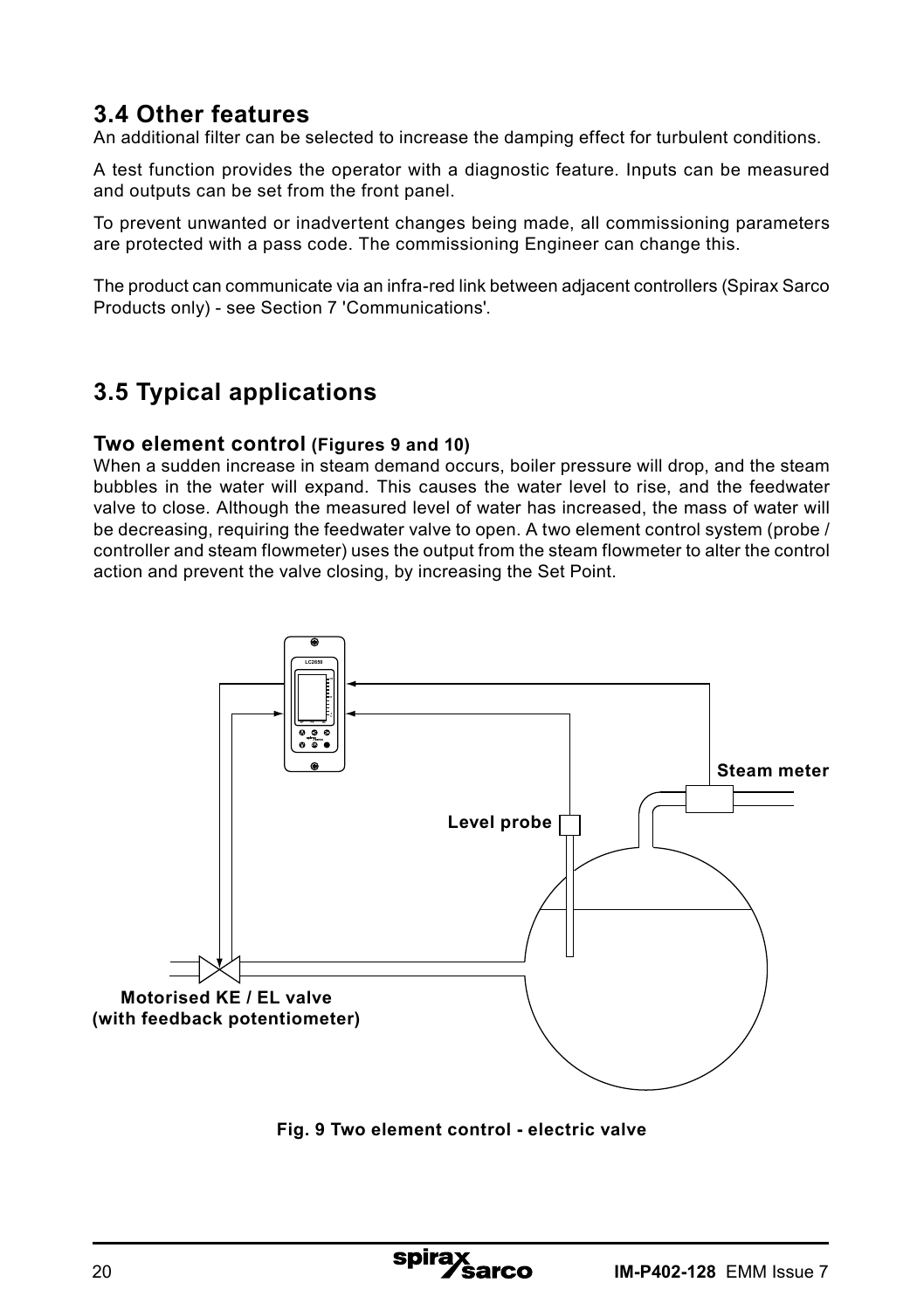For effective control, it is important to make an accurate assessment of the rise in water level under full steam flow (maximum demand). This rise in water level can vary according to operating conditions, e.g. steady maximum steam demand, or intermittent, sudden demand, as well as factors such as boiler pressure and water TDS level. There will also be a difference in level between the boiler and the gauge glass under different firing conditions and steam demand.



**Fig. 10 Two element control - pneumatic valve**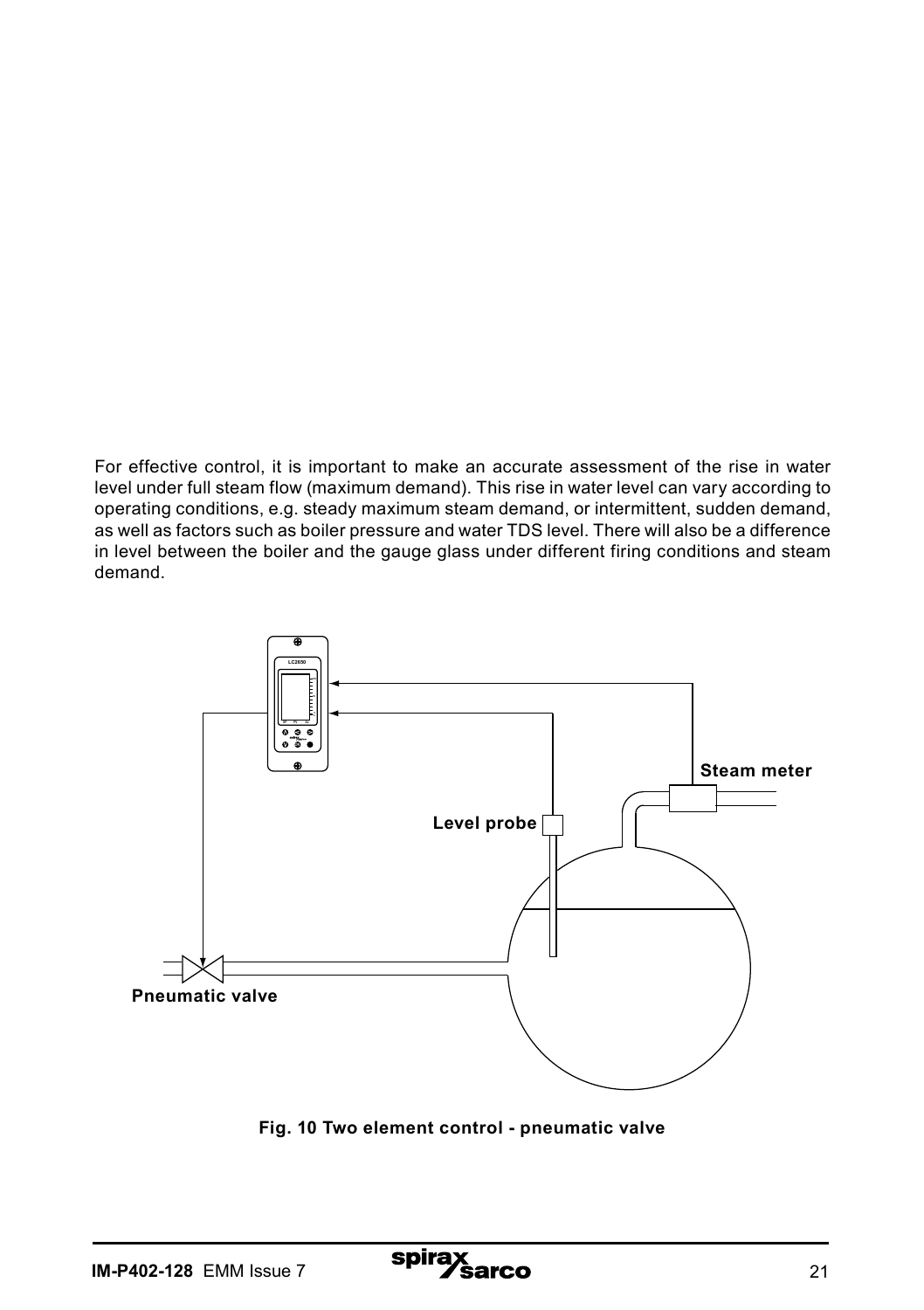#### **Three element control**

Under certain conditions where the boiler feedwater pressure varies considerably, perhaps due to other boilers drawing water, three-element control is used. A water flowmeter is added to compensate for variations in flow due to pressure variations.



**Fig. 11 Three element control**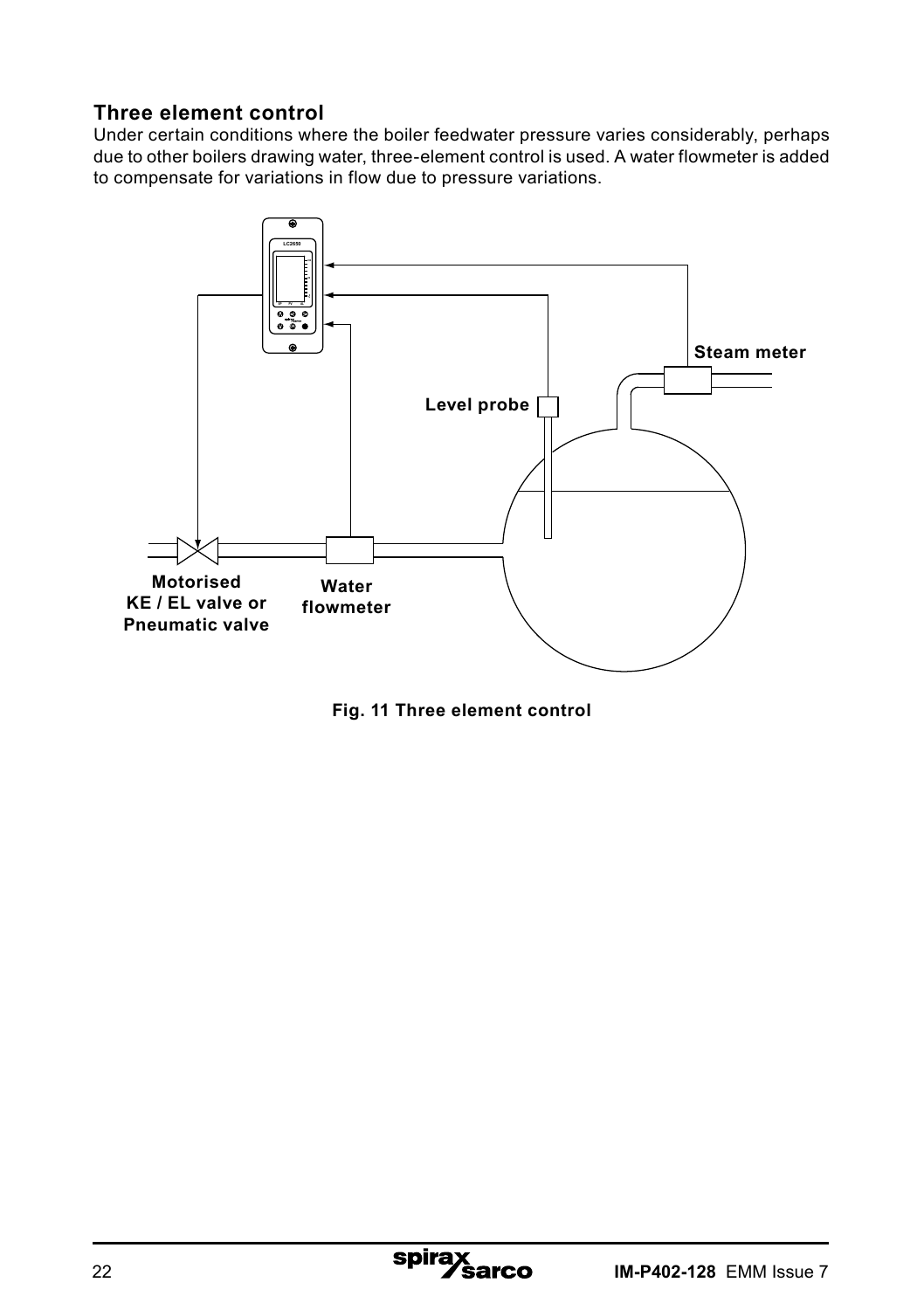## **4. Mechanical installation**

#### **Note: Read the 'Safety information' in Section 1 before installing the product.**

The product must be installed in a suitable industrial control panel or fireproof enclosure to provide impact and environmental protection. A minimum of IP54 (EN 60529) or Type 3, 3S, 4, 4X, 6, 6P and 13 (UL50/NEMA 250 ) is required. If installed in a harsh environment (conductive dust and / or wet conditions), extra protection is required.

During installation or maintenance, the rear of the product **must** be protected from environmental pollutants entering the product. Alternatively, the tasks can be performed in a dry clean environment.

**Caution 1: The product must only be installed in the vertical orientation.**

**Caution 2: Do not cover or obstruct the infrared beam between products.**

**Ensure that the display can be easily read by the operator.**

**Warning: The boiler control panel or enclosure doors must be kept closed at all times unless installation or maintenance work is being carried out.**

### **4.1 Environmental conditions**

Install the product in an environment that minimises the effects of heat, vibration, shock and electrical interference (see Section 1 - 'Safety information').

**Do not install the product outdoors without additional weather protection.**

**Do not attempt to open the product** - **it is sealed and has no replaceable parts orinternal switches.**

### **4.2 Installation on a DIN rail**

The product is provided with a clip and a set of self-tapping screws to secure it to a 35 mm DIN rail. On the rear of the enclosure, two sets of holes are provided to give two height positions. The clip can be adjusted to give further positions. Locate the clip onto one set of holes and secure it using the two screws provided. Ensure the spring clip is fully engaged with the rail.

#### **Warning: Only use the screws provided with the product.**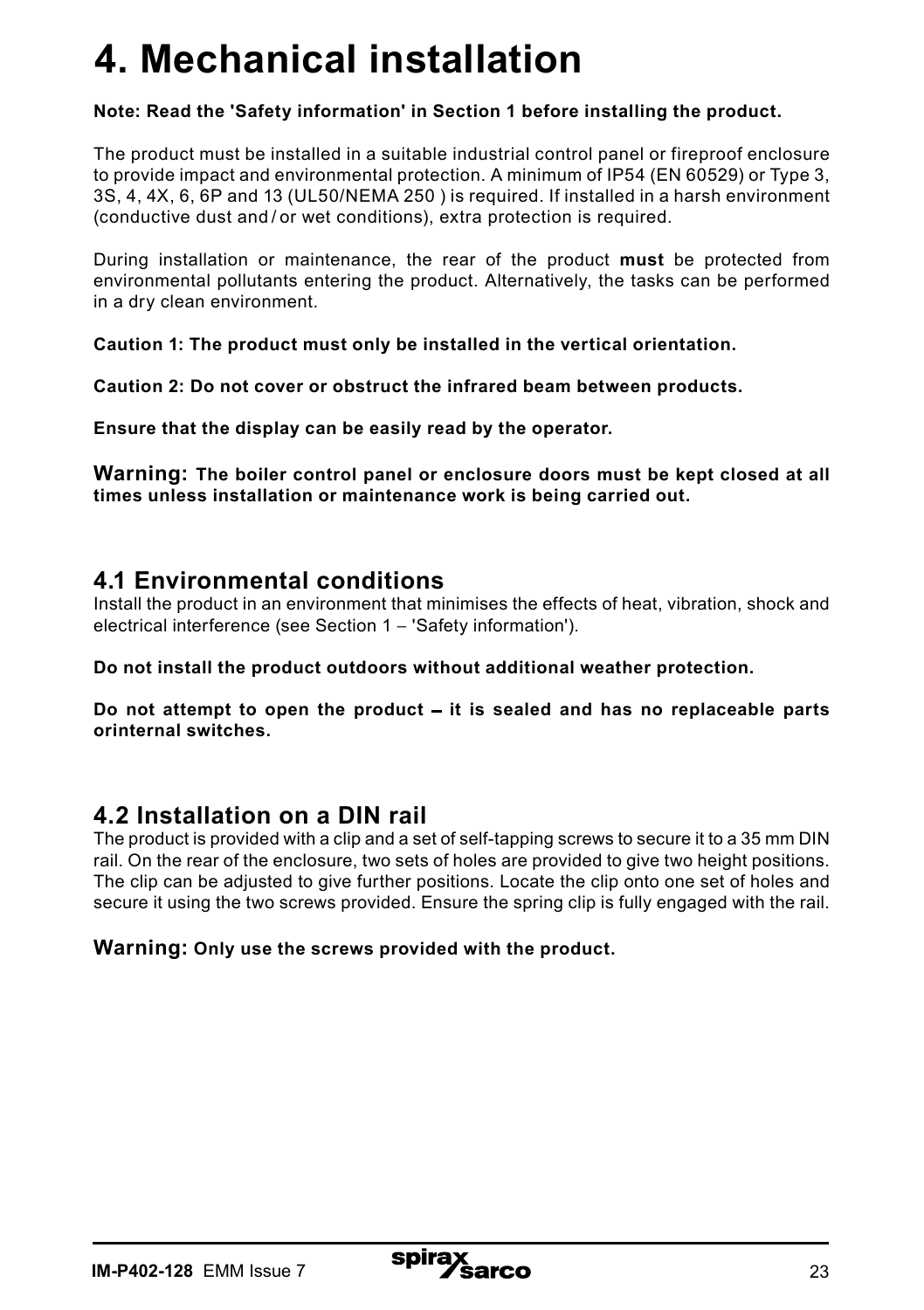## **4.3 Installation on a chassis plate:**

- Drill holes in chassis plate as shown in Figure 12.
- Fit unit to chassis plate and secure with 2 screws, nuts and washers, using the slots provided at the top and bottom of the case.

#### **Warning: Do not drill the product case or use self-tapping screws.**

### **4.4 Installation in a panel cutout:**

(Minimum panel thickness 1 mm if the bezel is used).

- The product has integral threaded inserts (M4 x 0.7) at the top and bottom of the front panel.
- Two M4 x 25 mm screws are provided, together with fibre washers and a bezel.



#### **Warning: Do not use screws over 25 mm in length - danger of electric shock.**

- Cut the panel to the dimensions given in Figure 12. Drill the screw holes in the panel in the positions indicated.
- Remove the backing from the gasket supplied and apply to front face of the product.
- The bezel can be used to enhance the appearance of the panel cutout. If required, fit this to the outside of the panel.
- Fit the unit from the rear of the panel, and secure using the screws, washers (and bezel) provided.
- Tighten the M4 screws to 1.0 1.2 Nm.

#### **Warning: Do not drill the product case or use self-tapping screws.**

#### **Fixing template cutout notes:**

- Solid line indicates cutout required for panel mounting.
- Broken line indicates product outline.
- A minimum gap of 15 mm between units must be provided for product cooling.
- Mounting hole dimensions are the same for both panel and wall mounting.

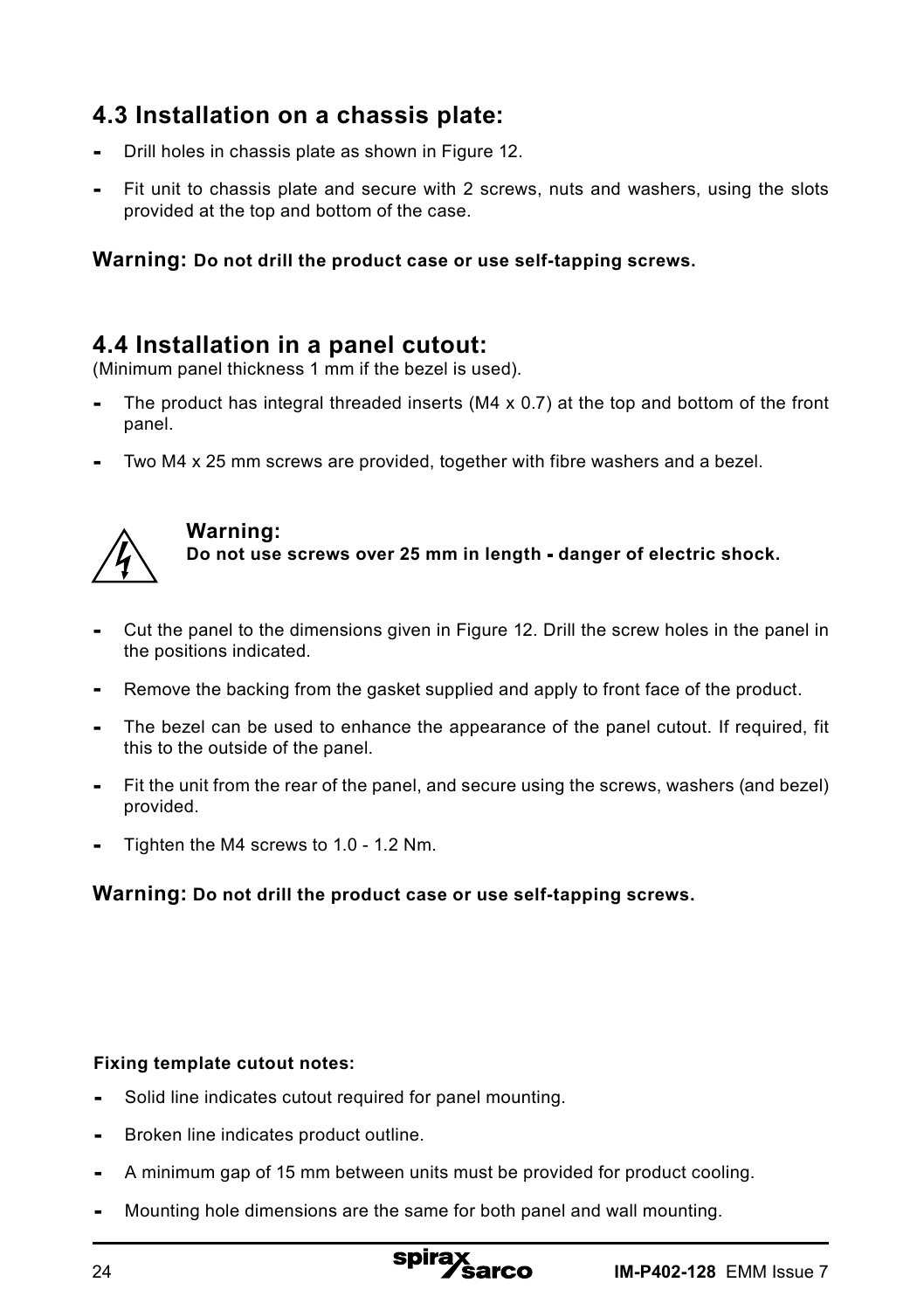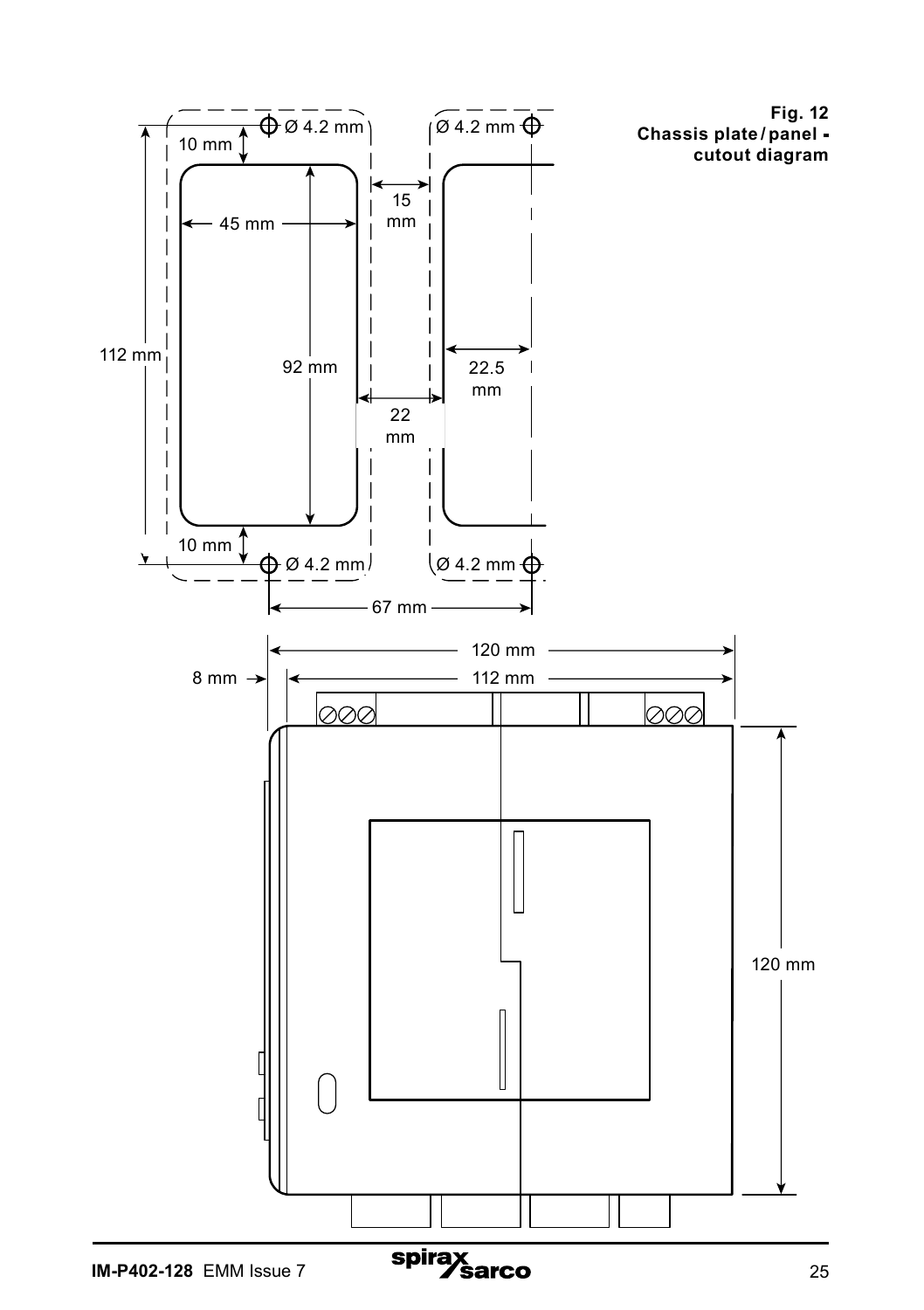## **5. Electrical installation**

**Note: Before installing read the 'Safety Information' in Section 1.**



#### **Warning:**

**Isolate the mains supply before touching any of the wiring terminals as these may be wired to hazardous voltages.**

**Use only the connectors supplied with the product, or spares obtained from Spirax Sarco Limited. Use of different connectors may compromise product safety and approvals. Ensure there is no condensation within the unit before installing and connecting the power.**

**Connecting the mains supply incorrectly can cause damage and may compromise safety.**

**Caution: Do not cover or obstruct the infrared beam between products.**

#### **5.1 General wiring notes**

Every effort has been made during the design of the product to ensure the safety of the user but the following precautions must be observed:

- **1.** Maintenance personnel must be suitably qualified to work with equipment having hazardous live voltages.
- **2.** Ensure correct installation. Safety may be compromised if the installation of the product is not carried out as specified in this IMI.
- **3.** The design of the product relies on the building installation for overcurrent protection and primary isolation.
- **4.** Overcurrent protection devices rated at 3 amps must be included in all phase conductors of the installation wiring. If overcurrent protection is included in both supply wires then the operation of one must also cause the operation of the other. Refer to IEC 60364 (Electrical Installations of Buildings) or National or Local standards for full details of requirements for overcurrent protection.
- **5.** A 3 A quick-blow overcurrent protection device must be fitted to the relay circuit(s).
- **6.** Relay contacts must be supplied on the same phase as the mains supply.
- **7.** The product is designed as an installation category III product.
- **8.** Install wiring in accordance with:
	- **-** IEC 60364 Low-voltage electrical installations.
	- **-** EN 50156 Electrical Equipment for furnaces and ancillary equipment.
	- **-** BS 6739 Instrumentation in Process Control Systems: Installation design and practice or local equivalent.
	- **-** National and Local Electrical Code (NEC) or Canadian code (CEC) for the US and Canadian markets. Note; use NEC Class 1 wire with a temperature rating greater than 75 °C. If the cable is to be exposed to a higher temperature, then a higher temperature rating needs to be selected.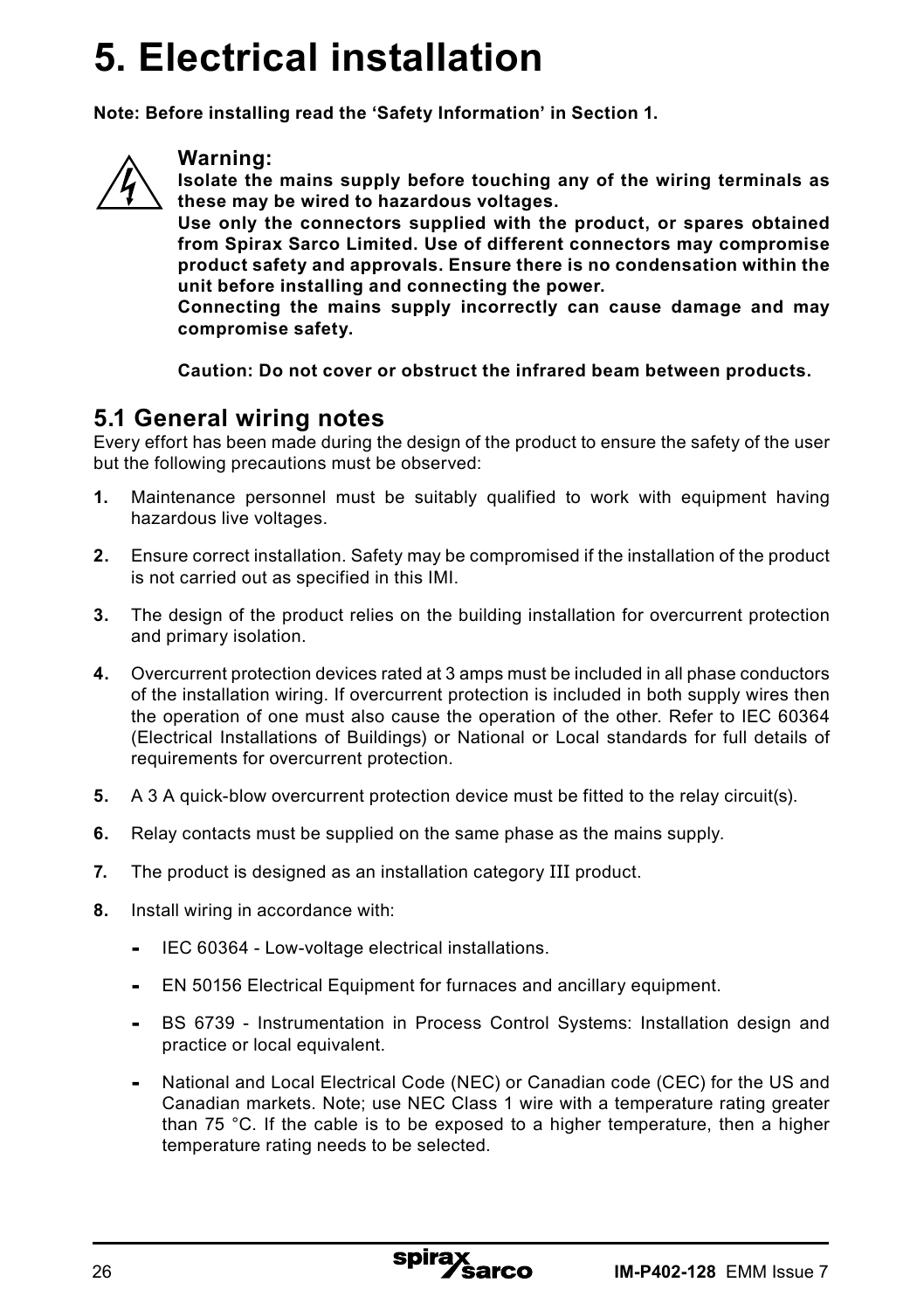- **9.** It is important that the cable screens are connected as shown in order to comply with the electromagnetic compatibility requirements.
- **10.** All external circuits must meet and maintain the requirements of double /reinforced installation as stated in IEC 60364 or equivalent.
- **11.** Additional protection must be provided to prevent accessible parts (e.g. signal circuits) from becoming Hazardous Live if a wire or screw is accidentally loosened or freed. Ensure all wires are secured to at least one other wire from the same circuit. The attachment must be as close to the terminal block as possible but must not apply undue stress on the connection. Example: Use a cable tie to secure the live and neutral wire together. If one wire becomes loose the other wire will prevent it from touching accessible parts.
- **12.** A disconnecting device (switch or circuit breaker) must be included in the building installation. It must:
	- **-** Have a rating with sufficient breaking capacity.
	- **-** Be in close proximity to the equipment, within easy reach of the operator, but not fitted in a position that makes it difficult to operate.
	- **-** Disconnect all phase conductors.
	- **-** Be marked as the disconnecting device for the product.
	- **-** Not interrupt a protective earth conductor.
	- **-** Not be incorporated into a mains supply cord.
	- **-** Comply with the requirements for a disconnecting device specified in IEC 60947-1 (Specification for low-voltage switchgear and control gear - General rules) and IEC 60947-3 (Switches, disconnectors, switch-disconnectors and fuse-combination units).
- **13.** See Section 10 'Technical information' for terminal and cable specification.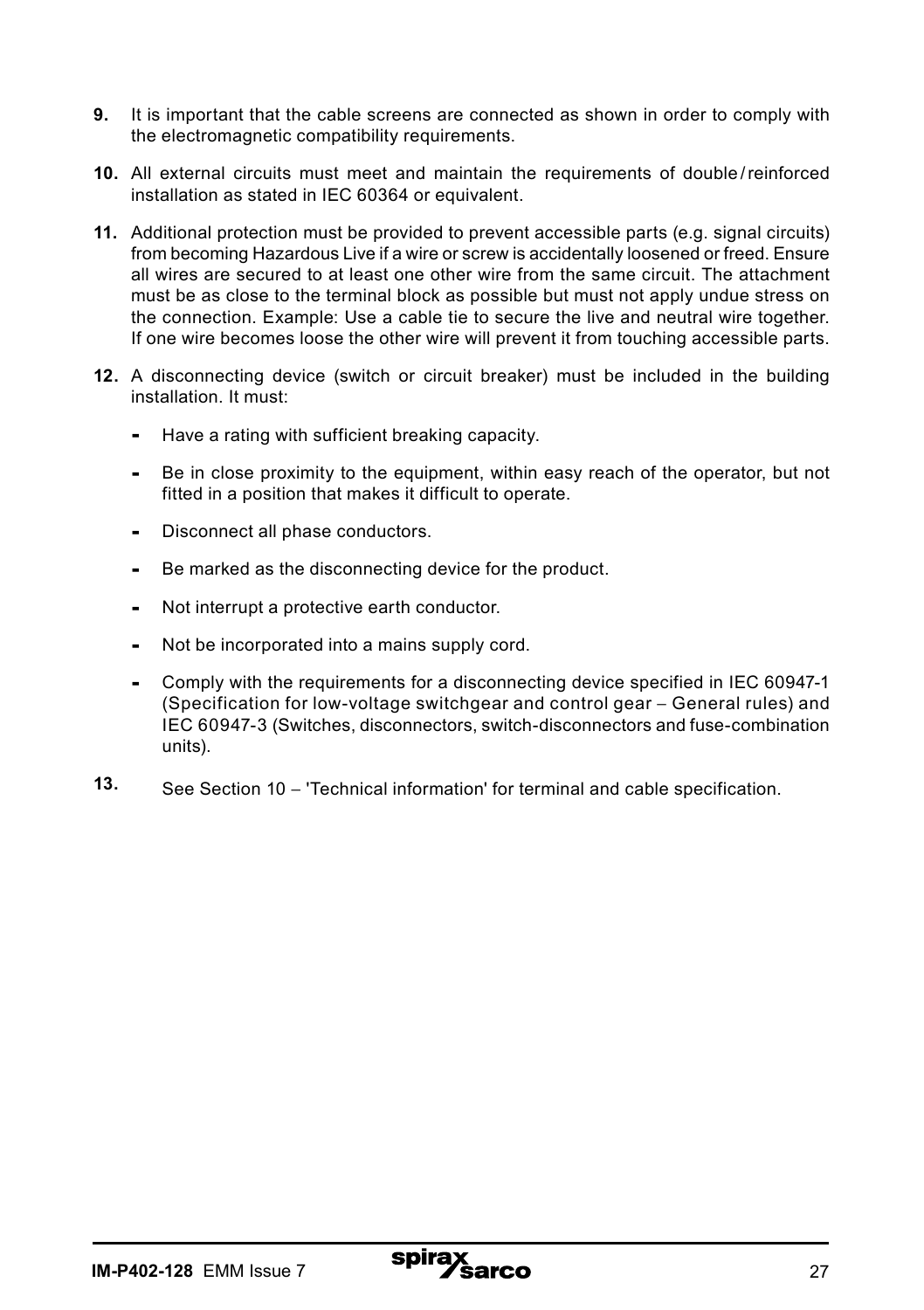## **5.2 Mains wiring notes:**

- **1.** Read Section 5.1 'General wiring notes', before attempting to wire the supply to the product.
- **2.** The wiring connections are identified on the terminal plugs.
- **3.** Fuses should be fitted in all live conductors, see Figures 13 and 14.
- **4.** Double or reinforced insulation must be maintained between:
	- **-** Hazardous live conductors (mains and relay circuits) and
	- **-** Safety extra low voltages (All other components / connectors / conductors).
- **5.** The wiring diagrams show relays and switches in the **Power off** position.

1 2 L o N 3 A fuse **Product** Disconnect device conforming to IEC 60947-1 and IEC 60947-3

**Fig. 13**

Disconnect device conforming to IEC 60947-1 and IEC 60947-3



**Fig. 14**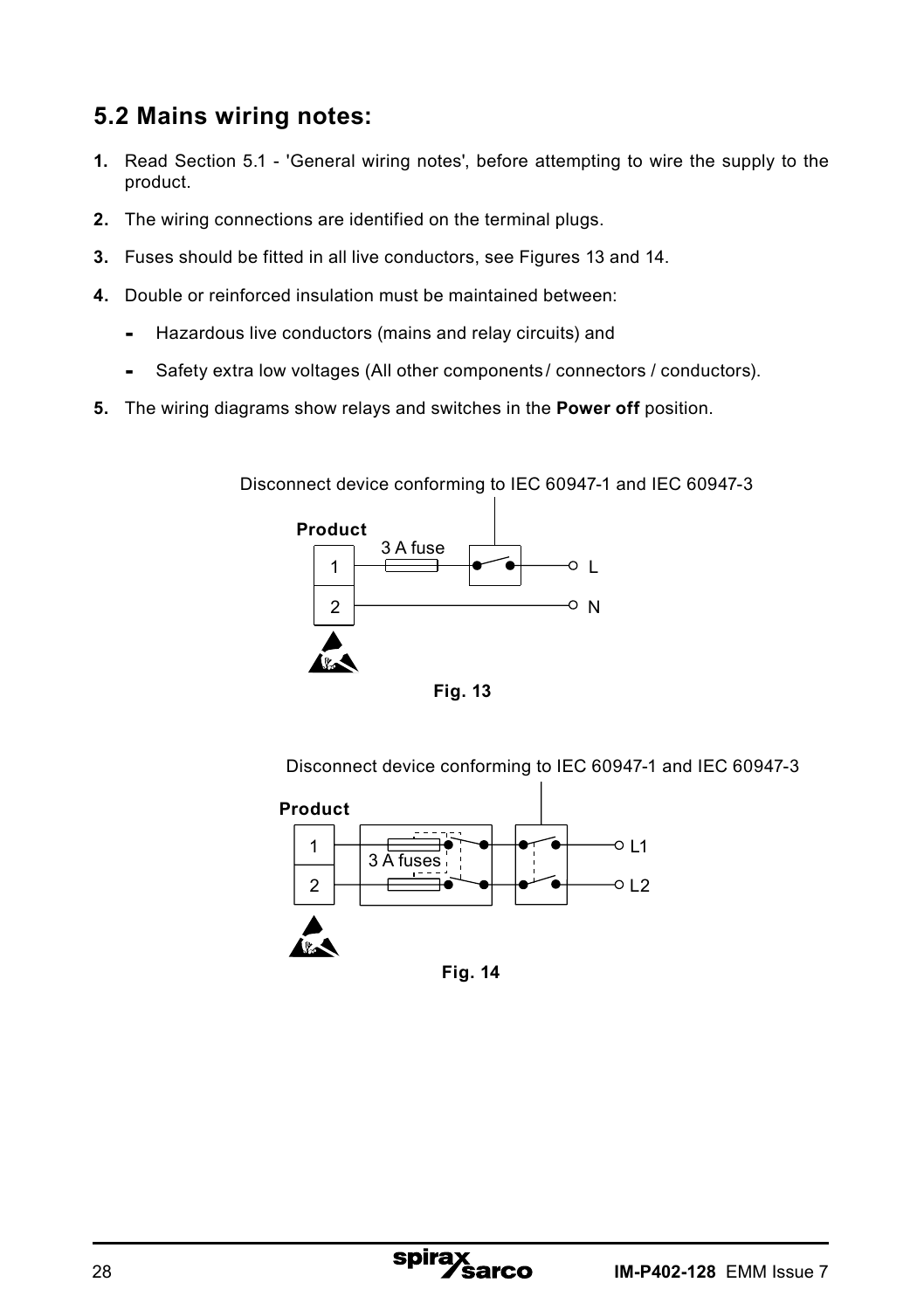

**Fig. 15 Mains circuit (View from the underside) - Relays are shown in the power off position**

## **5.3 Signal wiring notes**

An earth current loop is created if a wire or screen is connected between two earth points that are at different potential (voltage). If the wiring diagram is followed correctly, the screen will only be connected to the earth at one end.

#### **The earth terminal is a functional earth rather than a protective earth.**

A protective earth provides protection from electric shock under a single fault condition. This product has double insulation and therefore does not require a protective earth. A functional earth is used in order for the product to operate. In this application, the earth is used as a sink or drain for any electrical interference. The earth terminal must be connected to a local earth in order to conform to the EMC directive.

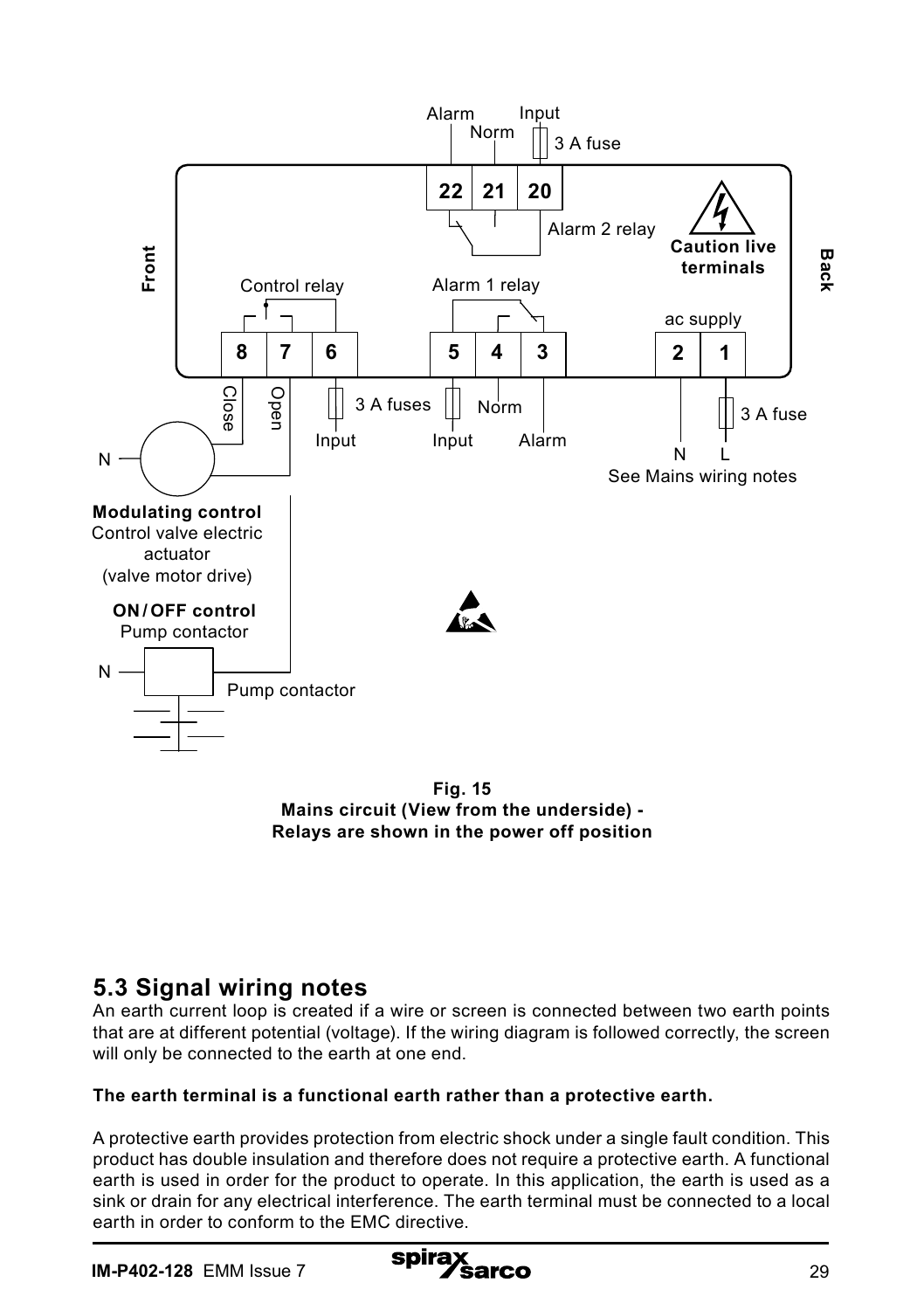## **5.4 Probe wiring**

The maximum cable length for all transducers is 100 m (328 ft).

**Note: It is essential to select the correct sensitivity on the PA20 preamplifier, (see the PA20 Installation and Maintenance Instructions for details).**





#### **Notes:**

**1. E** = Functional earth – Connect these pins to a clean earth local to the panel.

spira

**2.** Do not connect terminal 54 to any other earth.

**3.** Ensure that the resistance from probe body to the pipework/boilershell is less than 1 Ohm.

#### **Fig. 16 Signal circuit (view from the top)**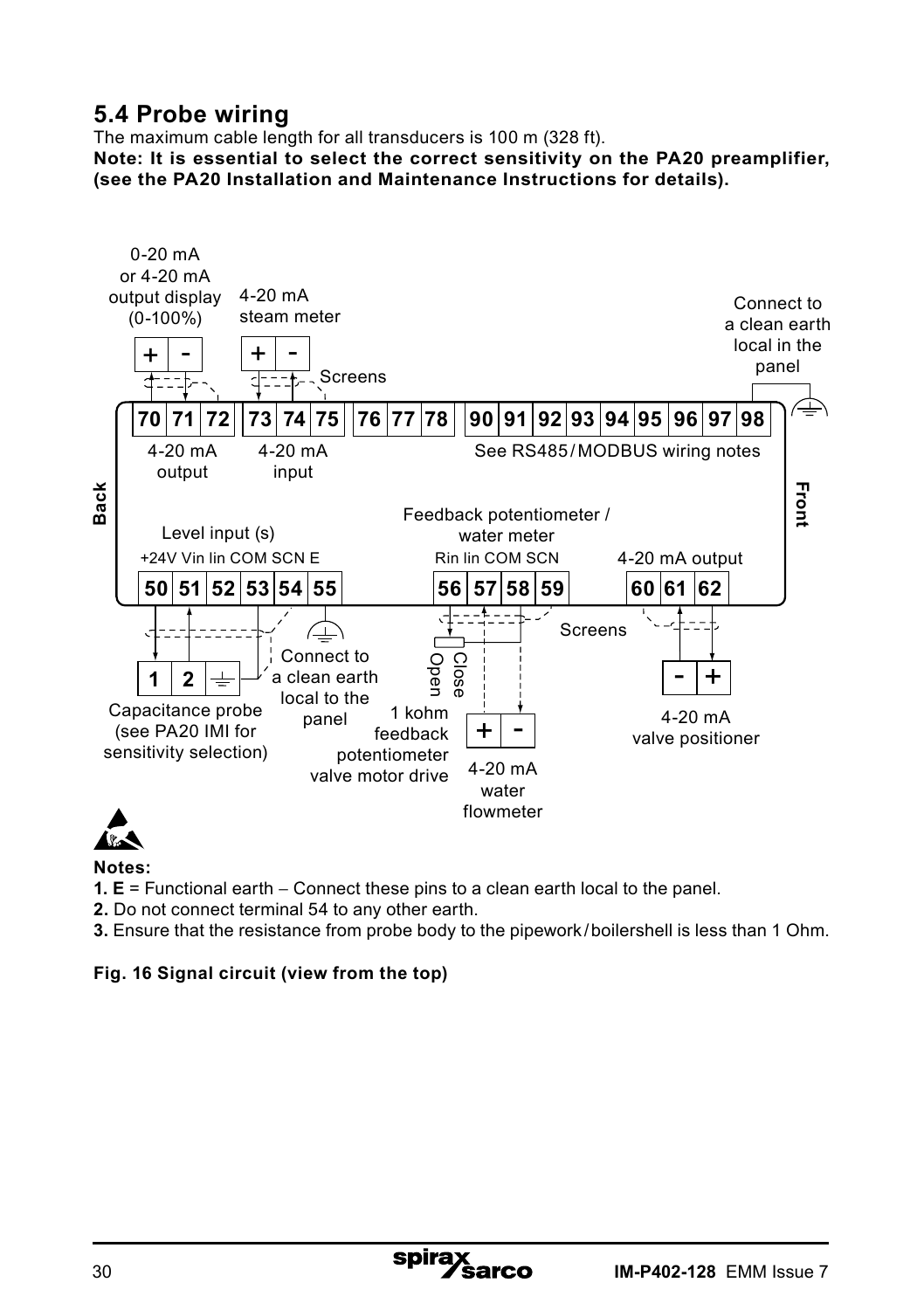## **5.5 Level input options**

The level output from an PA20 or LP20 capacitance probe can be 'daisy chained' to more than one instrument (see examples below).

Each instrument must be capable of receiving a 1 - 6 Vdc signal. Only one of the instruments needs to provide a 24 V nominal supply. In the above example, the product is supplying the power for the PA20.



spira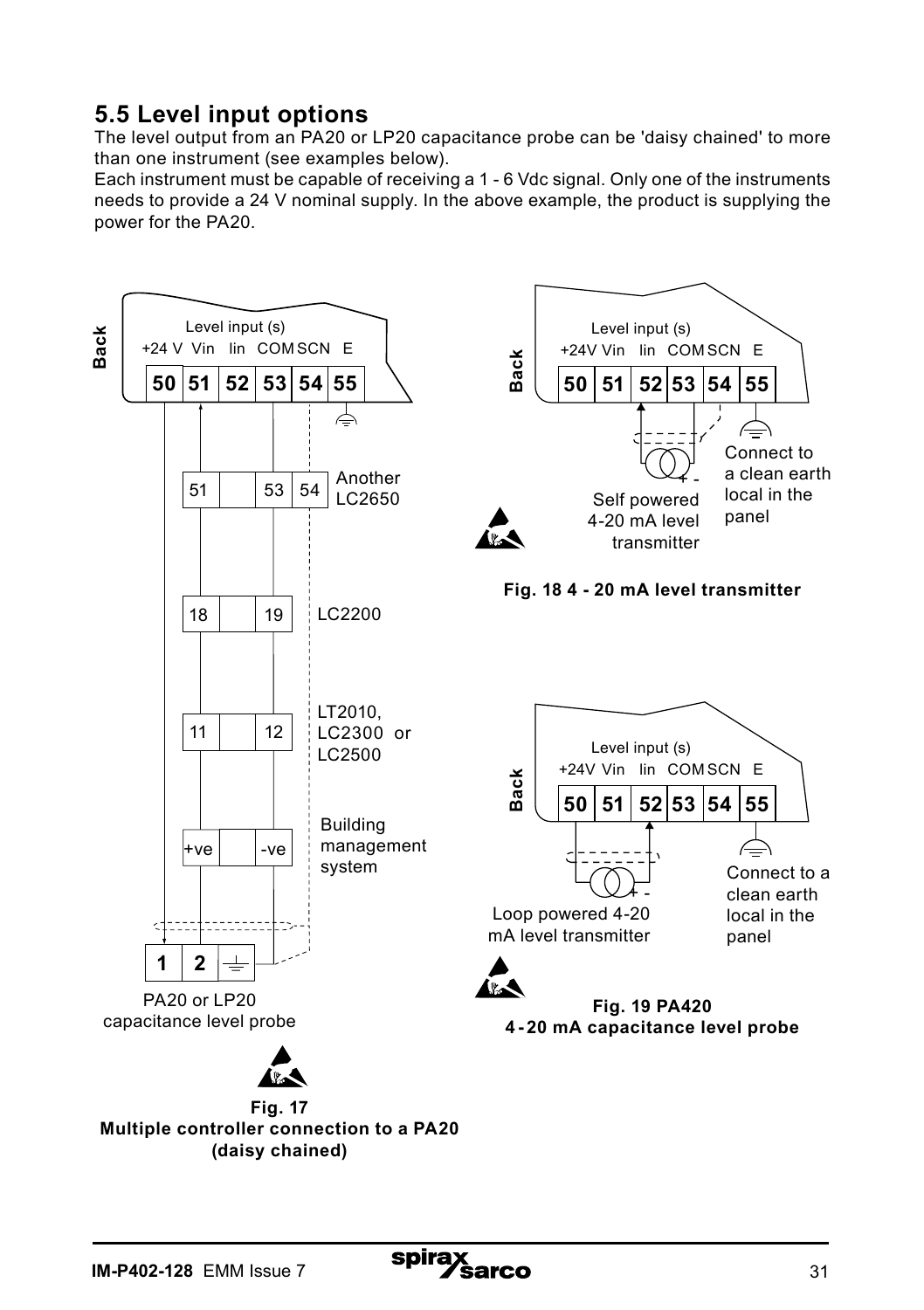## **5.6 Wiring diagram for the UL version of the PA20**

PA20 preamplifier and LP20 capacitance probe (see PA20 and LP20 Installation and Maintenance Instructions).



**Fig. 20**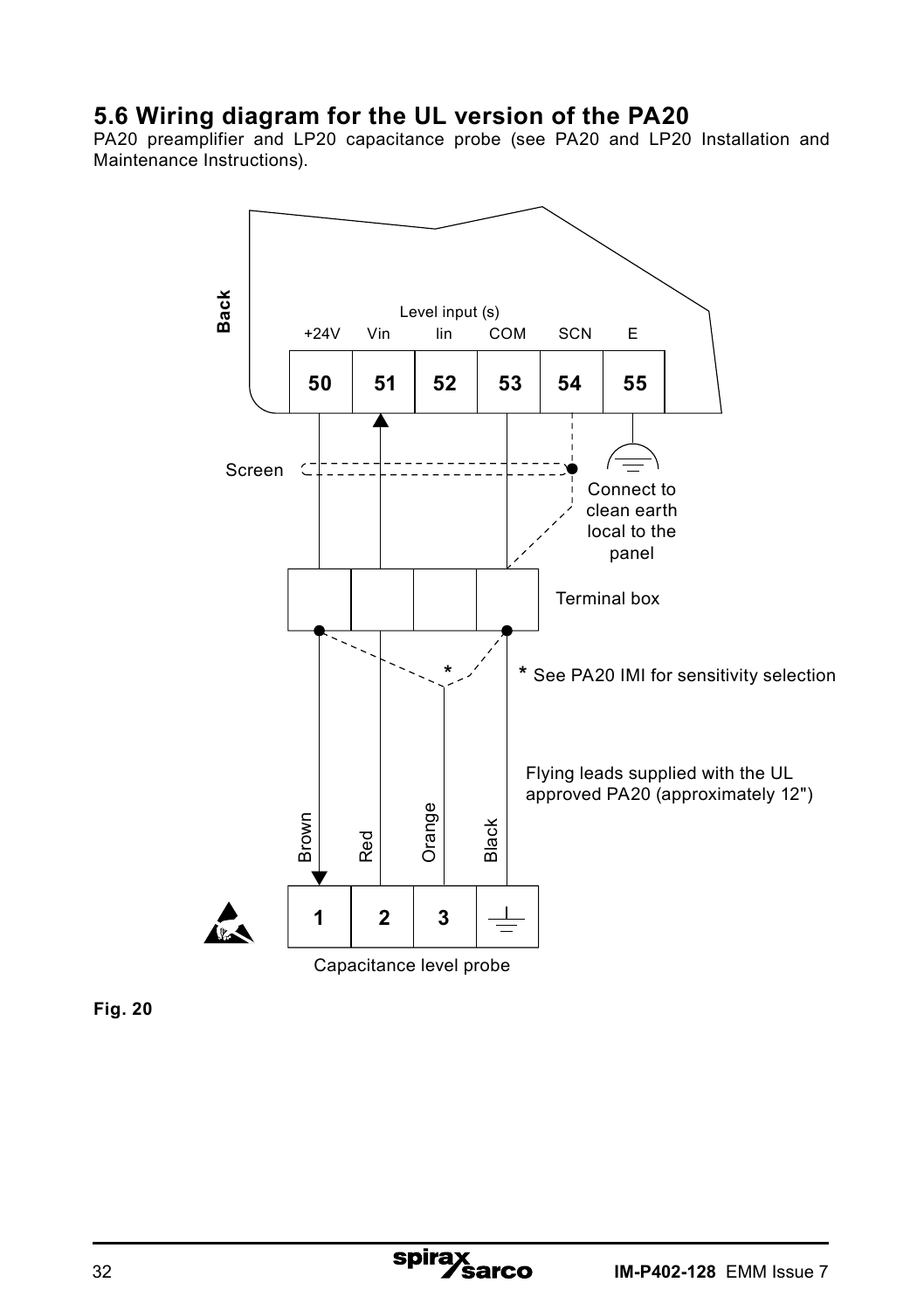## **5.7 EIA / TIA-485 communication wiring diagram**

The product can be connected as a slave to a two or four-wire EIA/TIA-485 multi-drop network.



#### **EIA / TIA-485 wiring notes:**

EIA / TIA**-**485 symbols are used (A = Tx**-**, B = Tx+ and A' = Rx**-**, B' = Rx+)

The signal direction is relative to the product being the Modbus slave, i.e. Tx+ from the product (slave) is to be connected to the Rx+ of the master.

- Twisted pair cable should not be required for short lengths of cable < 1.5 m (< 5 ft). Standard screened cable should suffice.
- The H/D (Half duplex) pins are used to select two or four-wire Modbus:

i) For two-wire mode, connect terminal 91 and 90 together.

ii) For four-wire mode, **do not connect terminals 91 and 90 together.**

#### **Continued on page 34**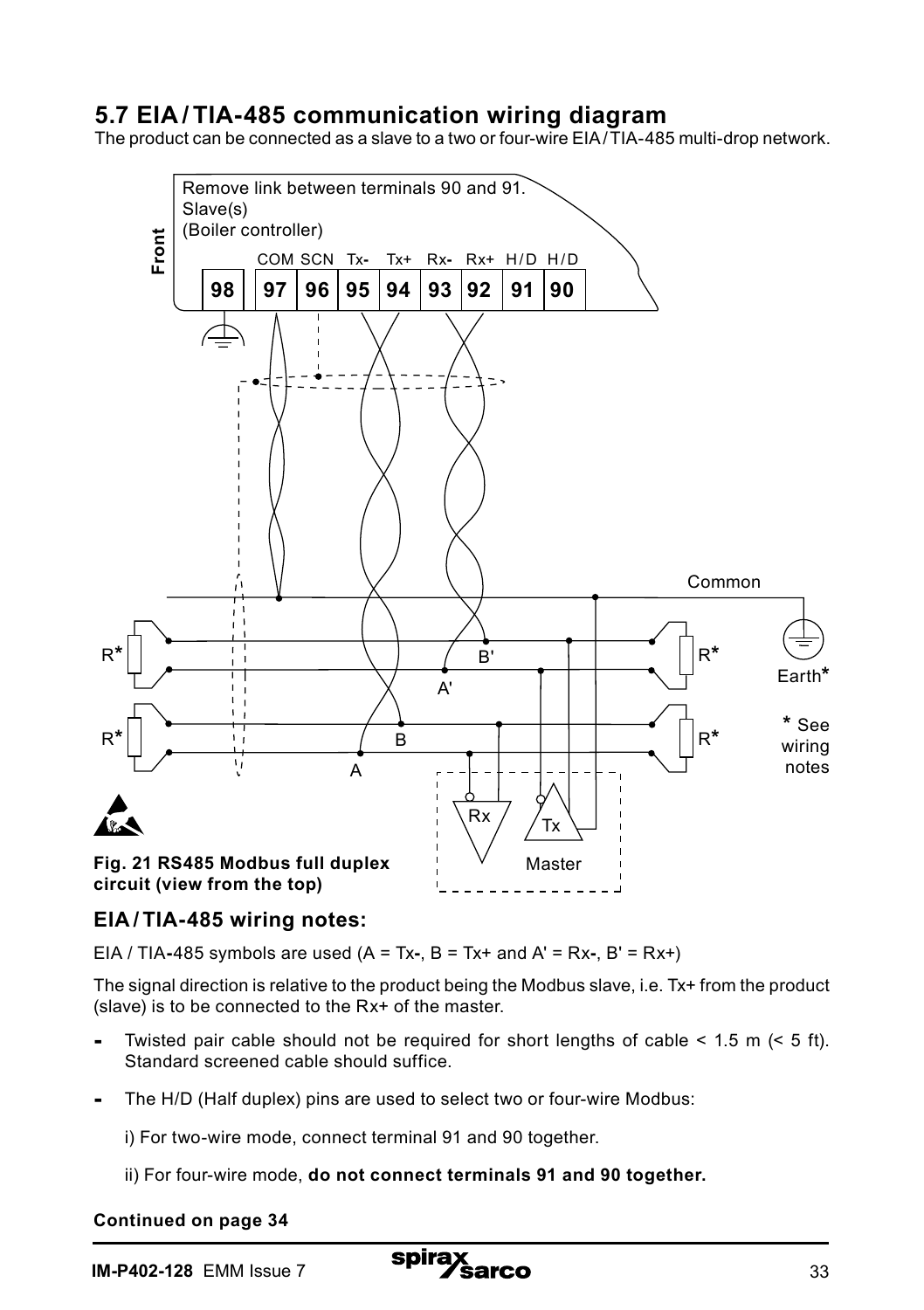

**Fig. 22 RS485 / Modbus half-duplex circuit (view from the top)**

## **EIA / TIA-485 wiring notes continued:**

- The bus common must be connected directly to protective ground/earth at one point only. Generally this point is at or near the master device.
- Consider terminating the two furthest ends of the bus to match the transmission line impedance. A 150 ohm (0.5 W) resistor or a 120 ohm (0.25 W) resistor, which is in series with a 1 nF (10 V) capacitor is commonly used, but ideally the line impedance should be matched to each individual installation. Termination for short lengths of cable should not be necessary < 300 m (< 1 000 ft) @ 9 600 Baud.
- See Section 6 'Technical information' for cable details.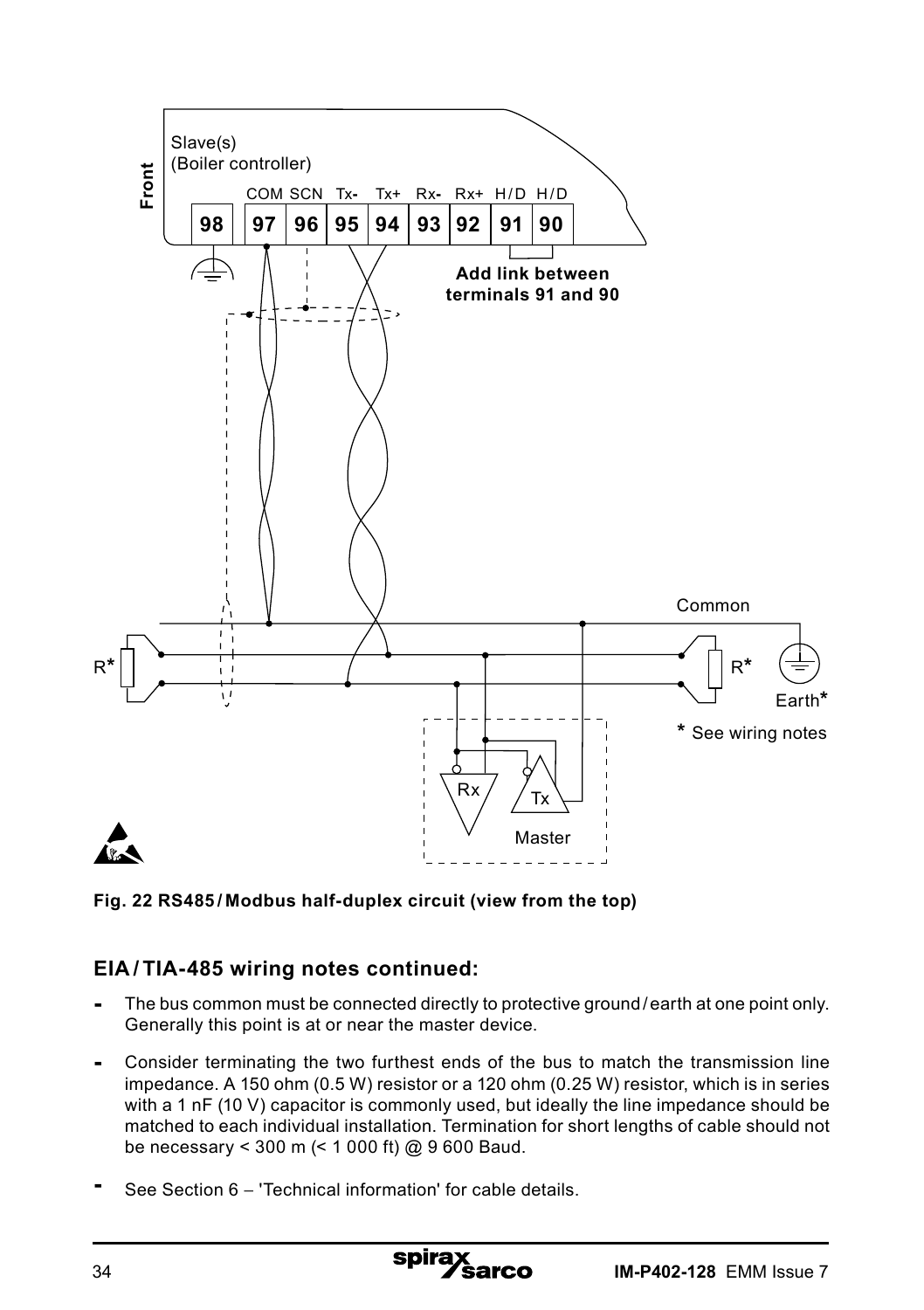## **6. Commissioning**

## **6.1 General information**

All commissioning for the product is carried out using the front panel.

**Warning: On entering the commissioning mode the product will cease normal control. The control relay or 4 - 20 mA will shut the valve or switch off the pump. For safety, the alarm relay will continue to operate as normal. To regain normal control, return to the run menu.**

**Warning: If during commissioning, the buttons are not pressed for over 5 minutes, the controller will revert to run mode and an error will occur. If the commissioning was incomplete the controller may not provide the correct control.**



**Fig. 23 Display screen and keypad**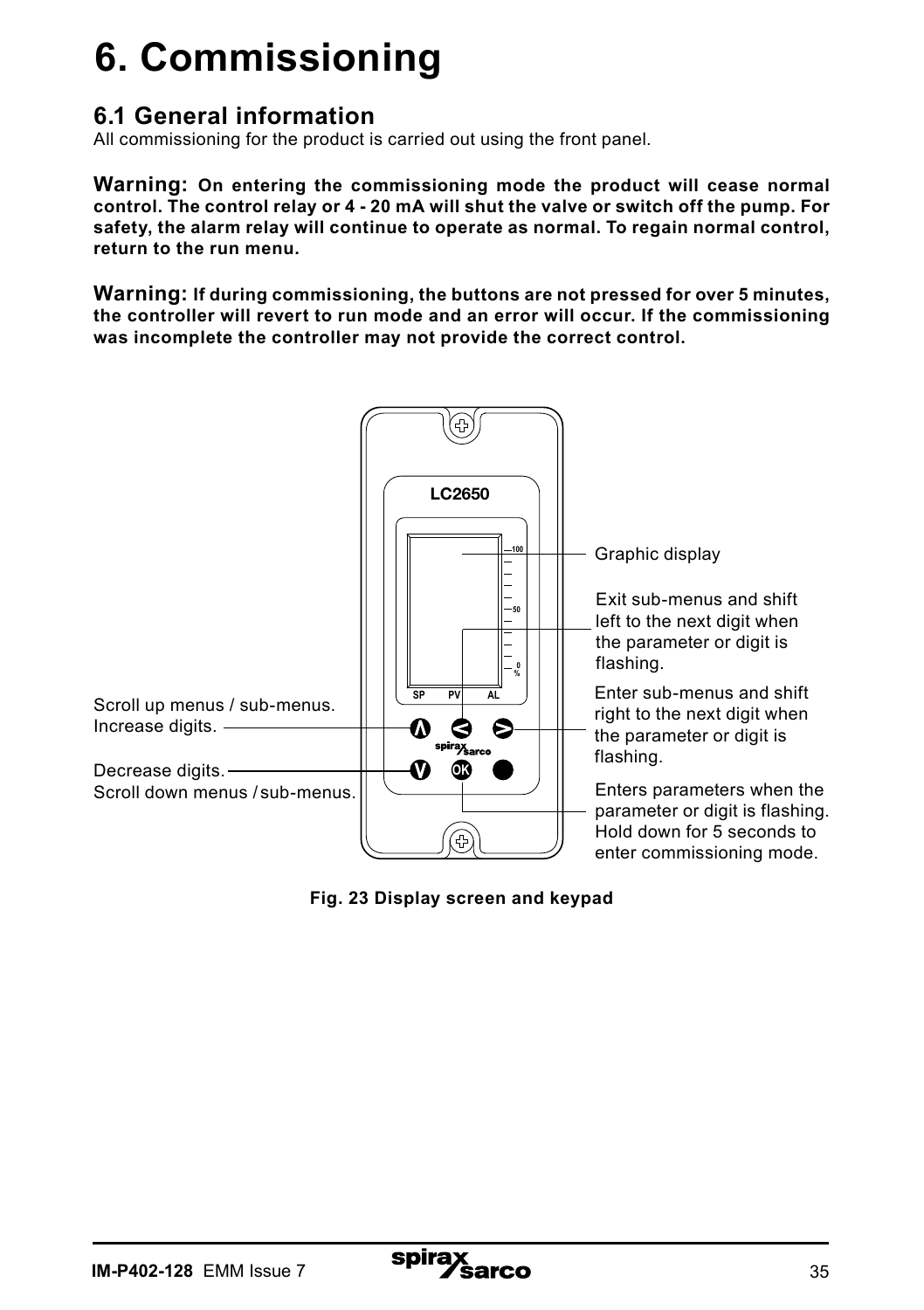## **6.2 Commissioning mode navigation**

After the correct pass code has been entered the display shows:

To exit the commissioning mode at any stage, press and hold the  $\bigcirc$  button to return to the run mode.

Press the  $\Omega$  and  $\Omega$  buttons to scroll through the first level menus.

Press the  $\bigcirc$  button to enter a particular sub-menu.

The first menu title will remain displayed at the top of the screen and the new sub-menu will appear on the next line. As you progress through the menu, the longer the list becomes. This aids navigation of the menu structure.



#### **6.2.1 Changing settings (parameters)**

If a particular sub-menu requires a parameter to be modified, the corresponding units (if any) will appear on the next line (in brackets) and the parameter itself will appear on the bottom right hand corner. The first digit will start flashing and the parameter can be modified.

If the **OK** button is pressed, the displayed value will be entered into memory. If the button is pressed the value remains unchanged. The sub-menu title, parameter and units will disappear, and the selection on the previous menu will be displayed.

**Note:** If a number is selected that is outside the parameters, an exclamation mark will appear to the left of the parameter. The value will automatically change to the maximum permitted value.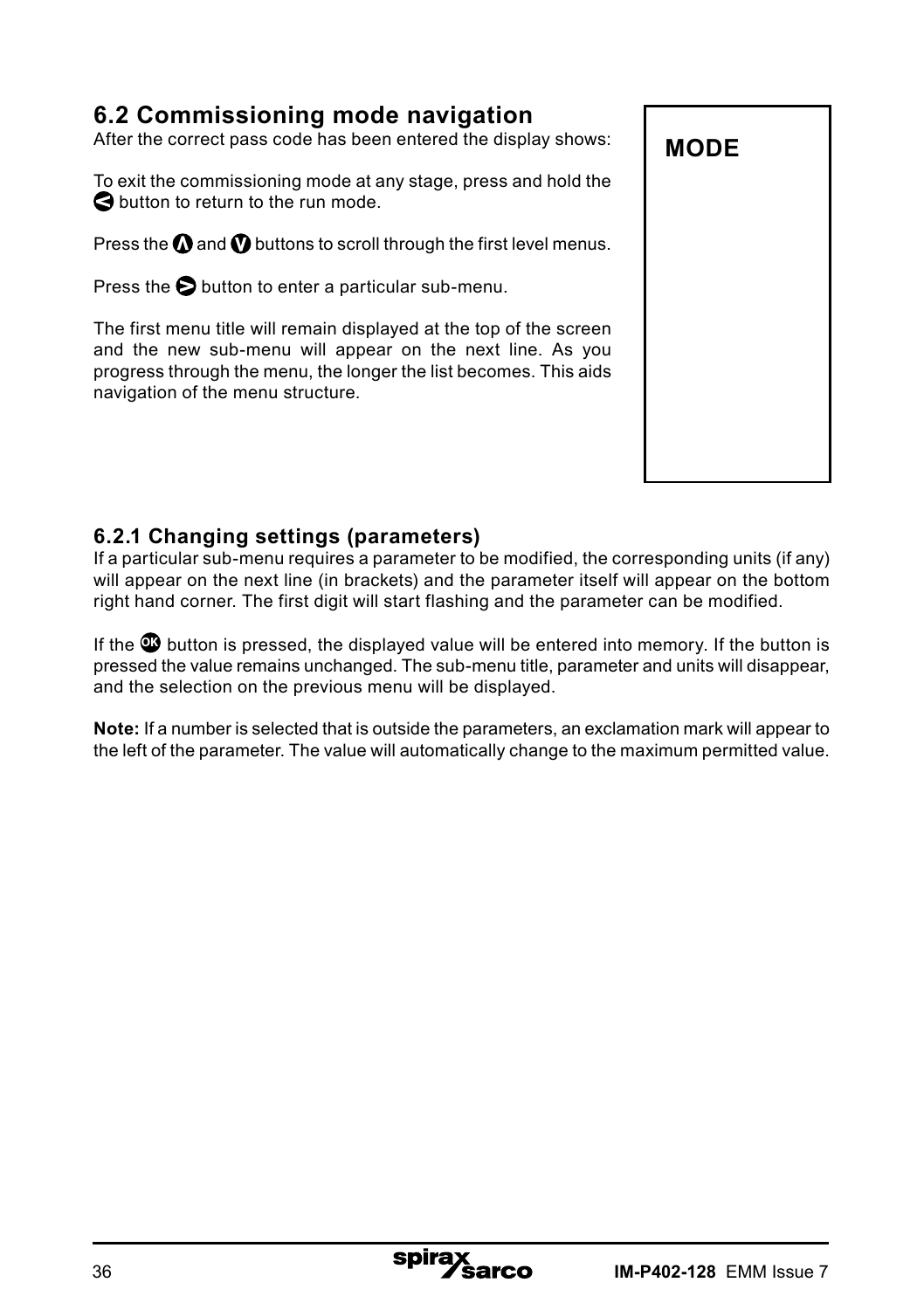## **6.3 Commissioning - Quick set-up**

This section allows the user to carry out the minimum commissioning necessary to operate the system.

It accepts the defaults set in the factory, so will only work if the original default settings have not been altered - see the default settings in Section 10.

Settings can then be tailored to suit the individual requirements of the customer/ application if required.

#### **Warning**

**It is essential that you comply with National / Local regulations and Guidance notes, and the boiler manufacturers' recommendations. It is imperative that the settings you have accepted will allow the boiler to operate in a safe manner.**

#### **Calibration water level:**

- Lower the water level to the lowest point required (water must still be visible in the gauge glass for boiler applications) and **ENTER** INPUT LEVEL CAL **MIN.**
- Raise the water level to the highest point required, and **ENTER** INPUT LEVEL CAL **MAX**.

#### **Note: When in the INPUT-LEVEL-CAL menu, the display will show the voltage or current being output by the level transducer.**

#### **ON / OFF control (pumping-in) using an LP20 or PA20.**

From the menu select:

| <b>OUTPUTS DRIVE CONTROL</b> | <b>ON-OFF</b> |
|------------------------------|---------------|
|------------------------------|---------------|

**Modulating control (pumping in) using an LP20 and PA20 and EL5600 series actuator.** 

OUTPUTS DRIVE **CONTROL PROP**

#### **Calibration feedback potentiometer on the EL5600:**

#### **Select INPUT POT CAL MIN.**

**-** The valve will automatically close. When fully closed (voltage will stop decreasing), press **OK** .

#### **Select INPUT POT CAL MAX.**

**-** The valve will automatically open. When fully open (voltage will stop increasing), press  $\mathbf{\Omega}$ . **Test the system to ensure that it is working correctly. Fig. 24 Typical percentages of level settings in a gauge glass 100%** Absolute maximum safe water level **60% 40% 50%** Set point **0%** Absolute minimum water level (water must always be visible in glass) High alarm **85%** Low alarm **20%** Control band **20%** (symmetrical about set point)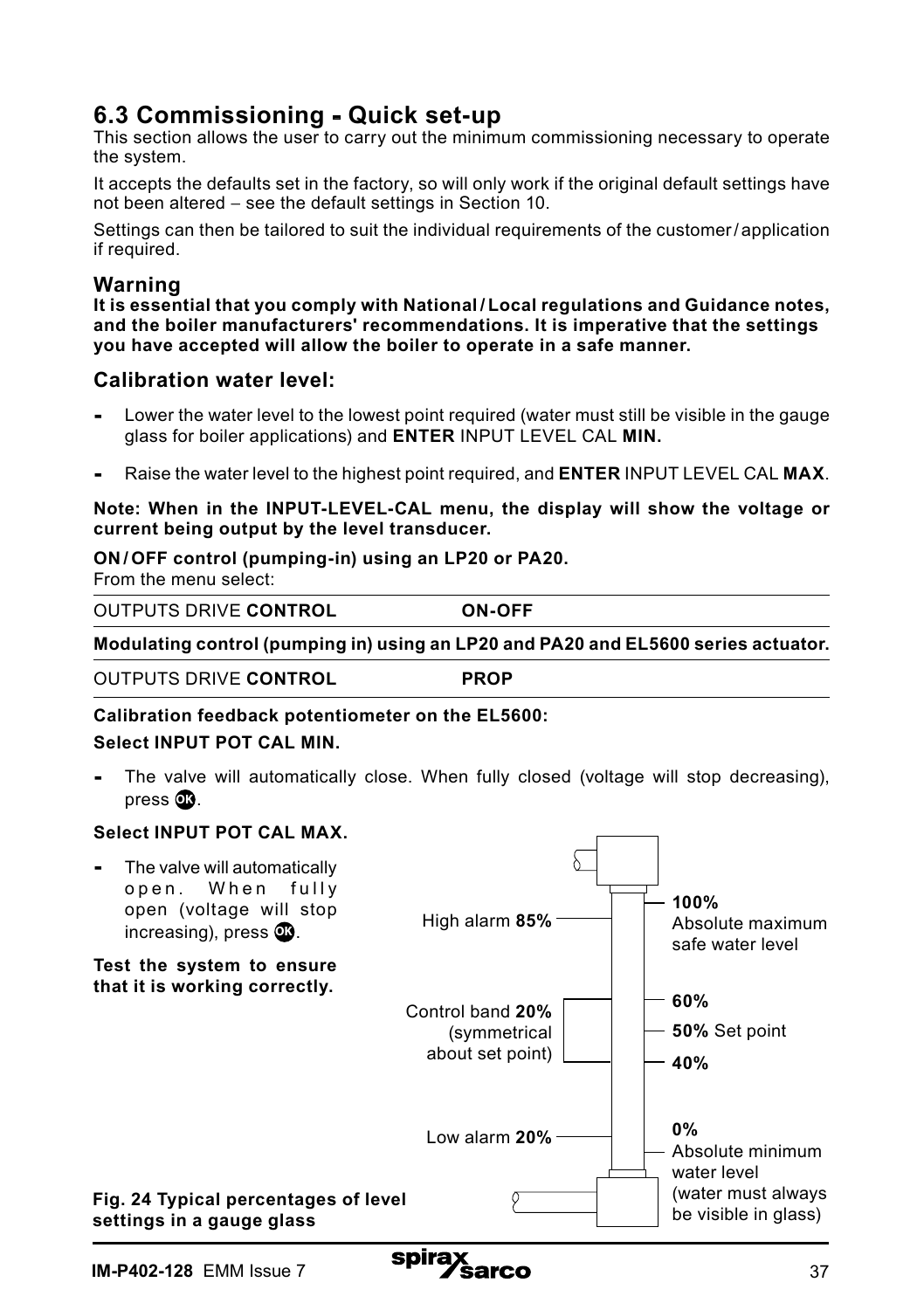## **6.4 Commissioning - Full**

Enter commissioning as stated in Section 2 and follow the main menu structure to make the changes required.

#### **6.4.1 Main menu structure**

This IMI indicates your position within the menu by showing the parameter in **bold**, but also shows the path, so it is easy to see where you are within the menu structure, e.g.:

INPUT (main menu)

LEVEL (first sub-menu )

**SENSOR** (your position within the sub-menu).

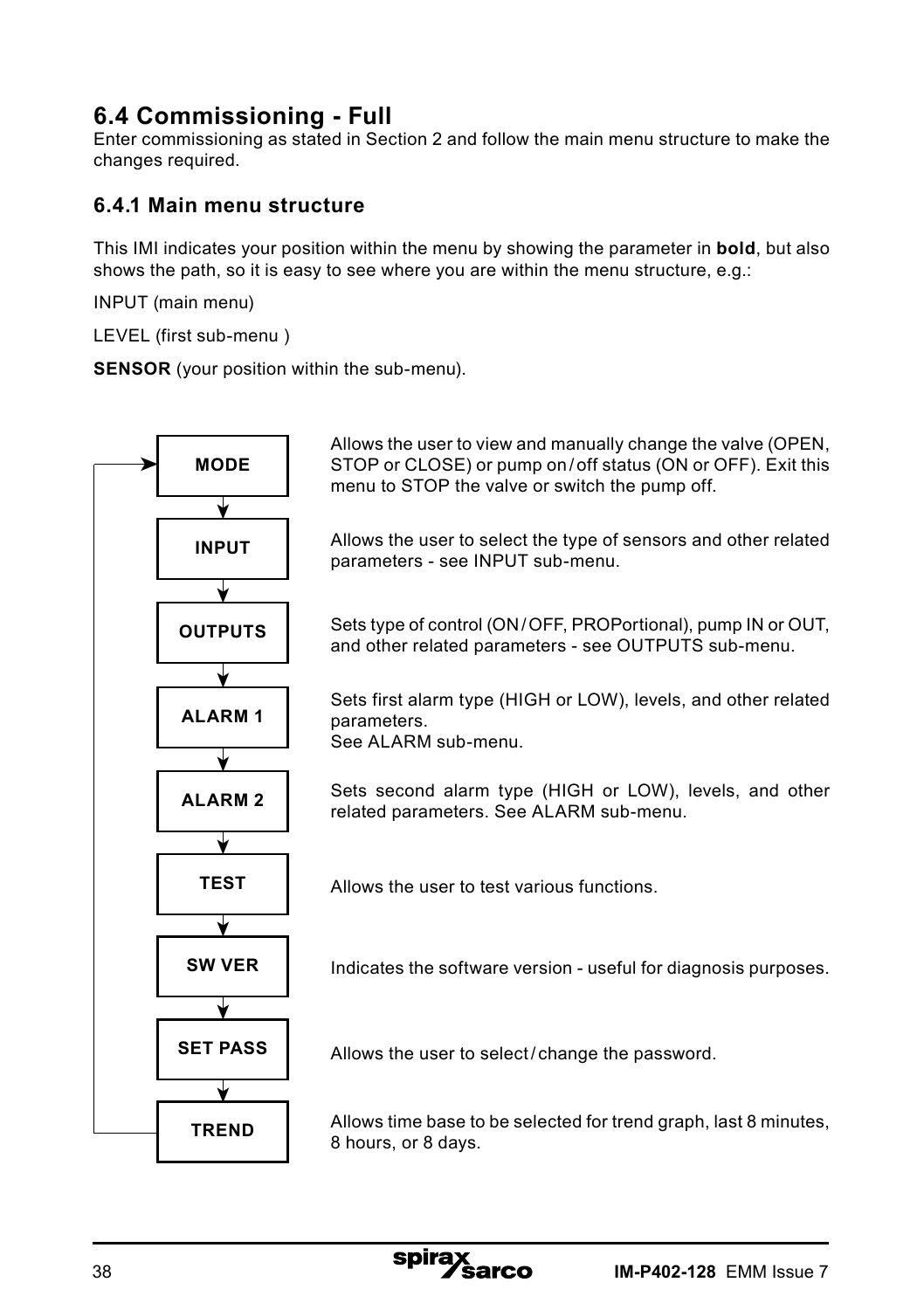#### **6.4.2 MODE sub-menu**

Entering this menu (press  $\bigcirc$ ) allows the user manual drive the valve or pump to assist in commissioning:

#### **Modulating control:**

- **CLOSED:** Drive valve closed
- **OPEN:** Drive valve open
- **STOP:** Stop the valve and leave in current position.

#### **ON/OFF control:**

- **Pump on:** Switches the pump on
- **Pump off:** Switches the pump off

Toggle between the settings using the  $\Omega$  and  $\Omega$  buttons. Select the required setting by pressing the **O** button. Press the **O** button to exit the sub-menu and return to the run mode.

| <b>MODE</b> |             |
|-------------|-------------|
|             |             |
|             |             |
|             |             |
|             | <b>OPEN</b> |

**Note: When exiting this menu, the product will switch off the pump or stop the value in its current position.**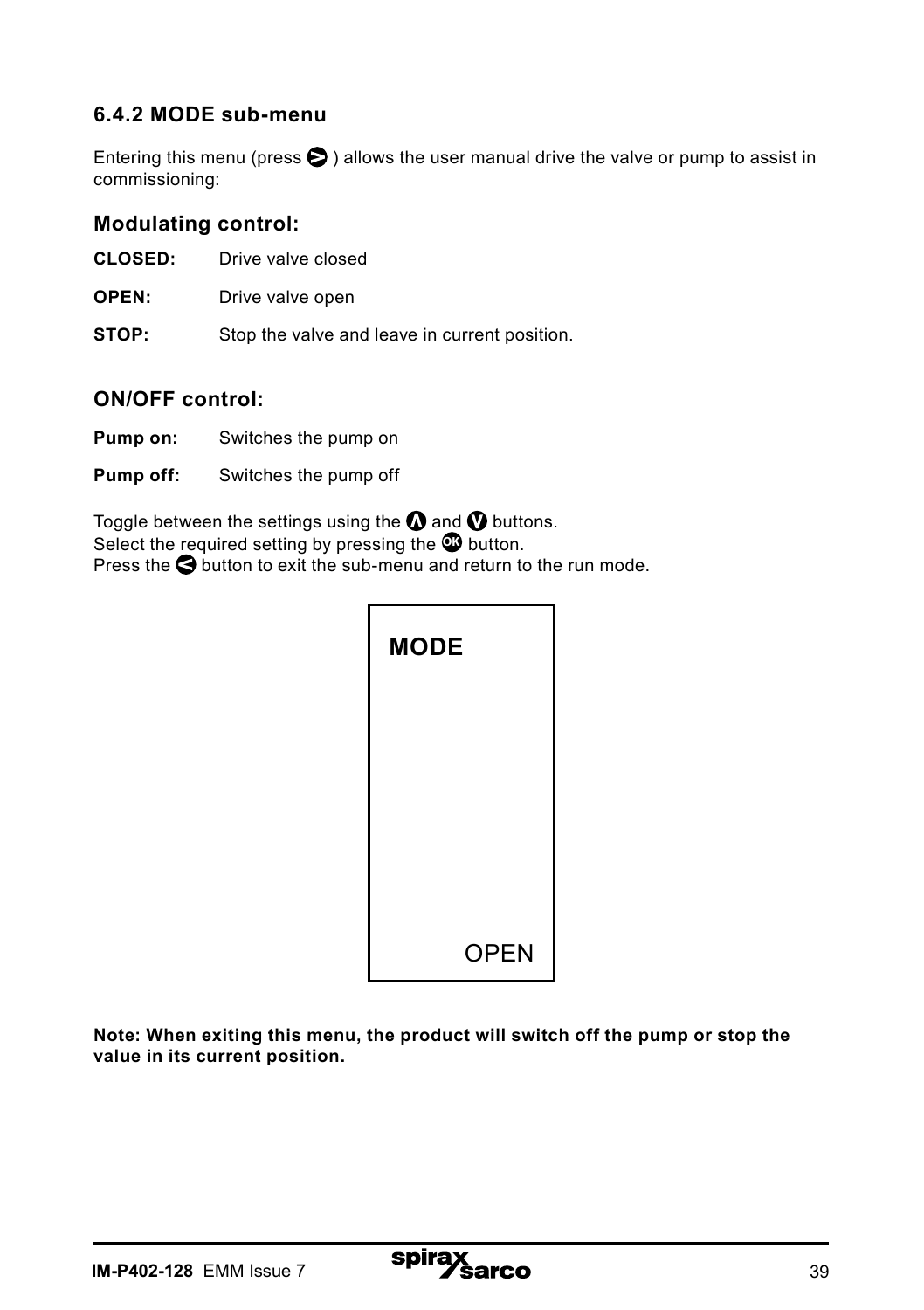## **6.5 INPUT sub-menus**

#### **6.5.1 INPUT LEVEL sub-menu**



spira:

**Notes:** The display shows the output current or voltage for a given level. Use the MODE sub-menu to manually open and close the valve to assist commissioning.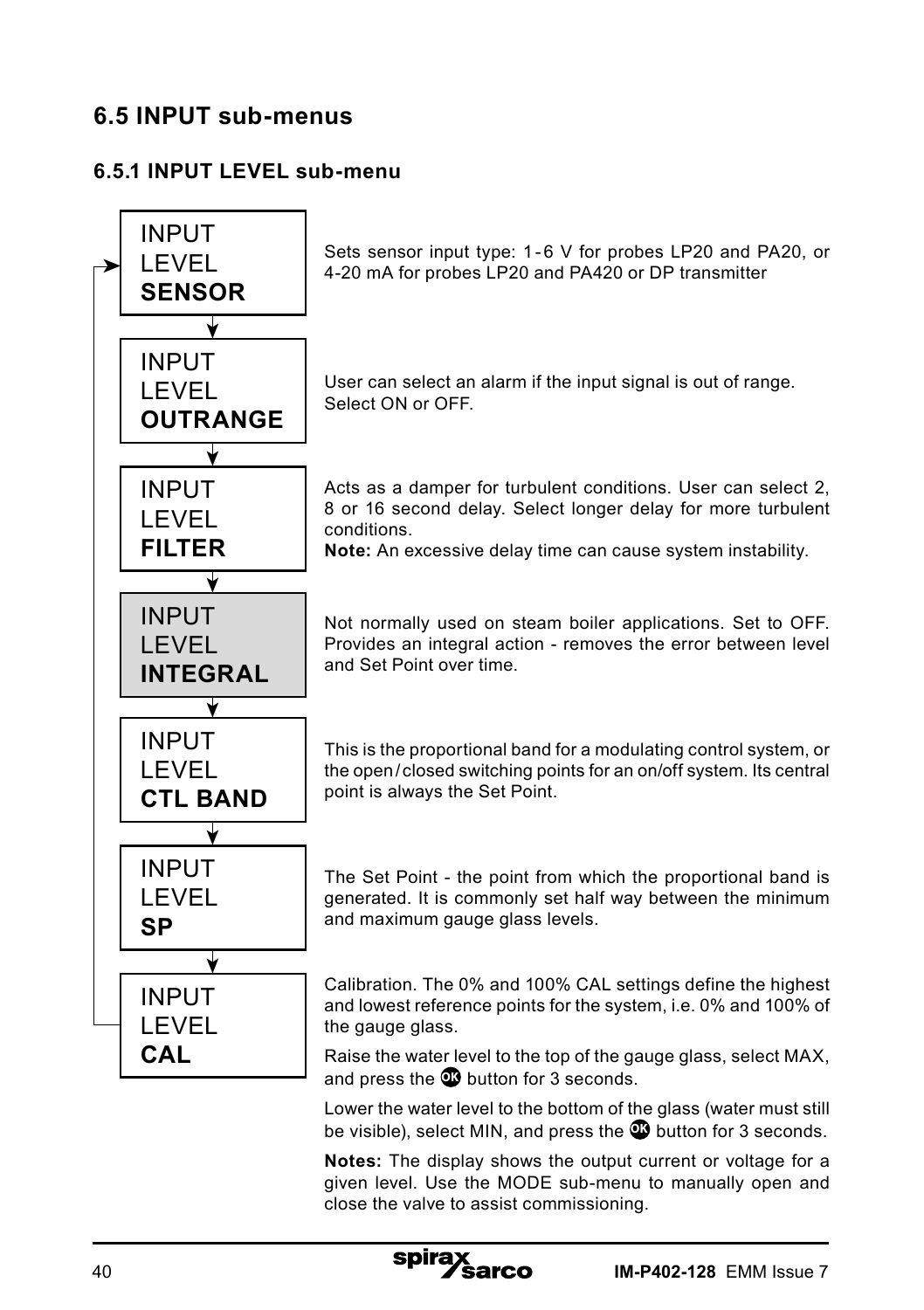**Note:** Grey tint indicates features only available under certain conditions.

#### **6.5.2 INPUT POT sub-menu**

| INPUT |  |
|-------|--|
| POT   |  |
| CAL   |  |

#### Enables the VMD feedback potentiometer to be calibrated.

#### **INPUT – POT – CAL – MIN**

The controller will automatically drive the valve to the closed position. When the valve has reached the closed position, hold down the **OK** button to enter the value.

#### **INPUT – POT – CAL – MAX**

The controller will automatically drive the valve to the required 100% flow position. When the valve has reached the fully open position. hold down the **OK** button to enter the value.

#### **6.5.3 INPUT STEAM sub-menu**

INPUT **STEAM OFFSET**

For two element systems. Adds a % offset to the Set Point proportional to steam output. One steam meter is required per boiler. The offset is shown graphically.



Only available if an OFFSET percentage is selected, i.e. a steam meter is used (2 element control system). This setting allows the use of steam meter with a capacity greater than the maximum capacity of the boiler.

The steam meter's output needs to be rescaled to the maximum capacity of the boiler. This can be achieved in two ways:

- **-** If available, the steam meter can be rescaled to output 100% (20 mA) to equal the capacity of the boiler. The STEAM MAX is set to 100%.
- **-** Use the product steam max. parameter to rescale the steam meter output. For example, if the maximum boiler capacity is 60% of the maximum on the meter scale, enter '60%'.

#### **Example 1 : -**

Boiler capacity 10 000 kg/h, steam meter capacity 10 000 kg/h - set STEAM MAX to 100%.

#### **Example 2: -**

Boiler capacity 10 000 kg/h, steam meter capacity 20 000 kg/h - set STEAM MAX to 50%.

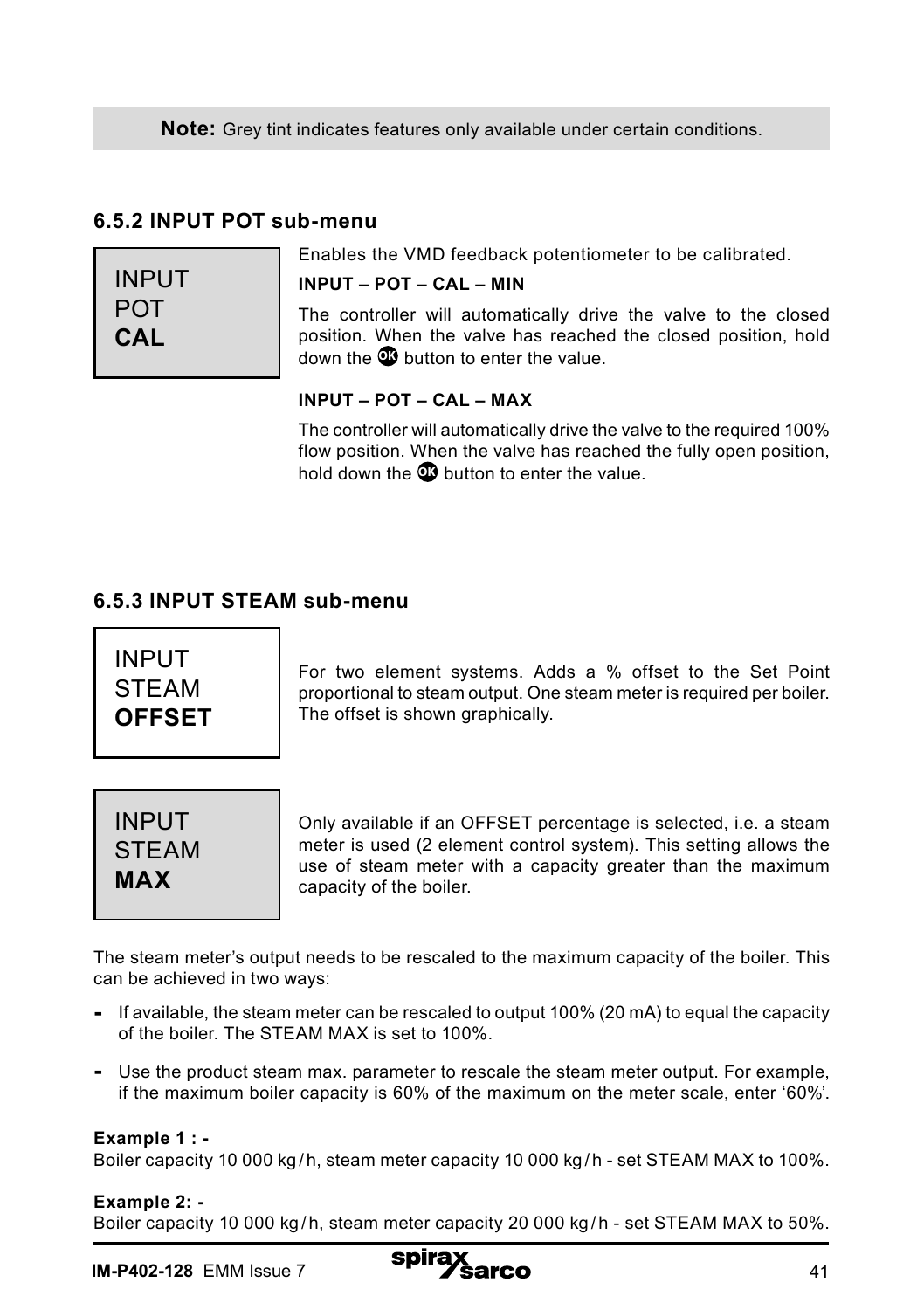**Note:** Grey tint indicates features only available under certain conditions.

#### **6.5.4 INPUT WATER METER sub-menu**



Only available if a water meter is selected. Enables the water meter to be scaled so that it reads 100% at the maximum boiler output.

#### **Example**

If the maximum boiler capacity is 60% of the maximum on the meter scale, enter '60%'.

#### **6.5.5 OUTPUT sub-menu**

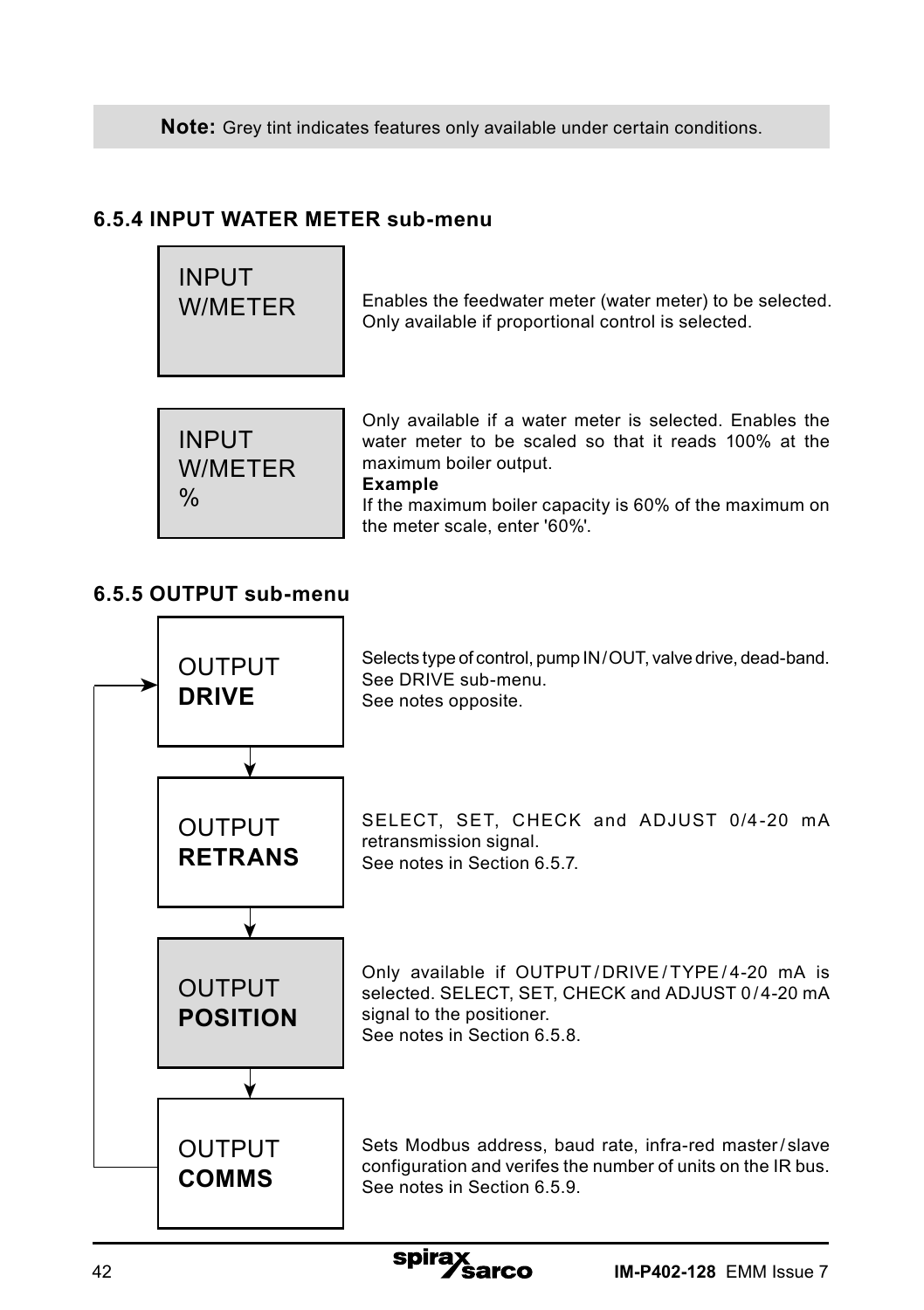**Note:** Grey tint indicates features only available under certain conditions.

#### **6.5.6 OUTPUT DRIVE sub-menu**

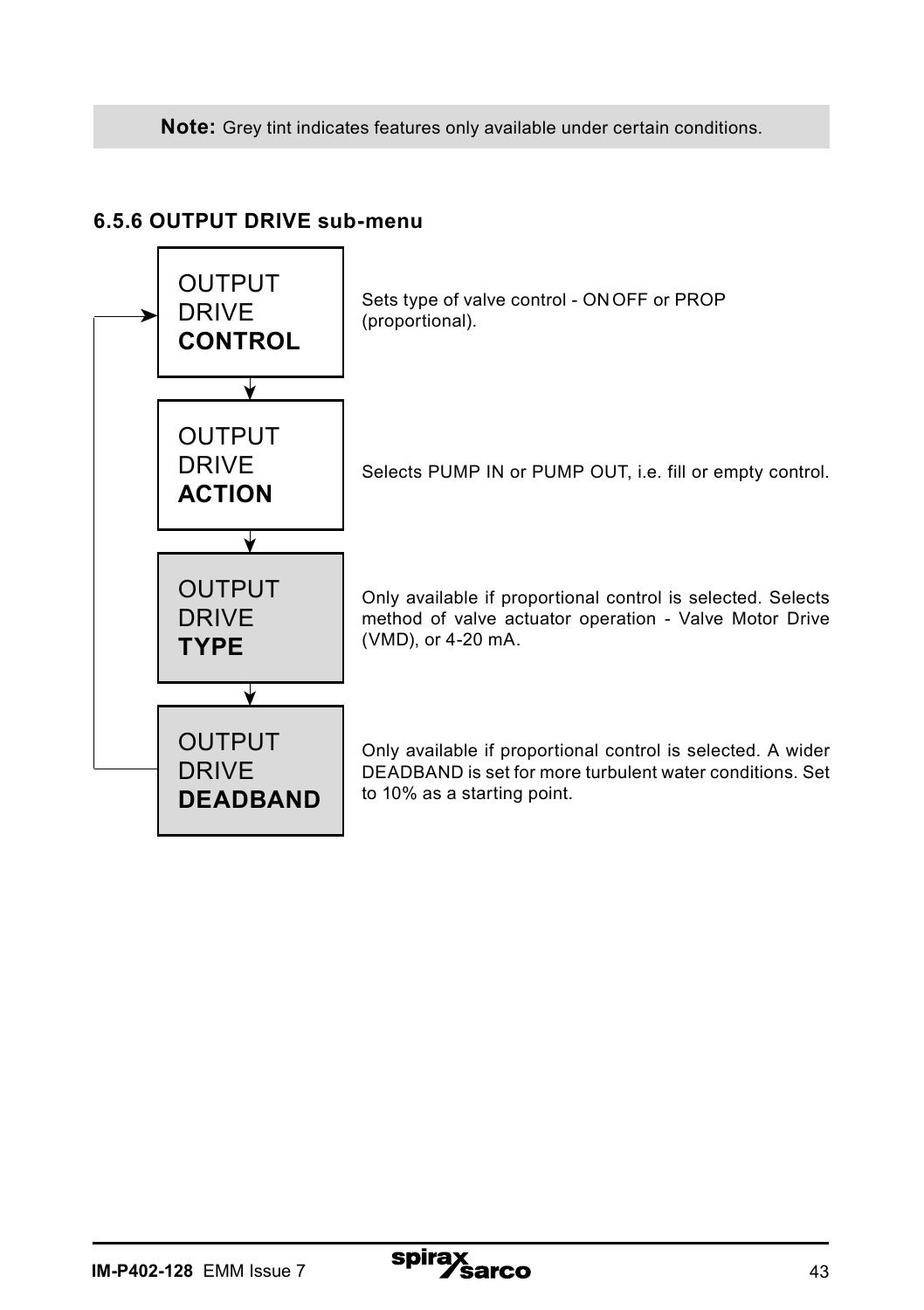### **6.5.7 OUTPUTS RETRANS**

Enables the water level to be remotely sensed, recorded or displayed.

#### **0 or 4 mA**

This menu enables the user to choose between a 0 or 4 mA minimum setting. Default 4 mA. (4 mA is used so that a 0 mA signal will act as an indication of a fault).

#### **SET**

4 mA and 20 mA retransmission levels are set as a percentage of the gauge glass, normally 4 mA = 0% and 20 mA = 100, though this can be changed if required. Setting a 4 mA to a percentage level higher than the 20 mA setting will invert the transmitted. e.g. rising water level, with reducing current.

#### **CHECK**

Enables the user to make adjustments to the 4 mA and 20 mA settings, to calibrate to a DVM reading, for example.

#### **6.5.8 OUTPUTS POSITION**

Outputs a signal to a 4-20 mA positioner.

#### **0 or 4 mA**

This menu enables the user to choose between a 0 or 4 mA minimum setting. Default 4 mA. (4 mA is used so that a 0 mA signal will act as an indication of a fault).

#### **SET**

Enables the rescaling of the 4-20 mA signal to the positioner. Normally 4 mA =  $0\%$  and 20 mA = 100% of the required valve position. Setting 4 mA to 100% and 20 mA to 0% will invert the transmitted signal.

#### **CHECK**

Enables the user to make adjustments to the 4 mA and 20 mA settings, to calibrate to a DVM reading, for example.

#### **6.5.9 OUTPUTS COMMS**

**Address** is set to 1 unless there are other units on the same system.

**Baud rate** - Set to match the Baud rate of the line or system.

**IR COMMS** - Infrared, select as a master or slave device. See Section 7 - 'Communications'.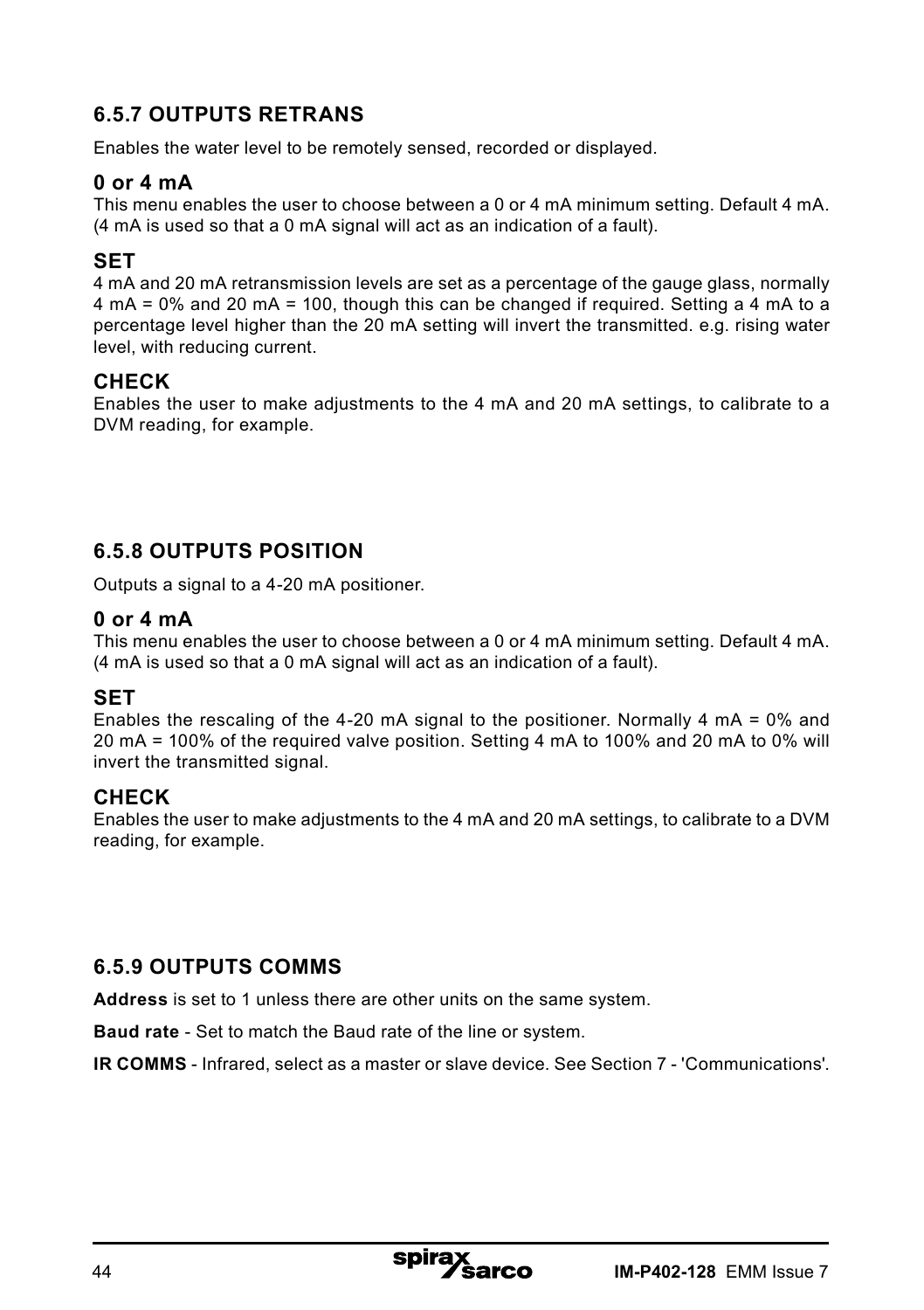#### **6.5.10 ALARM 1 and ALARM 2 menus**

Both alarm menus are identical.



**LATCH - Warning: Each time a water level alarm occurs and the LATCH feature is selected, the product writes data from the internal non-volatile memory. This operation has a limited number of cycles and therefore reduces the products lifespan (e.g. if one alarm occurs every day, the product will last approximately 13 years)**

spira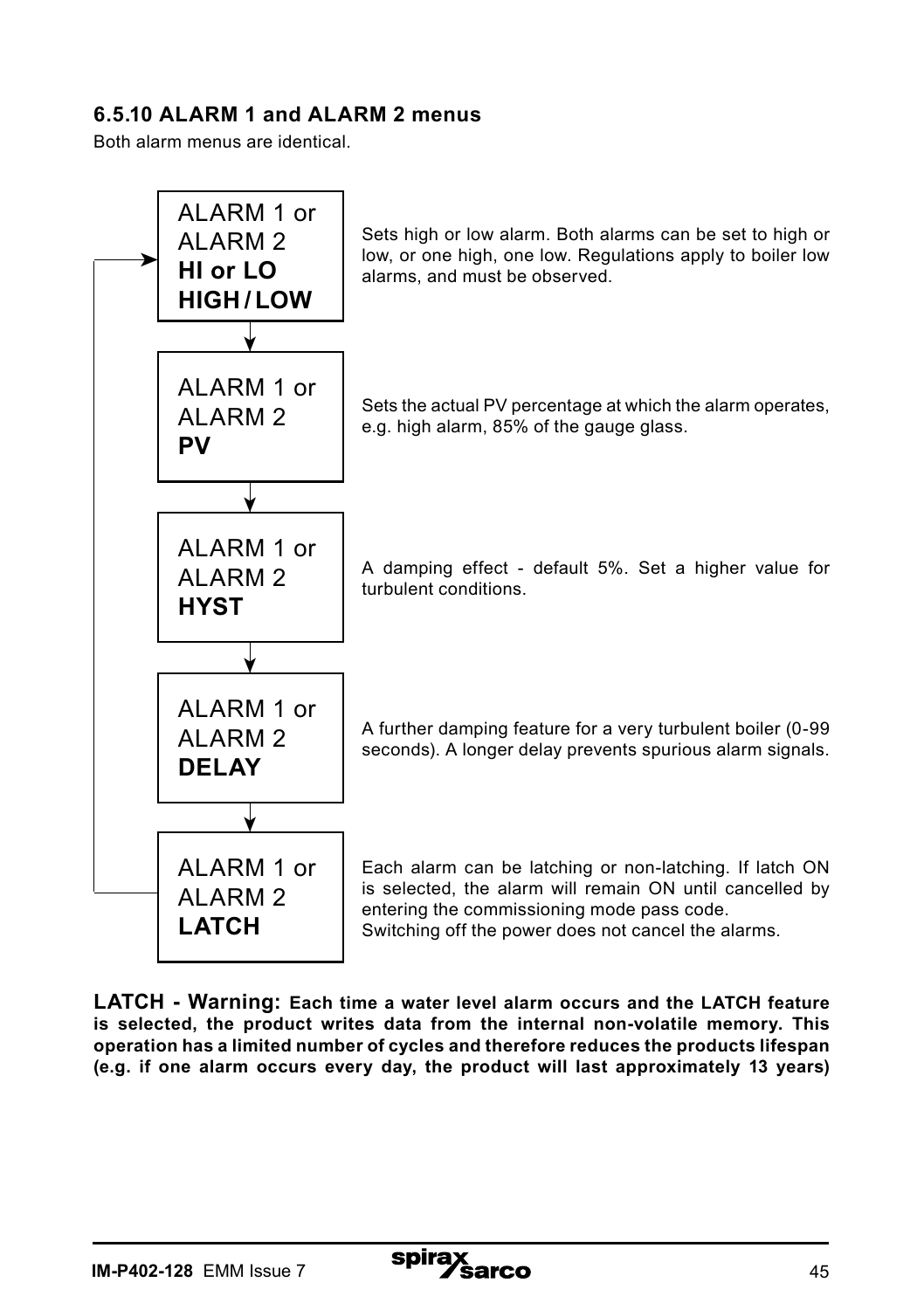#### **6.5.11 Test menu**

**Allows access to the diagnostic features**

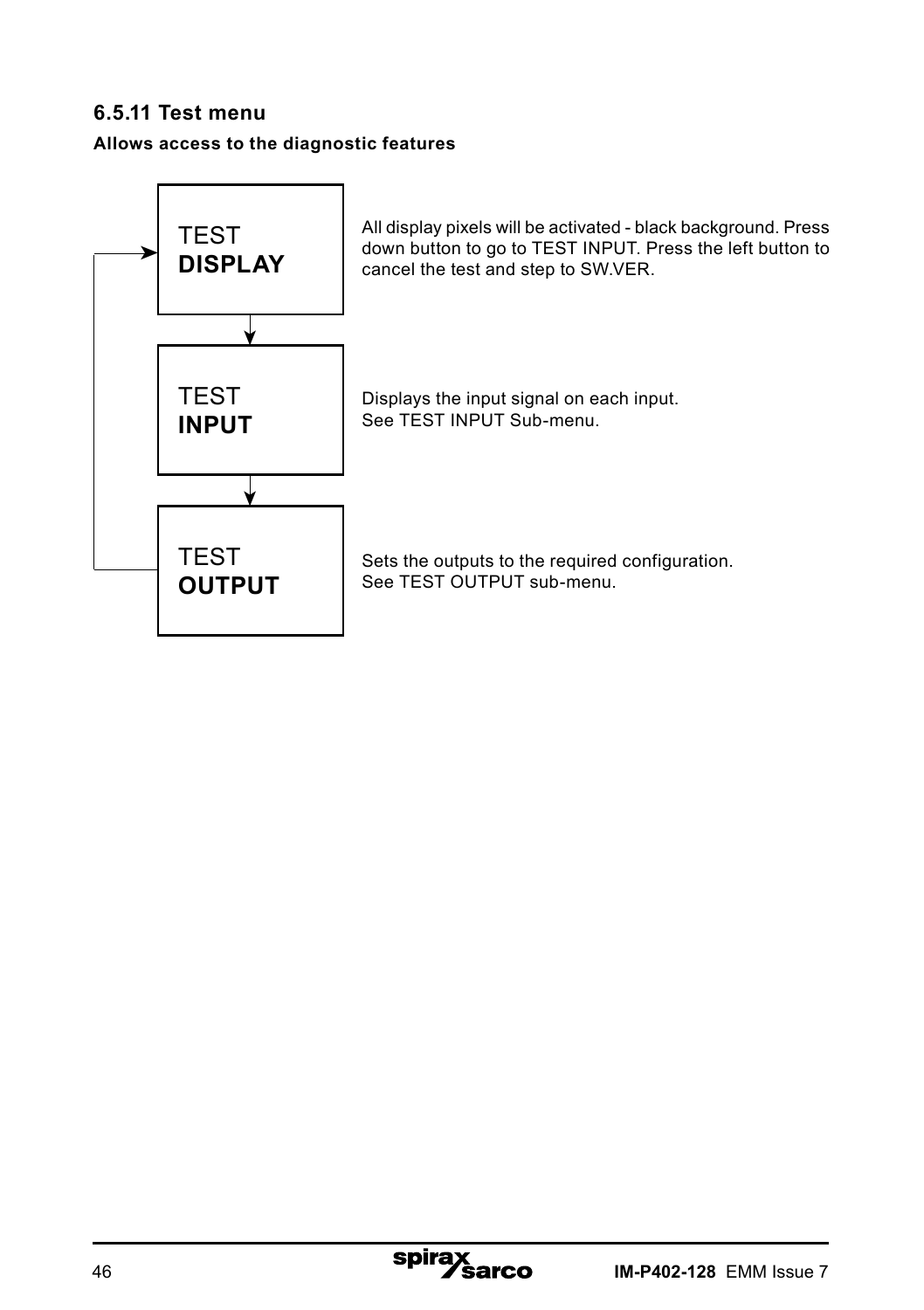#### **6.5.12 TEST INPUT sub-menu**

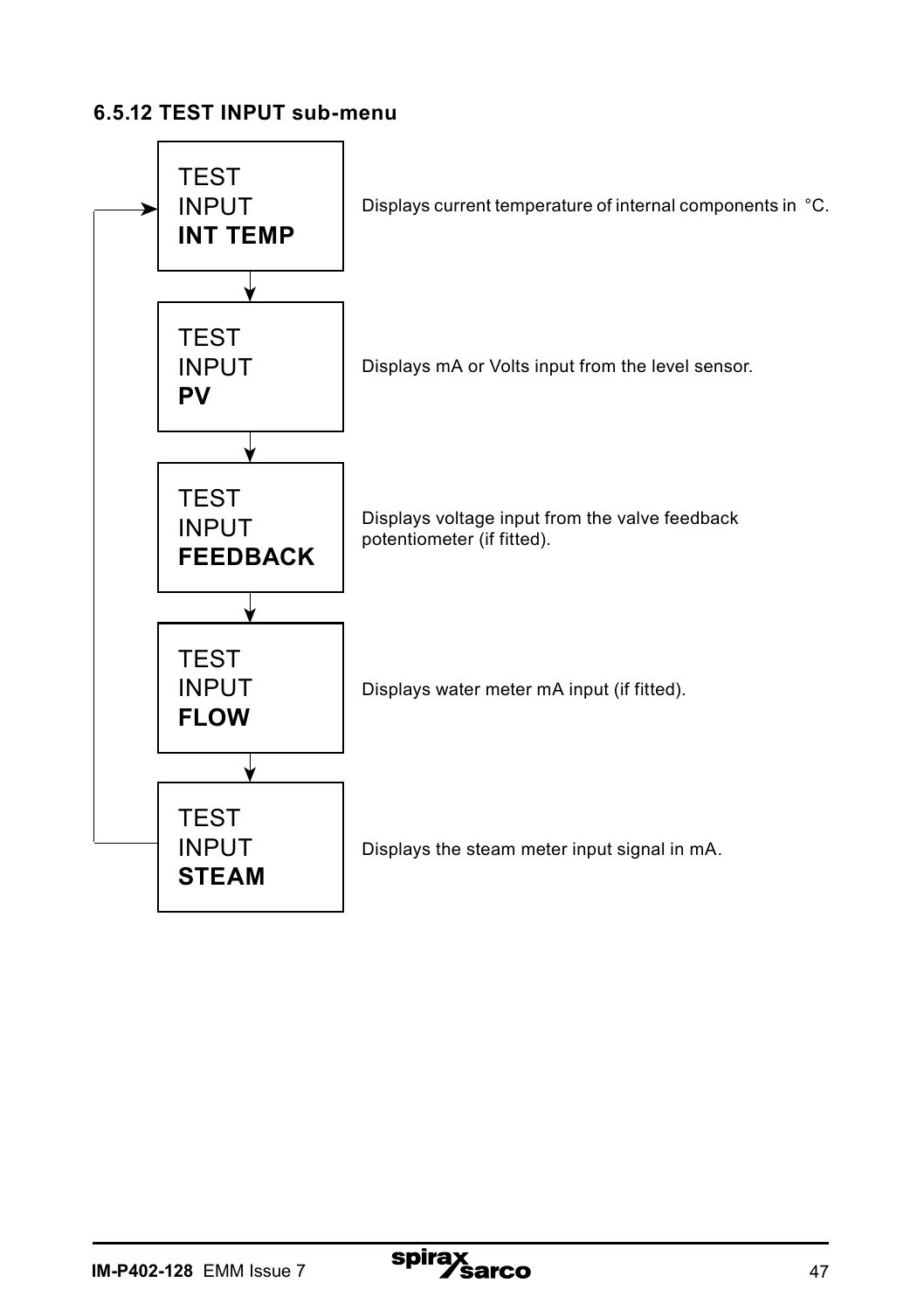### **6.5.13 TEST OUTPUT sub-menu**

Test parameters will reset to the normal run mode value or state either after 5 minutes or by selecting the TEST/OUTPUT/CANCEL.



**Note:** VALVE or PUMP sub-menu are shown depending on which control is selected. **\***+ VALVE and -VALVE, tests the relay in the ON or OFF position. Selecting a +VALVE test will cancel a -VALVE and vice versa. Note: Selecting ON or OFF will return you to the original sub-menu (+VALVE or -VALVE).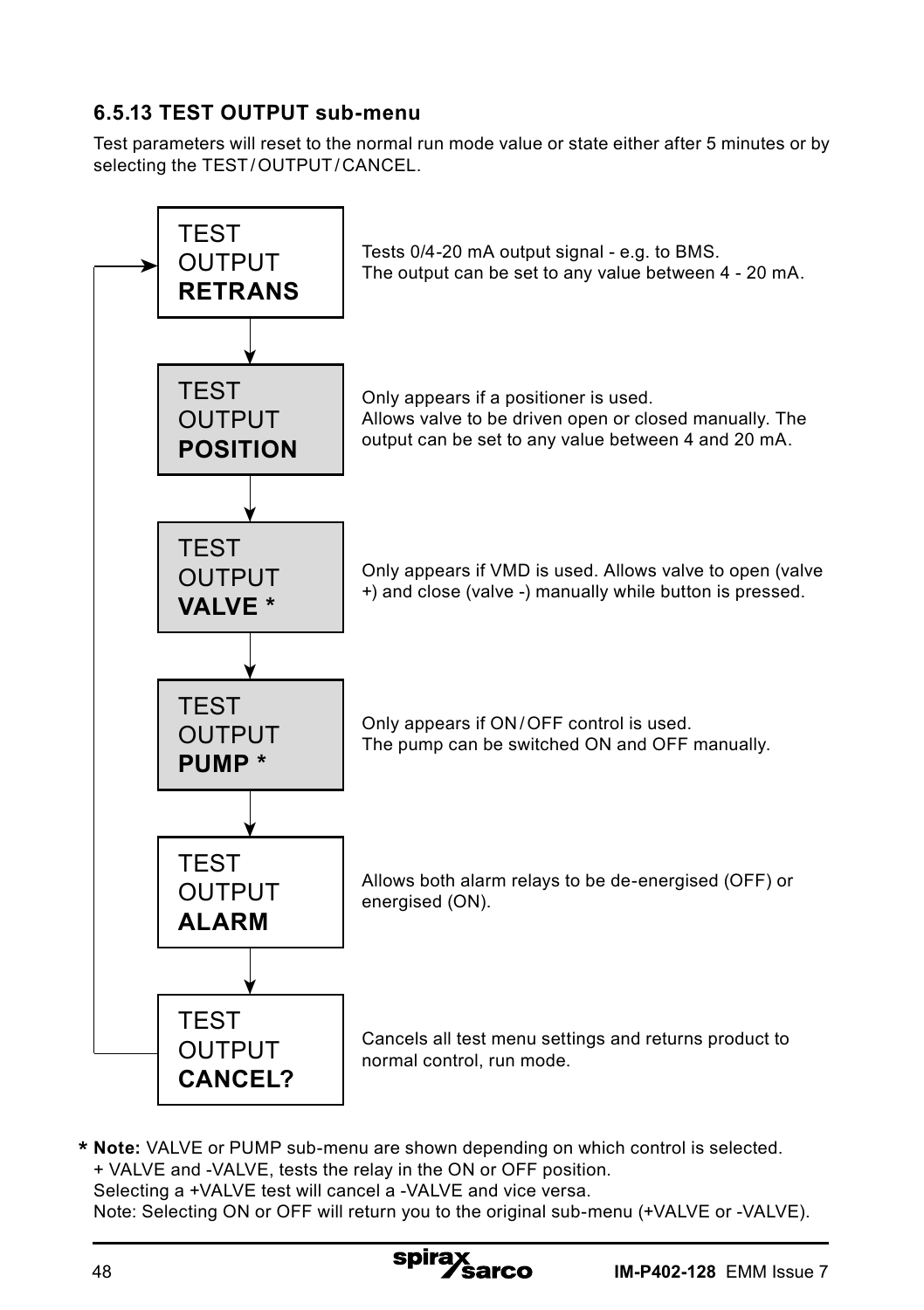#### **6.5.14 SOFTWARE VERSION sub-menu**

SW VER Allows the software version to be viewed - useful for fault diagnosis.

#### **6.5.15 PASS CODE sub-menu**

SET PASS | Allows the default pass code to be changed to a user-defined code. It is important that if the default pass code is changed that the new code is noted and kept safe.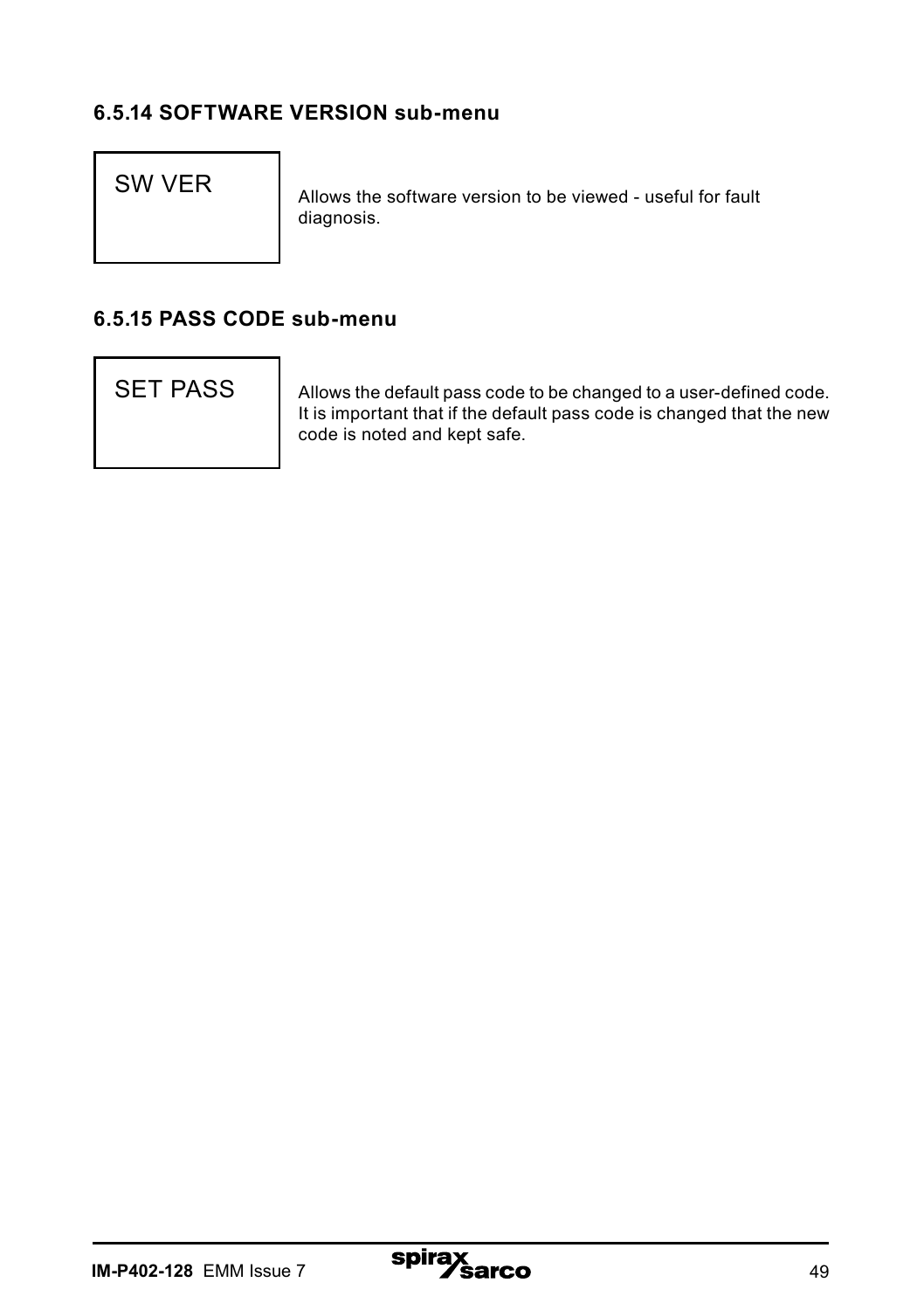# **7. Communications**

## **7.1 Infrared (IR)**

All products in the range can communicate via an infrared bus between adjacent controllers. It enables the parameters of up to seven products to be passed to a product fitted with RS485 (products with a graphics display). The LC2650 can be designated a master or a slave unit.

The product connected to the RS485 networks must be fitted on the left of all the slaves fitted to the IR bus (Figure 25) and have 'master' selected in the 'output-comms' menu.



**Fig. 25**

Two or more IR buses can share the same panel or DIN rail by selecting another IR master. Master 2 will ignore bus 1. See Figure 26.





To add another slave into an existing IR bus, re-select 'master'.

Only an IR master can pass the IR bus parameters to the RS485 network. If a slave is also connected to the RS485 network, only its parameters are passed.

#### **Caution: Do not cover or obstruct the infrared beam between products.**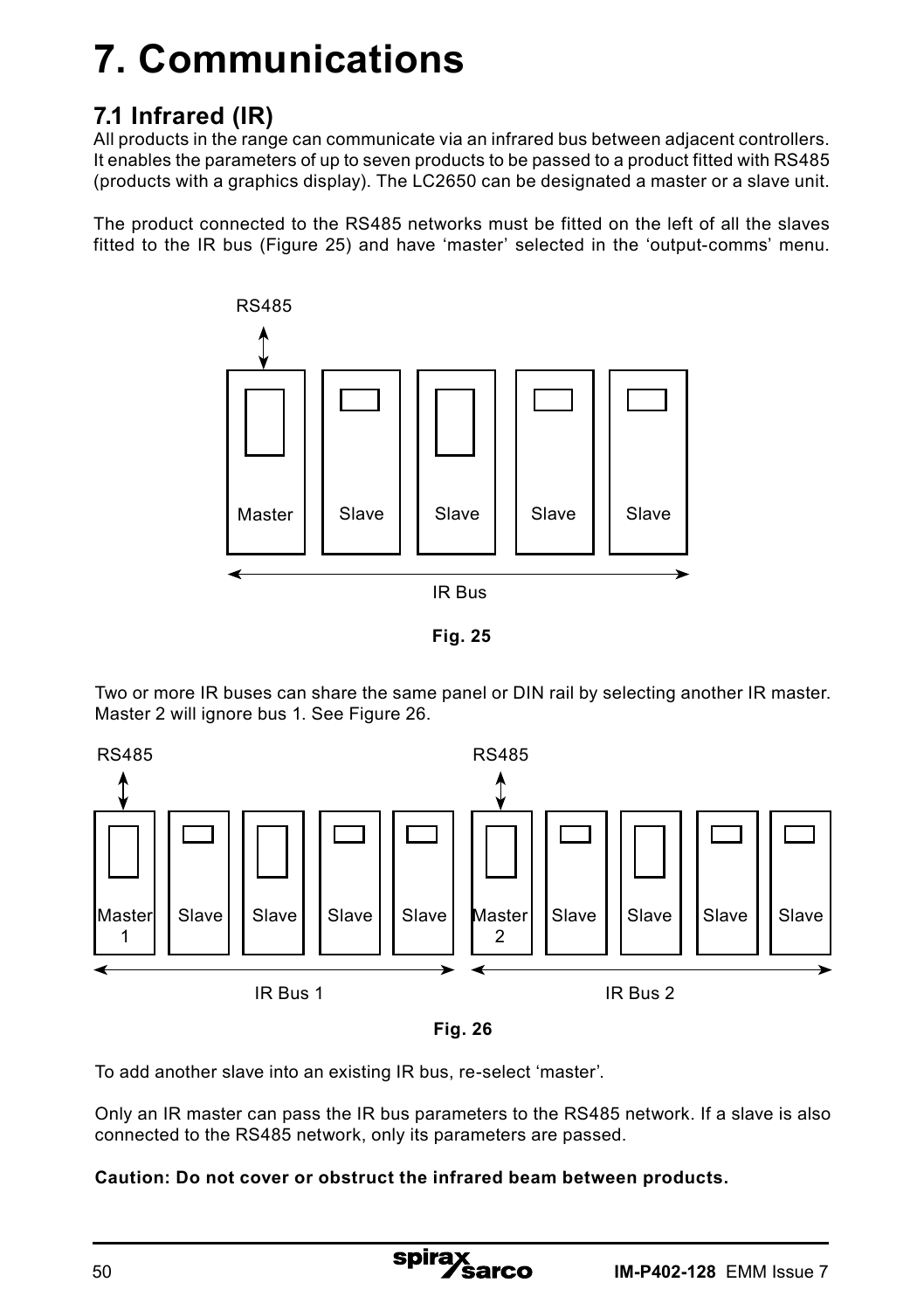## **7.2 RS485 Addressing**

An offset is added to the register addresses (see above) for each device, depending on their position on the IR bus, i.e. the master's offset is 0, the device to its right hand side has an offset of 100, the one to its right 200 and so on.



**IR Bus**

| <b>IR address</b>      |     |     |     |     |
|------------------------|-----|-----|-----|-----|
| <b>RS485</b><br>offset | 100 | 200 | 300 | 400 |



#### **Note: Read the 'Safety information' in Section 1 before doing any maintenance.**

#### **Caution: Do not cover or obstruct the infrared beam between products.**

No special servicing, preventative maintenance or inspection of the product is required.

During installation and maintenace, the rear of the product **must** be protected from enviromental pollutants entering the product. Alternatively, the tasks can be performed in a dry clean enviroment.

### **Level controls**

Boiler water level controls and level alarms, however, do require testing and inspection. General guidance is given in Health and Safety Executive Guidance Notes BG01 and INDG436. For specific instructions for the Spirax Sarco system please see separate literature.

#### **Cleaning instructions**

Use a cloth dampened with tap / de-ionized water/ isopropyl alcohol. Use of other cleaning materials could damage the product and invalidate the warranty.

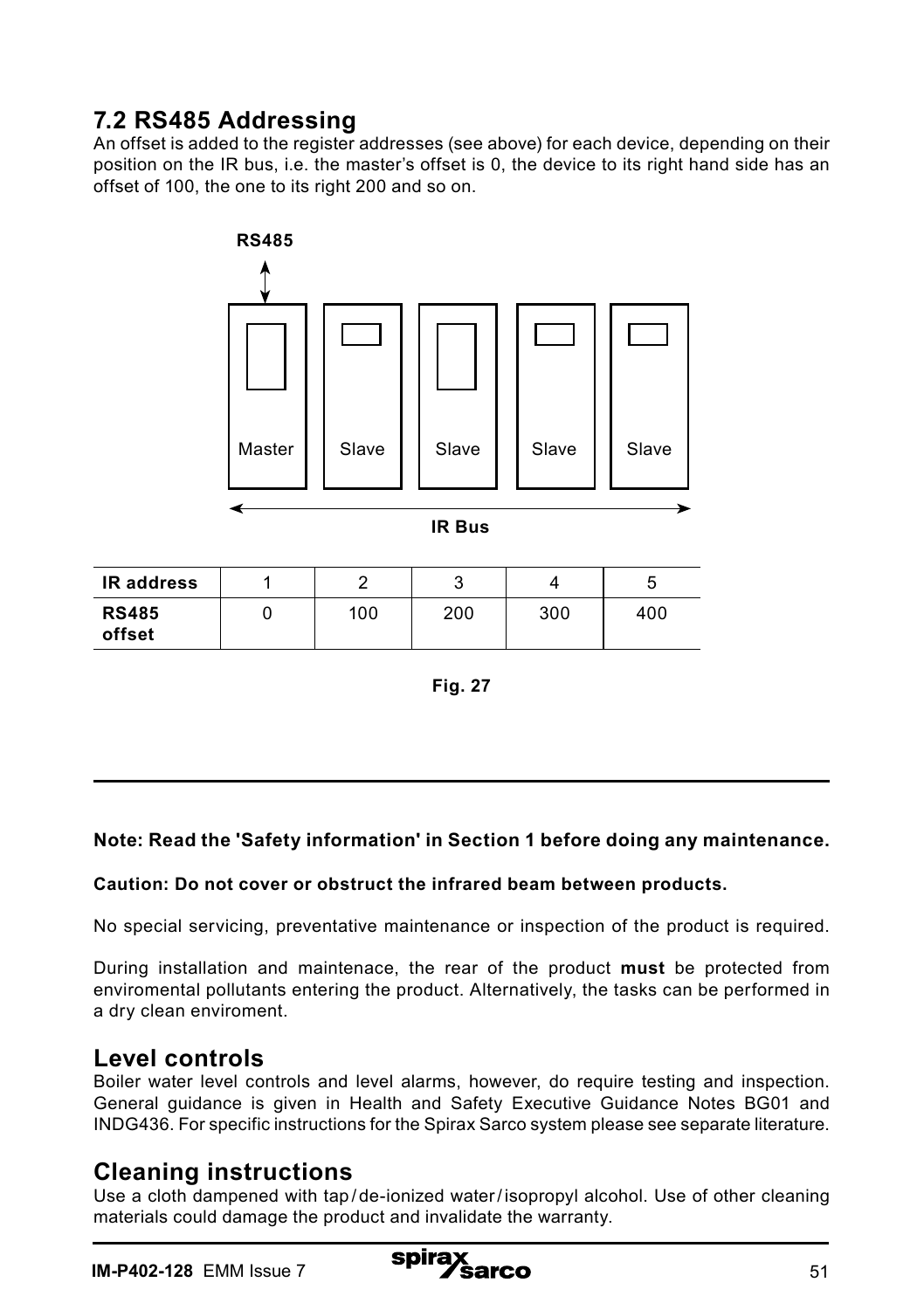# **9. Fault finding**

## **WARNING:**

**Before fault finding read the Safety information in Section 1 and the General wiring notes in Section 5.1.**

**Please note that there are hazardous voltages present and only suitably qualified personnel should carry out fault finding.**

**The product must be isolated from the mains supply before touching any of the wiring terminals.**

**Safety may be compromised if the fault finding procedures are not carried out in line with this manual.**

**Relay fuses to be replaced by manufacturer or accredited service department.**

**During installation or maintenance, the rear of the product MUST be protected from environmental pollutants entering the product. Alternatively, the tasks can be performed in a dry clean environment.**

## **9.1 Introduction**

The most likely time for faults to occur is during installation and commissioning. The most common fault is incorrect wiring. If after applying power to the product an error message is displayed, it may be necessary to fault find. To simplify and aid in this process, the product has a Test menu (see Sections 2.8 and 6.4.1).

There are six viewable input channels. This will prove whether or not the product is functioning correctly.

## **9.2 System faults**

| /mptom                      | Action                                                                                                                                                                                                                                                                                                                                                                                                                                                                                                                                                                                                 |
|-----------------------------|--------------------------------------------------------------------------------------------------------------------------------------------------------------------------------------------------------------------------------------------------------------------------------------------------------------------------------------------------------------------------------------------------------------------------------------------------------------------------------------------------------------------------------------------------------------------------------------------------------|
| Display not<br>illuminating | 1. Switch off the mains supply to the product.<br>2. Check all wiring is correct.<br>3. Check external fuse(s) are intact. Replace if necessary.<br>4. Check the mains voltage is within specification.<br>5. Switch on mains supply.<br>If symptoms are still present return product for examination.<br>Consider the likelihood that the product has been damaged from<br>mains borne surges/spikes. Consider installing an additional ac<br>power line protector between the product and the mains supply.<br>The protector needs to be positioned close to the product to gain<br>full protection. |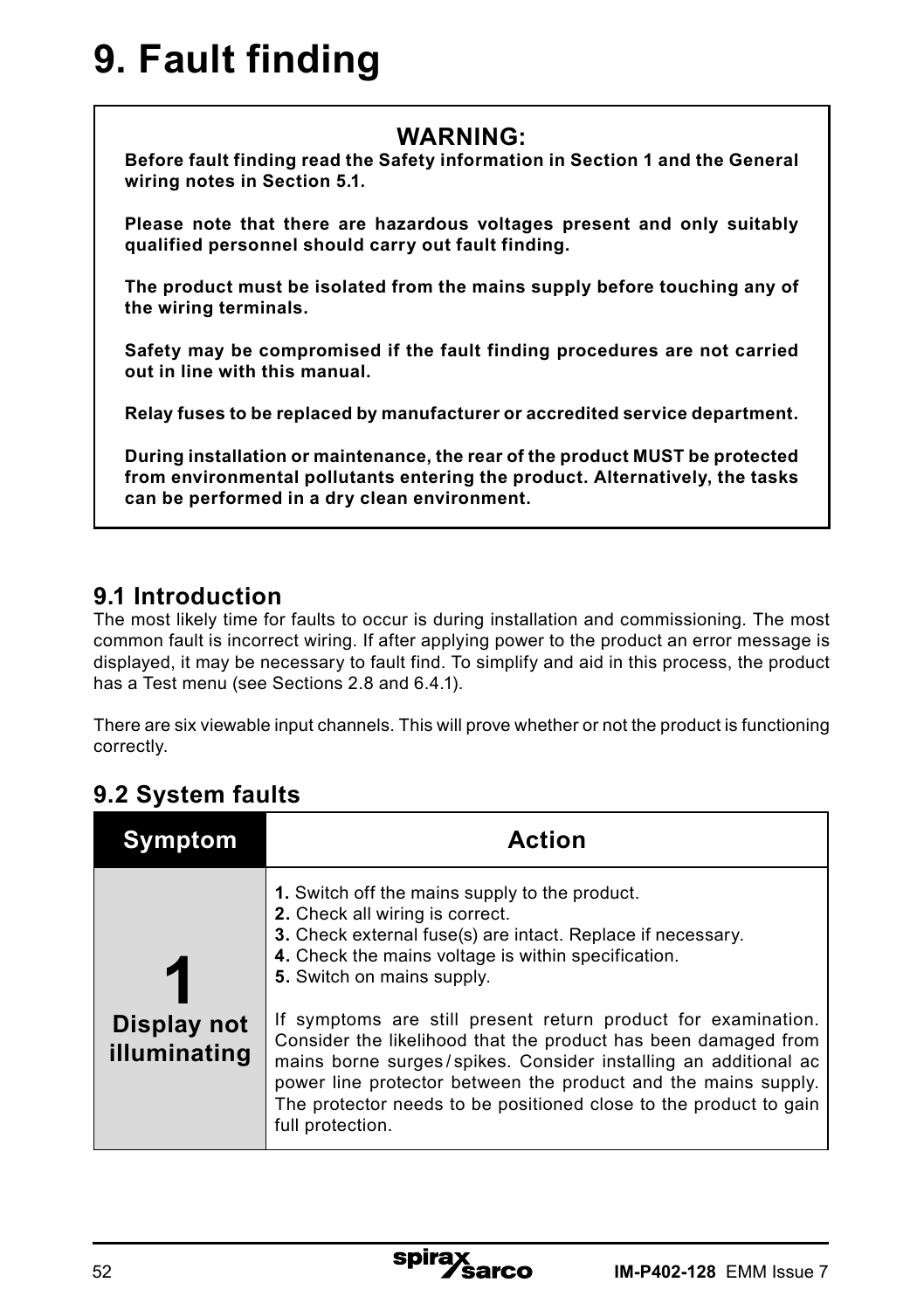| <b>Symptom</b>                                                                              | <b>Action</b>                                                                                                                                                                                                                                                                                                                                                                                                                                                                            |
|---------------------------------------------------------------------------------------------|------------------------------------------------------------------------------------------------------------------------------------------------------------------------------------------------------------------------------------------------------------------------------------------------------------------------------------------------------------------------------------------------------------------------------------------------------------------------------------------|
| $\boldsymbol{2}$<br><b>Display</b><br>flashes<br>on and off<br>(1 second                    | 1. Switch off the mains supply to the product.<br>2. Disconnect all signal wires.<br>3. Switch the mains supply on: If symptoms are still present, return<br>the product for examination.<br>4. Replace each signal wire in turn until the fault occurs.<br>5. Investigate and rectify any faults in the wiring, external sensors/<br>transducers and modules associated with that connection.<br><b>Explanation</b><br>The internal power supply is unable to power up. If the voltages |
| approx.)                                                                                    | cannot be generated, the power supply switches off for approx.<br>1 second. The power supply then attempts to power up again. If the<br>fault is still present, the cycle is repeated until the fault is removed.<br>This is a safety feature and does not damage the product.                                                                                                                                                                                                           |
| <b>Product</b>                                                                              | 1. Monitor the mains supply and ensure it is continuous and within<br>the specification limits.<br>2. Measure the ambient temperature and ensure it is less than<br>specified.<br>3. Investigate symptom 2.                                                                                                                                                                                                                                                                              |
| powers up<br>for a period<br>of time<br>(greater than<br>1 minute),<br>then<br>switches off | <b>Explanation</b><br>A re-settable thermal cut-out device will operate if one or more of<br>the following occurs:<br>- The power drawn exceeds the specification.<br>- The input mains voltage is lower than specified.                                                                                                                                                                                                                                                                 |
|                                                                                             | - The ambient temperature is higher than specified.<br>The internal power supply will switch off until the product<br>temperature drops below 65 °C. This is a safety feature and does<br>not damage the product.                                                                                                                                                                                                                                                                        |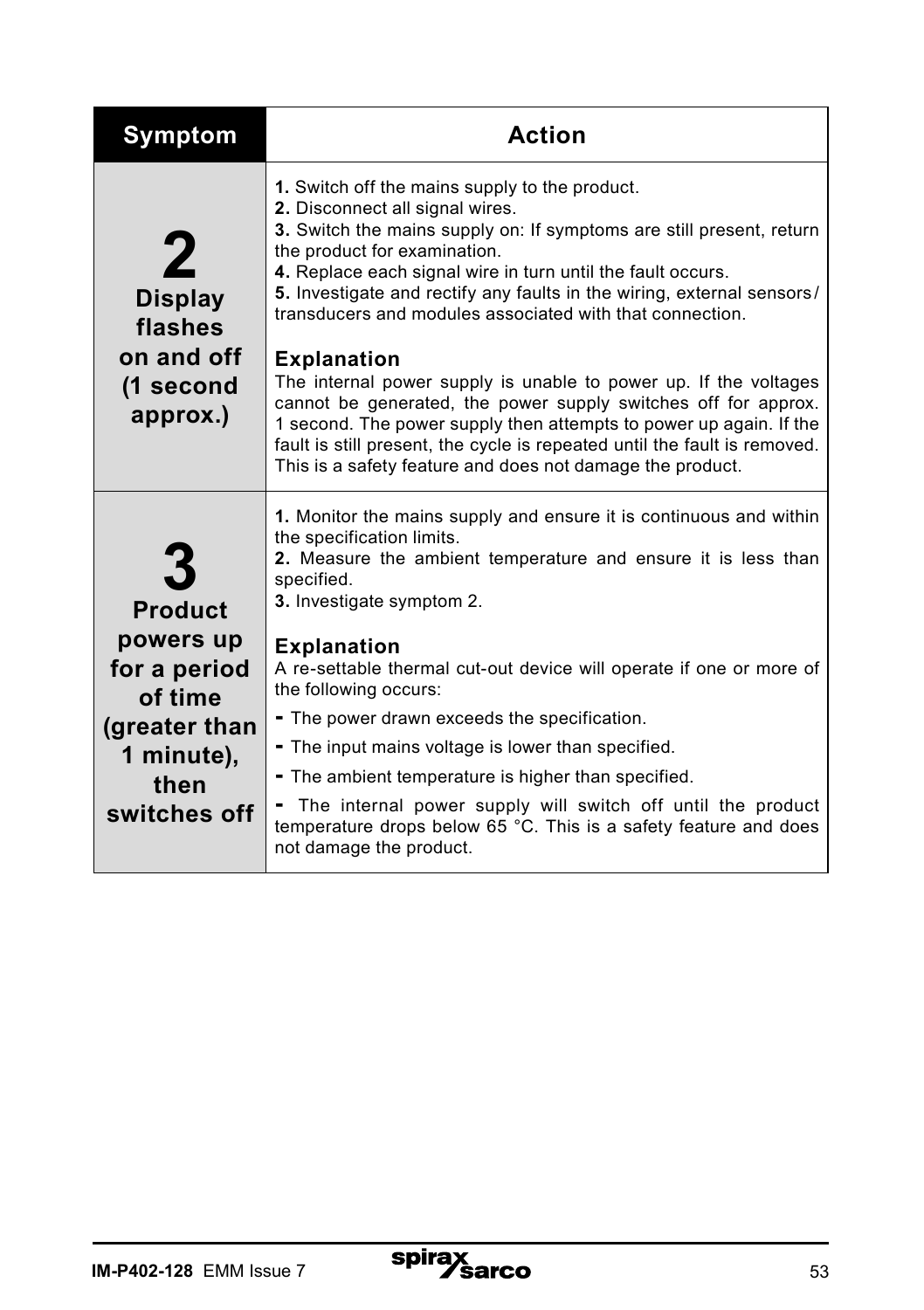## **9.3 Operational error messages**

Any operational errors that occur will be displayed in the run mode, on the alarms and errors screen.

| <b>Error</b><br>message                      | Cause                                                                                                                     | <b>Action</b>                                                                                                                                                                                         |
|----------------------------------------------|---------------------------------------------------------------------------------------------------------------------------|-------------------------------------------------------------------------------------------------------------------------------------------------------------------------------------------------------|
| Power out                                    | There has been a<br>loss of power to<br>the product during<br>operation.                                                  | 1. Remove the power from the product.<br>2. Check that all the wiring is correct.<br><b>3.</b> Check that the power supply is secure,<br>i.e. does not suffer from 'brown outs'.<br>4. Reapply power. |
| $\mathbf 2$<br><b>Setup menu</b><br>time out | The operator<br>has entered the<br>commissioning<br>mode and has not<br>pressed a button for<br>5 minutes or more.        | 1. Re-enter the commissioning mode if<br>required.                                                                                                                                                    |
| <b>Outrange</b><br>high                      | The level input signal<br>has increased to<br>above the products<br>specifications.                                       | 1. Using a multimeter, check the input<br>currents or voltages do not exceed the<br>product specifications.<br>See Section 6 - 'Input technical data'.                                                |
| <b>Outrange low</b>                          | The level input signal<br>has increased to<br>above the products<br>specifications.                                       | 1. Using a multimeter, check the input<br>currents or voltages do not exceed the<br>product specifications.<br>See Section 6 - 'Input technical data'.                                                |
| 5<br>Alarm <sub>1</sub>                      | A high or low water<br>alarm has occurred.                                                                                | 1. Check the boiler operation.<br>2. Check the boiler set-up and operation<br>of alarm and boiler water supply systems.<br>3. Check setup of alarm 1.                                                 |
| Alarm <sub>2</sub>                           | A high or low water<br>alarm has occurred.                                                                                | 1. Check the boiler operation.<br>2. Check the boiler set-up and operation<br>of alarm and boiler water supply systems.<br>3. Check setup of alarm 2.                                                 |
| <b>Alarm is</b><br>latched!                  | Some errors latch<br>the alarm relay for<br>safety. Clearing the<br>error from the screen<br>just removes the<br>message. | 1. Enter the commissioning (setup) mode.<br>If the correct password is entered all the<br>latched alarms will be cleared.                                                                             |

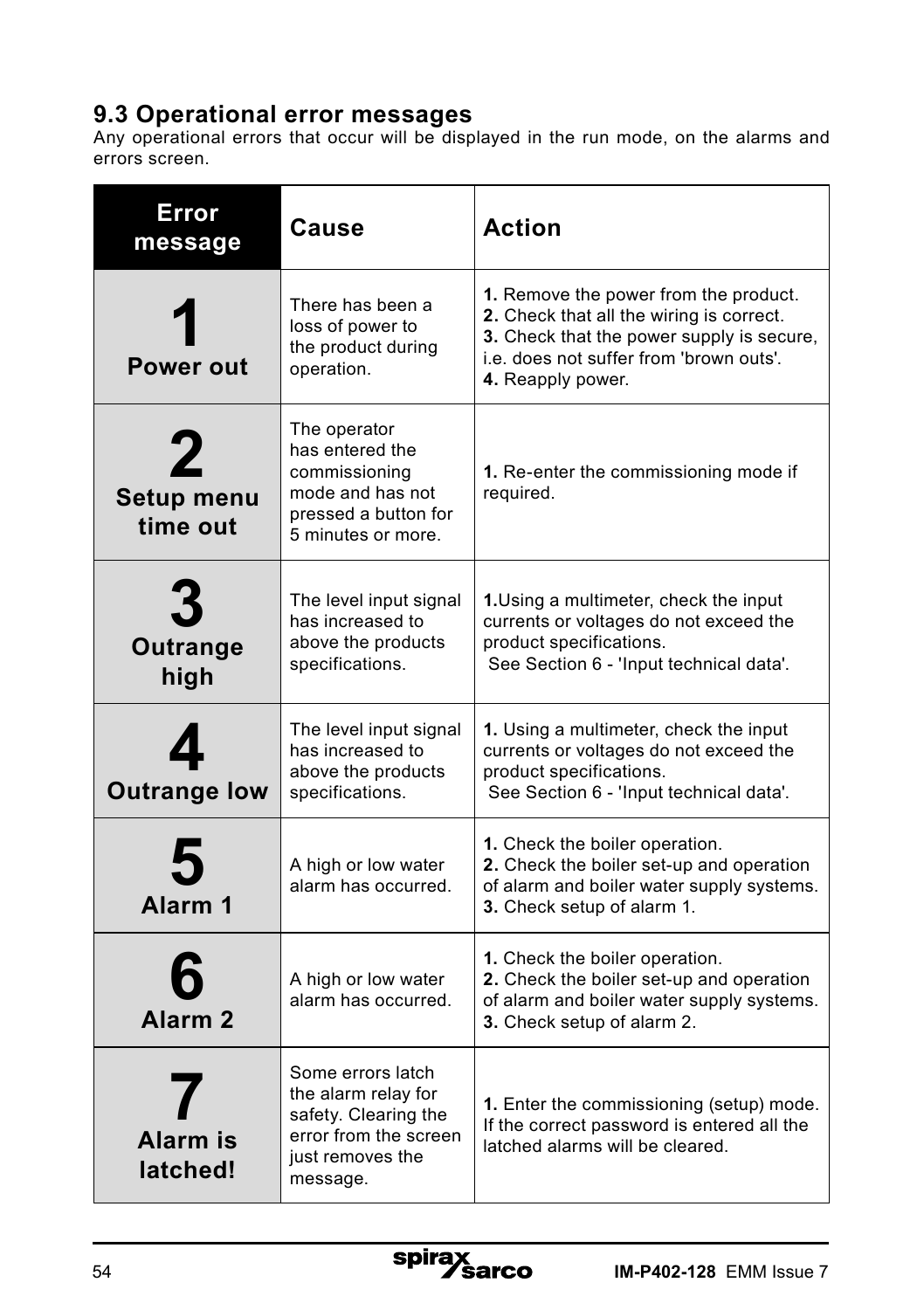# **10. Technical information**

## **10.1 For technical assistance**

Contact your local Spirax Sarco representative. Details can be found on order/ delivery documentation or on our web site: **www.spiraxsarco.com**

## **10.2 Returning faulty equipment**

Please return all items to your local Spirax Sarco representative. Please ensure all items are suitably packed for transit (preferably in the original cartons).

#### **Please provide the following information with any equipment being returned:**

- **1.** Your name, company name, address and telephone number, order number and invoice and return delivery address.
- **2.** Description and serial number of equipment being returned.
- **3.** Full description of the fault or repair required.
- **4.** If the equipment is being returned under warranty, please indicate:
	- Date of purchase.
	- Original order number.

## **10.3 Power supply**

| Mains voltage range | 110 V to 240 Vac at 50/60 Hz |
|---------------------|------------------------------|
| Power consumption   | 7.5 W maximum                |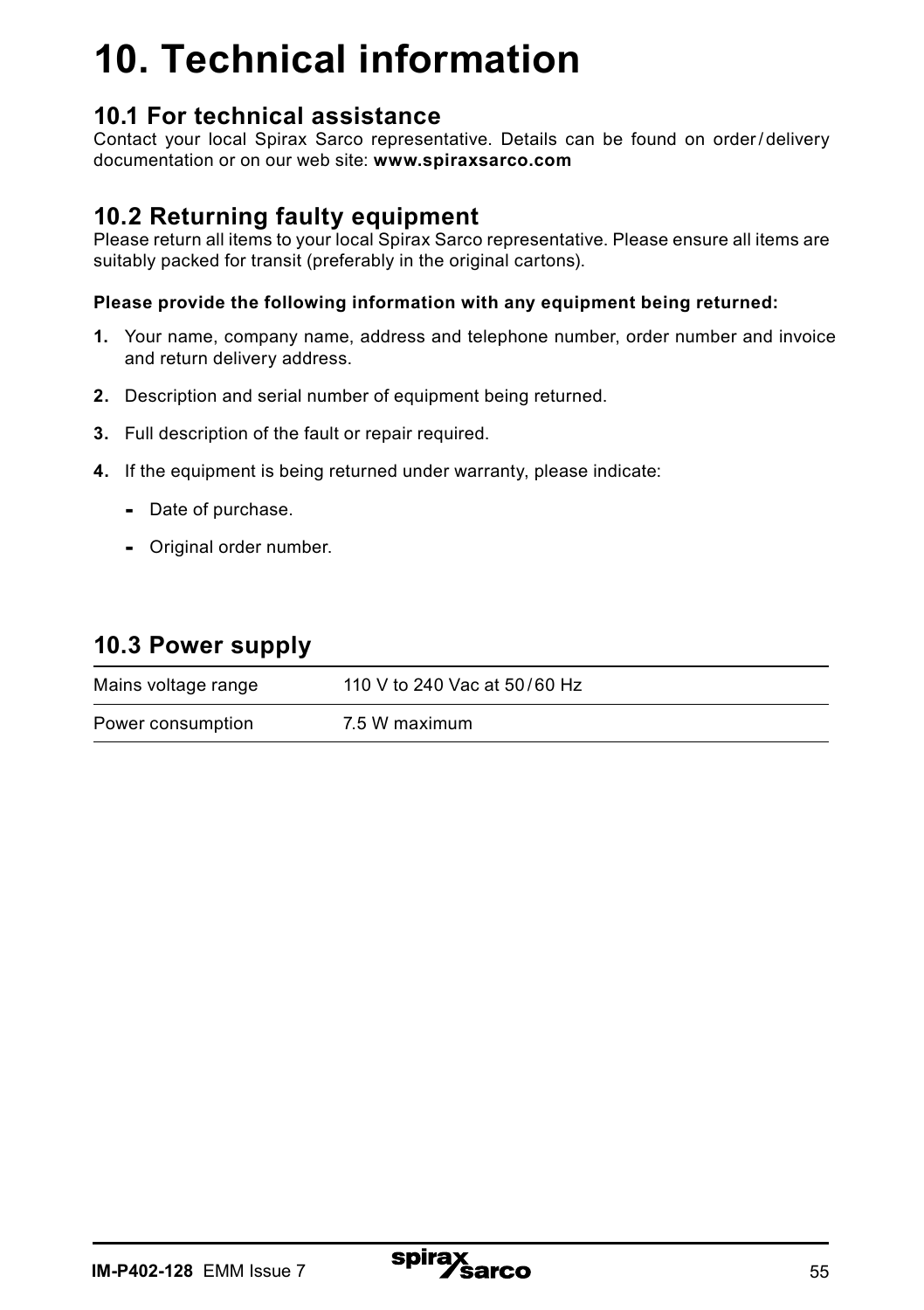## **10.4 Environmental**

| General                                  |                        | Indoor use only                                                                                        |  |  |
|------------------------------------------|------------------------|--------------------------------------------------------------------------------------------------------|--|--|
| Maximum altitude                         |                        | 2 000 m (6 562 ft) above sea level                                                                     |  |  |
| Ambient temperature limits               |                        | $0 - 55$ °C (32 - 131 °F)                                                                              |  |  |
| Maximum relative humidity                |                        | 80% up to 31 °C (88 °F) decreasing linearly to 50% at<br>40 °C (104 °F)                                |  |  |
| Overvoltage category                     |                        | Ш                                                                                                      |  |  |
| Pollution degree                         |                        | 2 (as supplied)                                                                                        |  |  |
|                                          |                        | 3 (when installed in an enclosure) - Minimum of IP54 or<br>UL50 / NEMA Type 3, 3S, 4, 4X, 6, 6P or 13. |  |  |
| See Section 4 - Mechanical installation. |                        |                                                                                                        |  |  |
| Enclosure rating<br>(front panel only)   |                        | NEMA type 4 hose down only (UL approval), and IP65<br>(verified by TRAC Global)                        |  |  |
| Torque rating for panel<br>screws        |                        | $1 - 12$ Nm                                                                                            |  |  |
|                                          |                        | Electrical Safety EN 61010-1                                                                           |  |  |
| LVD (safety)                             |                        | UL61010-1, 3rd Edition, 2012-05                                                                        |  |  |
|                                          |                        | CAN/CSA-C22.2 No. 61010-1, 3rd Edition, 2012-05                                                        |  |  |
| EMC                                      | Immunity/<br>Emissions | Suitable for heavy industrial locations                                                                |  |  |
| Enclosure                                | Material               | Polycarbonate                                                                                          |  |  |
| Front panel                              | Material               | Silicone rubber, 60 shore.                                                                             |  |  |
| Solder                                   |                        | Tin / lead (60/40%)                                                                                    |  |  |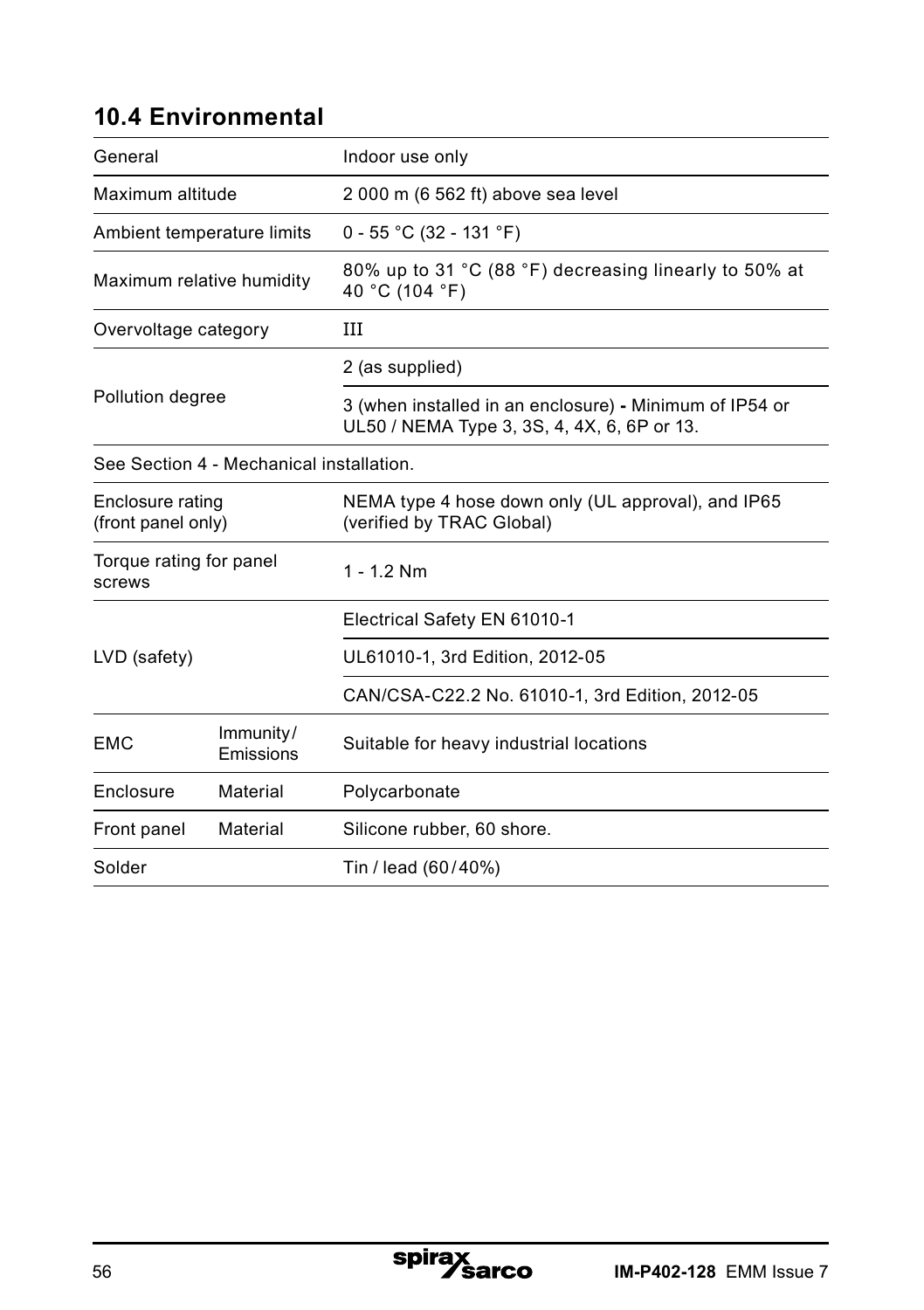## **10.5 Cable / wire and connector data**

**Mains and signal connector**

| Termination      | Rising clamp plug-in terminal blocks with screwed<br>connectors |  |
|------------------|-----------------------------------------------------------------|--|
| Cable size       | 0.2 mm <sup>2</sup> (24 AWG) to 2.5 mm <sup>2</sup> (14 AWG).   |  |
| Stripping length | $5 - 6$ mm                                                      |  |

**Please note:** Use only the connectors supplied by Spirax-Sarco Limited – Otherwise Safety and Approvals may be compromised.

| Level probe, feedback, steam meter and water cable/wires |                                                                                         |  |
|----------------------------------------------------------|-----------------------------------------------------------------------------------------|--|
| <b>Type</b>                                              | High temperature                                                                        |  |
| Shield type                                              | Screened                                                                                |  |
| Number of cores                                          | 3 (LP20/PA20), 2 (LP20/PA420 4-20 mA transducer)                                        |  |
| Gauge                                                    | 1 - 1.5 mm <sup>2</sup> (18 - 16 AWG)                                                   |  |
| Maximum length                                           | 100 m (328 ft)                                                                          |  |
| Recommended type                                         | Pirelli (Prysmian) FP200, Delta Crompton Firetuf OHLS                                   |  |
| 0/4-20 mA output(s) cable/wire                           |                                                                                         |  |
| Type                                                     | Twisted pair                                                                            |  |
| Shield type                                              | Screened                                                                                |  |
| Number of pairs                                          | 1                                                                                       |  |
| Gauge                                                    | $0.23 - 1$ mm <sup>2</sup> (24 - 18 AWG)                                                |  |
| Maximum length                                           | 100 <sub>m</sub>                                                                        |  |
| Recommended type                                         | Various                                                                                 |  |
| <b>RS485 communication cable/wire</b>                    |                                                                                         |  |
| <b>Type</b>                                              | EIA RS485 Twisted pair                                                                  |  |
| Shield type                                              | Screened                                                                                |  |
| Number of pairs                                          | 2 or 3                                                                                  |  |
| Gauge                                                    | 0.23 mm <sup>2</sup> (24 AWG)                                                           |  |
| Maximum length                                           | 1200 m (4000 ft)                                                                        |  |
| Recommended type                                         | Alpha Wire 6413 or 6414                                                                 |  |
|                                                          | Note: LAN Catagory 5 or Catagory 5E SoTD (earnonad), ETD (foil) or STD (abialded) apple |  |

**Note:** LAN Category 5 or Category 5E ScTP (screened), FTP (foil) or STP (shielded) cable can be used, but limited to 600 m.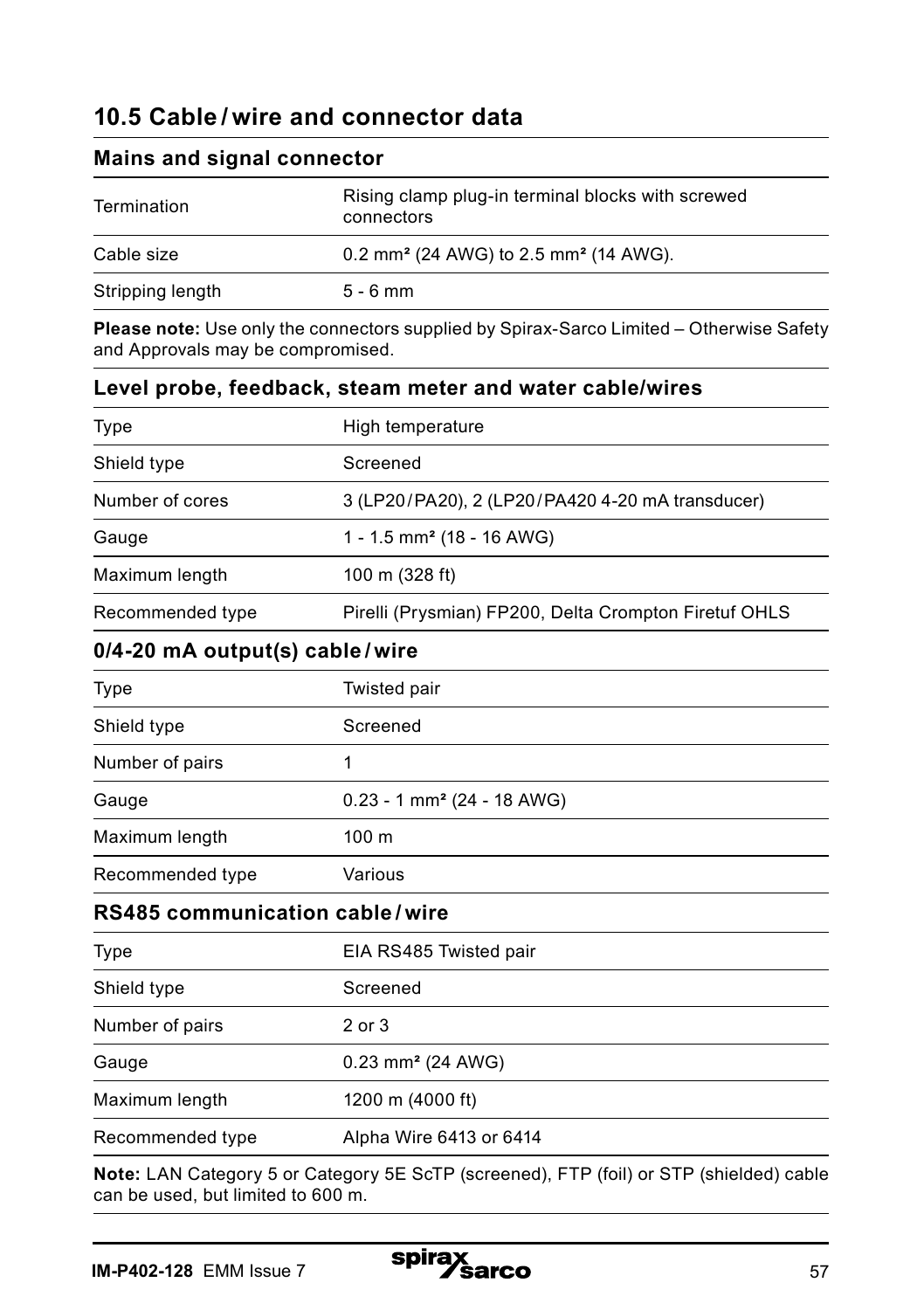## **10.6 Input technical data**

| Level voltage                        |                                                |
|--------------------------------------|------------------------------------------------|
| Minimum voltage                      | 0 Vdc or 1 V (with OUTRANGE function selected) |
| Maximum voltage                      | 6 Vdc (absolute maximum = 7 Vdc)               |
| Input impedance                      | 28 k $\Omega$                                  |
| Accuracy                             | 5% FSD over operating range                    |
| Repeatability                        | 2.5% FSD over operating range                  |
| Resolution                           | 14 bit (0.15 mV approx)                        |
| Sample time                          | 260 Hz                                         |
| $4-20$ mA(s)                         |                                                |
| Minimum current                      | 0 <sub>m</sub> A                               |
| Maximum current                      | 22 mA                                          |
| Input impedance                      | 110 $\Omega$                                   |
| Accuracy                             | 5% FSD over operating range                    |
| Repeatability                        | 2.5% FSD over operating range                  |
| Resolution                           | 14 bit (1 µA approximately)                    |
| Sample time                          | 260 Hz                                         |
| Level 'out of range' alarm - voltage |                                                |
| Minimum alarm level                  | $< 0.2$ Vdc                                    |
| Minimum recovery level               | $> 1$ Vdc                                      |
| Maximum alarm level                  | $>6.5$ Vdc                                     |
| Maximum recovery level               | $< 6$ Vdc                                      |
| Level 'out of range' alarm - current |                                                |
| Minimum alarm level                  | $< 2.5 \text{ mA}$                             |
| Minimum recovery level               | > 4 mA                                         |
| Maximum alarm level                  | > 21 mA                                        |
| Maximum recovery level               | < 20 mA                                        |
|                                      |                                                |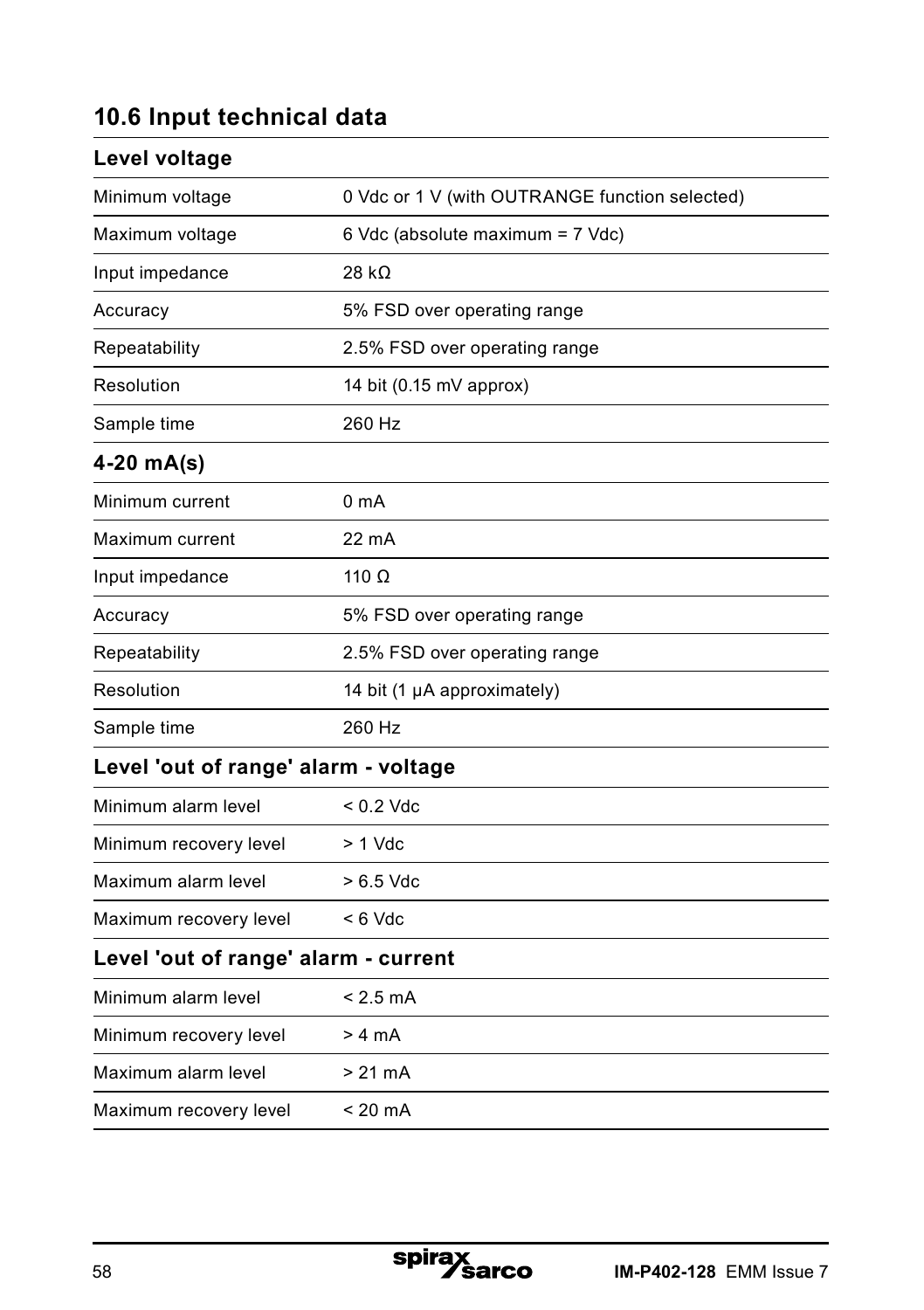## **10.7 Output technical data**

| 24 Vdc supply                |                                                                                                                   |
|------------------------------|-------------------------------------------------------------------------------------------------------------------|
| Maximum voltage              | 24 Vdc (nominal)                                                                                                  |
| Maximum current              | 25 mA                                                                                                             |
| Ripple voltage               | 10 mV at 264V, full load                                                                                          |
| $4-20$ mA(s)                 |                                                                                                                   |
| Minimum current              | 0 mA                                                                                                              |
| Maximum current              | 20 mA                                                                                                             |
| Open circuit voltage         | 19 Vdc                                                                                                            |
| (maximum)                    |                                                                                                                   |
| Resolution                   | 1% FSD                                                                                                            |
| Maximum output load          | 500 ohm                                                                                                           |
| Isolation                    | 100 V                                                                                                             |
| Output rate                  | 10/second                                                                                                         |
| Relay(s)                     |                                                                                                                   |
| Contacts                     | 2 x single pole changeover relays (SPCO)                                                                          |
| Voltage Ratings (max)        | 250 Vac                                                                                                           |
| Resistive load               | 3 amp @ 250 Vac                                                                                                   |
| Inductive load               | 1 amp @ 250 Vac                                                                                                   |
|                              | 1/4 HP (2.9 amp) @ 250 Vac                                                                                        |
| ac motor load                | $\frac{1}{10}$ HP (3 amp) @ 120 Vac                                                                               |
| Pilot duty load              | C 300 (2.5 amp) - control circuit/coils                                                                           |
| Electrical life (operations) | 3 x 10 <sup>5</sup> or greater depending on load                                                                  |
| Mechanical life (operations) | 30 x 10 <sup>6</sup>                                                                                              |
| <b>RS485</b>                 |                                                                                                                   |
| Physical layer               | RS485 4-wire full or 2-wire half duplex                                                                           |
| Protocol                     | Modbus RTU format                                                                                                 |
| Isolation                    | 60 Vac/dc                                                                                                         |
| Receiver unit load           | 1/8 (256 devices - maximum) - Based on all 256 devices<br>having a 1/8 load input.                                |
| Output rate                  | Up to 10 frames / second                                                                                          |
| <b>Infrared</b>              |                                                                                                                   |
| Physical layer               | <b>IrDA</b>                                                                                                       |
| Baud                         | 38400                                                                                                             |
| Range                        | 10 cm                                                                                                             |
| Working angle                | $15^{\circ}$                                                                                                      |
| Eye safety information       | Exempt from EN 60825-12: 2007 safety of laser products.<br>Does not exceed the accesible limits (AEL) of class 1. |

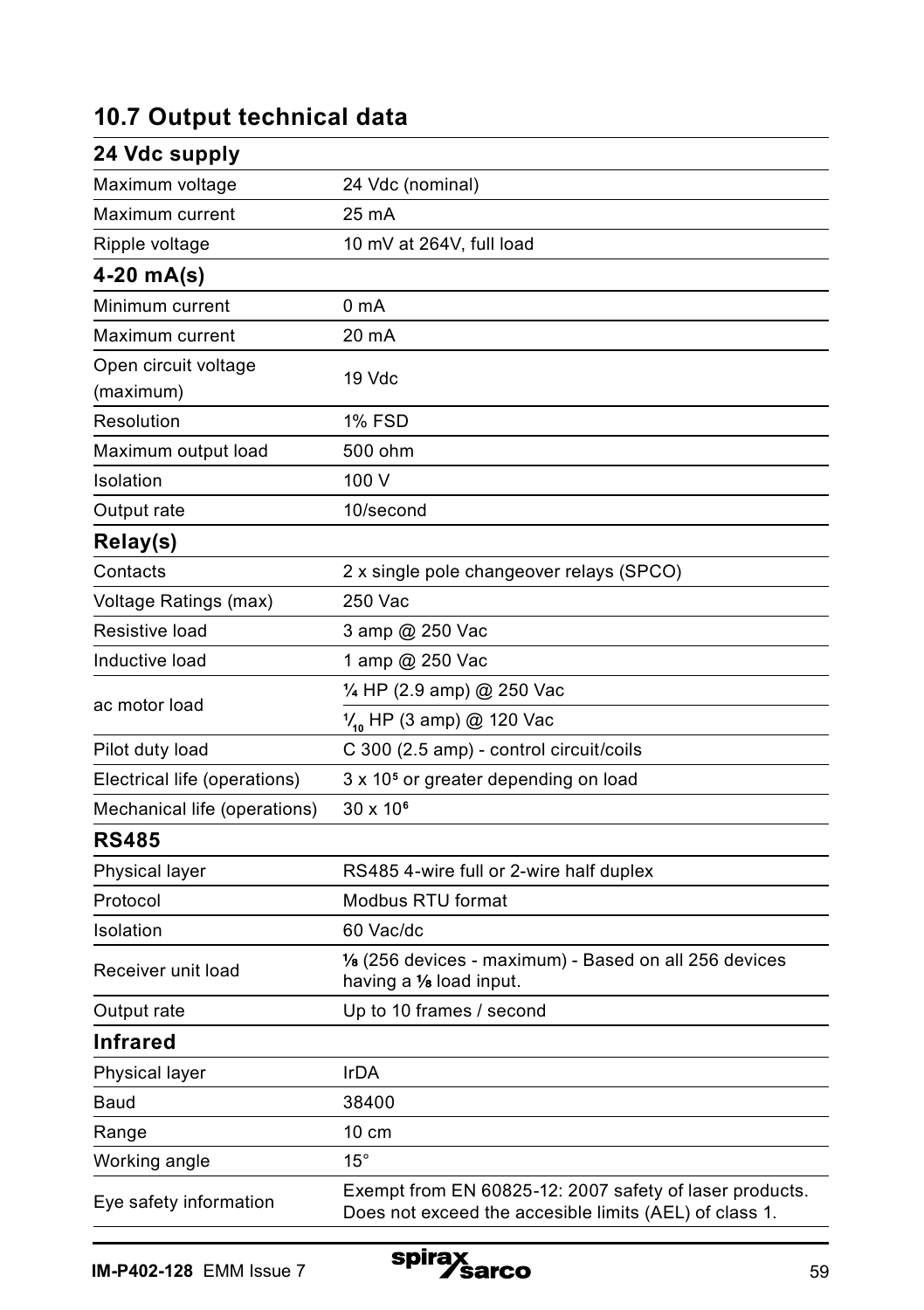## **10.8 Programming parameters**

The default settings in this table can be used as a 'quick start' guide. See Section 6.

## **10.8.1 MODE MENU**

| Proportional control allows the valve to be manually opened, closed or stopped |                                                   |  |
|--------------------------------------------------------------------------------|---------------------------------------------------|--|
| Ranges                                                                         | OPEN, CLOSED or STOP                              |  |
| Default                                                                        | <b>STOP</b>                                       |  |
| In ON/OFF control                                                              |                                                   |  |
|                                                                                | Allows the pump to be switched on or off manually |  |
| Ranges                                                                         | PUMP ON or PUMP OFF                               |  |
| Default                                                                        | <b>PUMP OFF</b>                                   |  |
| <b>10.8.2 INPUT MENU</b>                                                       |                                                   |  |
| LEVEL - SENSOR (Input signal/type)                                             |                                                   |  |
| Ranges                                                                         | 1 - 6 V or 4 - 20 mA                              |  |
| Default                                                                        | $1 - 6V$                                          |  |
| <b>LEVEL - OUTRANGE</b>                                                        |                                                   |  |
| Ranges                                                                         | ON or OFF                                         |  |
| Default                                                                        | <b>OFF</b>                                        |  |
| <b>LEVEL - FILTER</b>                                                          |                                                   |  |
| Ranges                                                                         | 2, 8 or 16                                        |  |
| Default                                                                        | 2                                                 |  |
| Units                                                                          | Seconds                                           |  |
| LEVEL - INTEGRAL (Integral or reset time)                                      |                                                   |  |
| Ranges                                                                         | $5 - 300$                                         |  |
| Default                                                                        | OFF but 120 if ON is selected                     |  |
| Resolution (steps)                                                             | 1                                                 |  |
| Units                                                                          | Seconds                                           |  |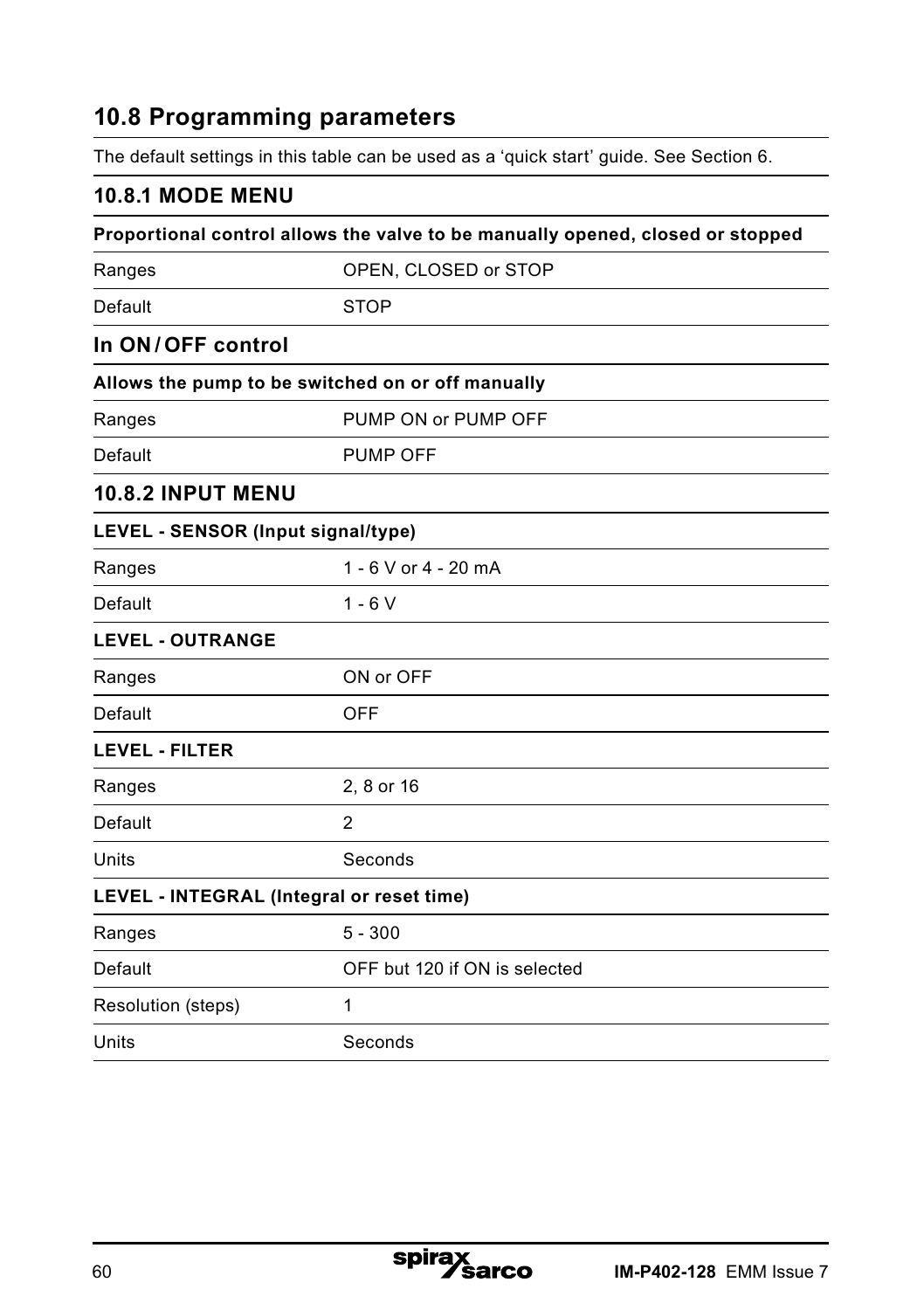| <b>LEVEL - CTL BAND (Control Band)</b>   |                                                                                    |
|------------------------------------------|------------------------------------------------------------------------------------|
| Ranges                                   | 5 - 100 (Interactive with steam offset and SP. control band<br>cannot exceed 100%) |
| Default                                  | 20                                                                                 |
| Resolution (steps)                       | 1                                                                                  |
| Units                                    | %                                                                                  |
| LEVEL - SP (Set Point)                   |                                                                                    |
| Ranges                                   | 3 - 97 (Interactive with steam offset and SP. control band<br>cannot exceed 100%)  |
| Default                                  | 50                                                                                 |
| Resolution (steps)                       | 1                                                                                  |
| Units                                    | $\frac{0}{0}$                                                                      |
|                                          | STEAM - OFFSET (% increase in water level due to 100% steam demand)                |
| Ranges                                   | 0 - 94 (Interactive with steam offset and SP, control band<br>cannot exceed 100%)  |
| Default                                  | 0                                                                                  |
| Resolution (steps)                       | 1                                                                                  |
| Units                                    | %                                                                                  |
|                                          | STEAM - MAX (Scale steam meter output to maximum steam load)                       |
| Ranges                                   | 10 - 100%                                                                          |
| Default                                  | 100                                                                                |
| Resolution (steps)                       | 1                                                                                  |
| Units                                    | %                                                                                  |
| <b>WATER METER (Feedwater flowmeter)</b> |                                                                                    |
| Ranges                                   | OFF or ON                                                                          |
| Default                                  | OFF                                                                                |
|                                          | WATER METER - ON - MAX (Scale steam meter output to maximum feedwater flow)        |
| Ranges                                   | 10 - 100%                                                                          |
| Default                                  | 100                                                                                |
| Resolution (steps)                       | 1                                                                                  |
| Units                                    | $\frac{0}{0}$                                                                      |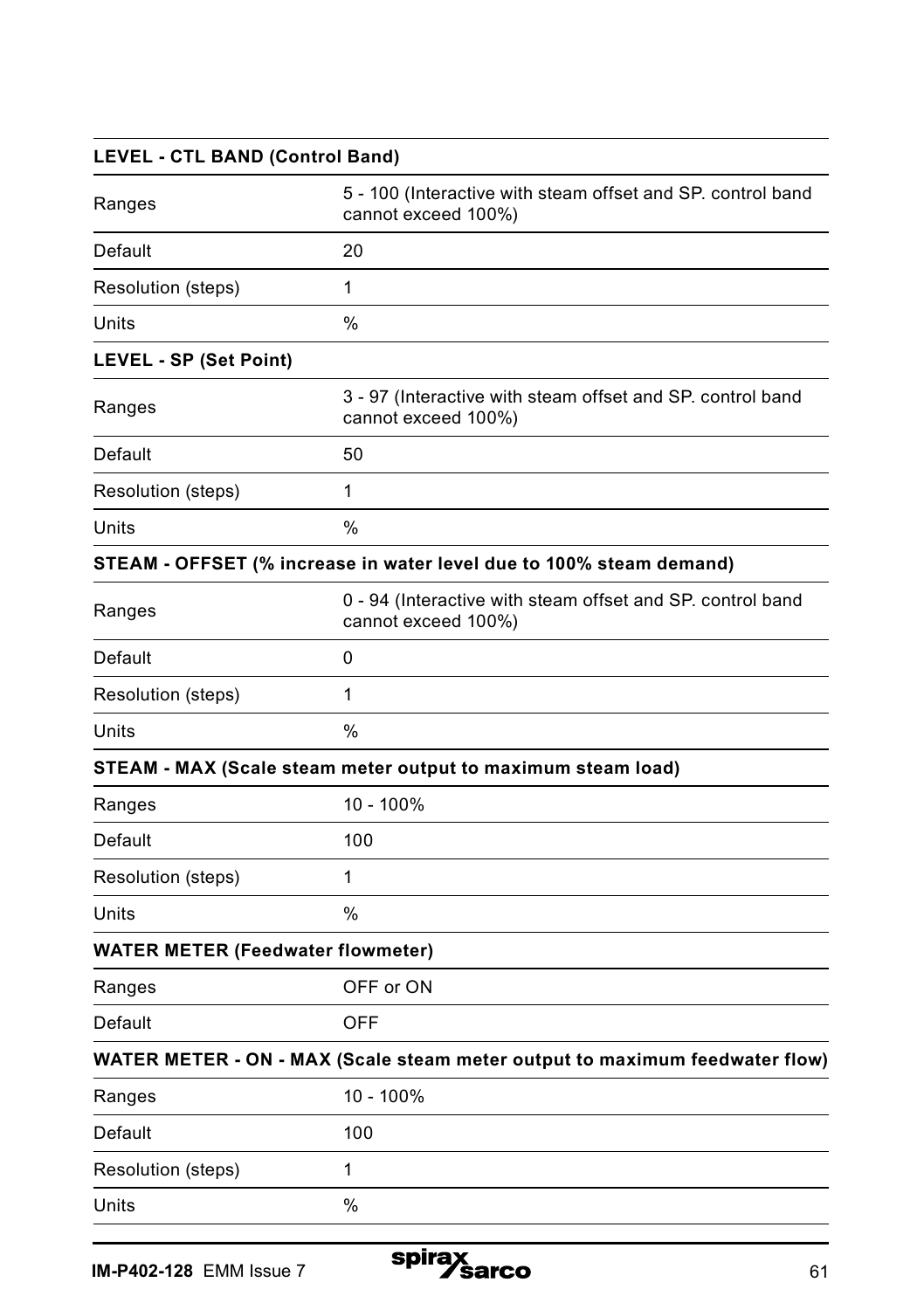## **10.8.3 OUTPUT MENU**

| <b>COMMS - ADDRESS (MODBUS communication)</b> |                                |
|-----------------------------------------------|--------------------------------|
| <b>DRIVE - CONTROL</b>                        |                                |
| Ranges                                        | PROP or ON/OFF                 |
| Default                                       | <b>PROP</b>                    |
| <b>DRIVE - ACTION</b>                         |                                |
| Ranges                                        | PUMP IN or OUT                 |
| Default                                       | <b>PUMP IN</b>                 |
| <b>DRIVE - TYPE</b>                           |                                |
| Ranges                                        | VMD or 4-20 mA                 |
| Default                                       | VMD (Valve Motor Drive)        |
| <b>DRIVE - DEADBAND</b>                       |                                |
| Ranges                                        | 5 - 20 (Relay hysteresis = 1%) |
| Default                                       | 10                             |
| Resolution (steps)                            | 1                              |
| Units                                         | %                              |
| <b>RETRANS - 0 or 4 mA</b>                    |                                |
| Ranges                                        | $0$ or $4$ mA                  |
| Default                                       | 4 mA                           |
| <b>RETRANS - SET - 4 mA</b>                   |                                |
| Ranges                                        | $0 - 100$                      |
| Default                                       | 0                              |
| Units                                         | %                              |
| <b>RETRANS - SET - 20 mA</b>                  |                                |
| Ranges                                        | $0 - 100$                      |
| Default                                       | 100                            |
| Units                                         | %                              |
| <b>RETRANS - CHECK - 4 mA</b>                 |                                |
| Default                                       | 4.00                           |
| Resolution (steps)                            | 0.01                           |
| Units                                         | mA                             |
| <b>RETRANS - CHECK - 20 MA</b>                |                                |
| Default                                       | 20.00                          |
| Resolution (steps)                            | 0.01                           |
| Units                                         | mA                             |

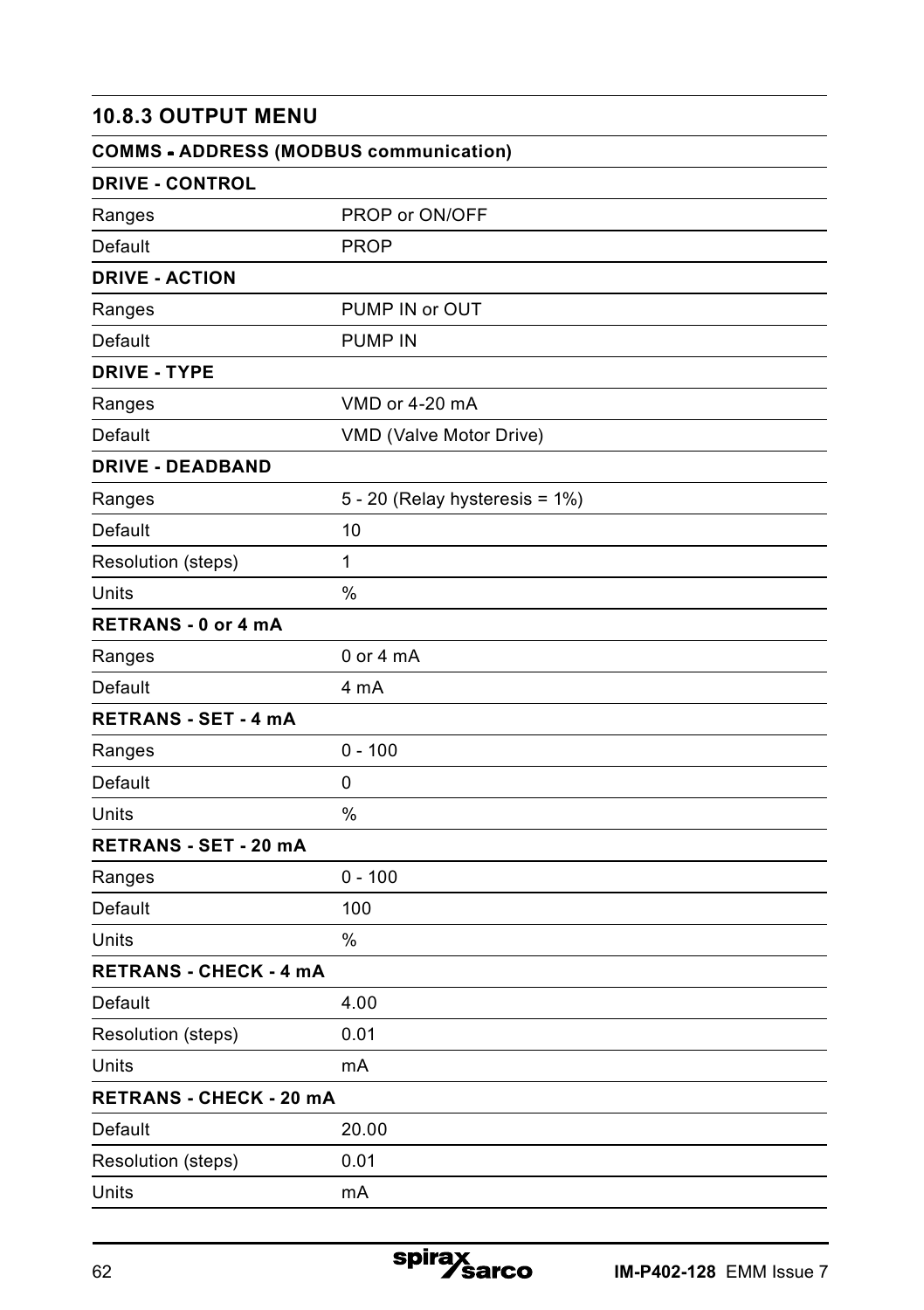| POSITION (positioner) - 0 or 4 mA               |                                  |  |
|-------------------------------------------------|----------------------------------|--|
| Ranges                                          | $0$ or $4$ mA                    |  |
| Default                                         | 4 mA                             |  |
| POSITION (positioner) - SET - 4 mA              |                                  |  |
| Ranges                                          | $0 - 100$                        |  |
| Default                                         | 0                                |  |
| Units                                           | %                                |  |
| POSITION (positioner) - SET - 20 mA             |                                  |  |
| Ranges                                          | $0 - 100$                        |  |
| Default                                         | 100                              |  |
| Units                                           | $\%$                             |  |
| POSITION (positioner) - CHECK - 4 mA            |                                  |  |
| Default                                         | 4.00                             |  |
| Resolution (steps)                              | 0.01                             |  |
| Units                                           | mA                               |  |
| POSITION (positioner) - RETRANS - CHECK - 20 mA |                                  |  |
| Default                                         | 20.00                            |  |
| Resolution (steps)                              | 0.01                             |  |
| Units                                           | mA                               |  |
| <b>COMMS - ADDRESS</b>                          |                                  |  |
| Ranges                                          | $001 - 247$                      |  |
| Default                                         | 001                              |  |
| <b>COMMS - BAUD</b>                             |                                  |  |
| Ranges                                          | 1200, 9600 or 19200              |  |
| Default                                         | 9600                             |  |
| Units                                           | BAUD or bits/second              |  |
| <b>COMMS - IR (Infrared)</b>                    |                                  |  |
| Ranges                                          | <b>MASTER or SLAVE</b>           |  |
| Default                                         | <b>SLAVE</b>                     |  |
| <b>COMMS - IR UNITS IN NETWORK</b>              |                                  |  |
| Ranges                                          | $1 - 8$                          |  |
| <b>ALARM 1 or 2 MENU</b>                        |                                  |  |
| HI or LO                                        |                                  |  |
| Ranges                                          | <b>HIGH or LOW</b>               |  |
| Default                                         | HIGH (alarm 1) and LOW (alarm 2) |  |
|                                                 |                                  |  |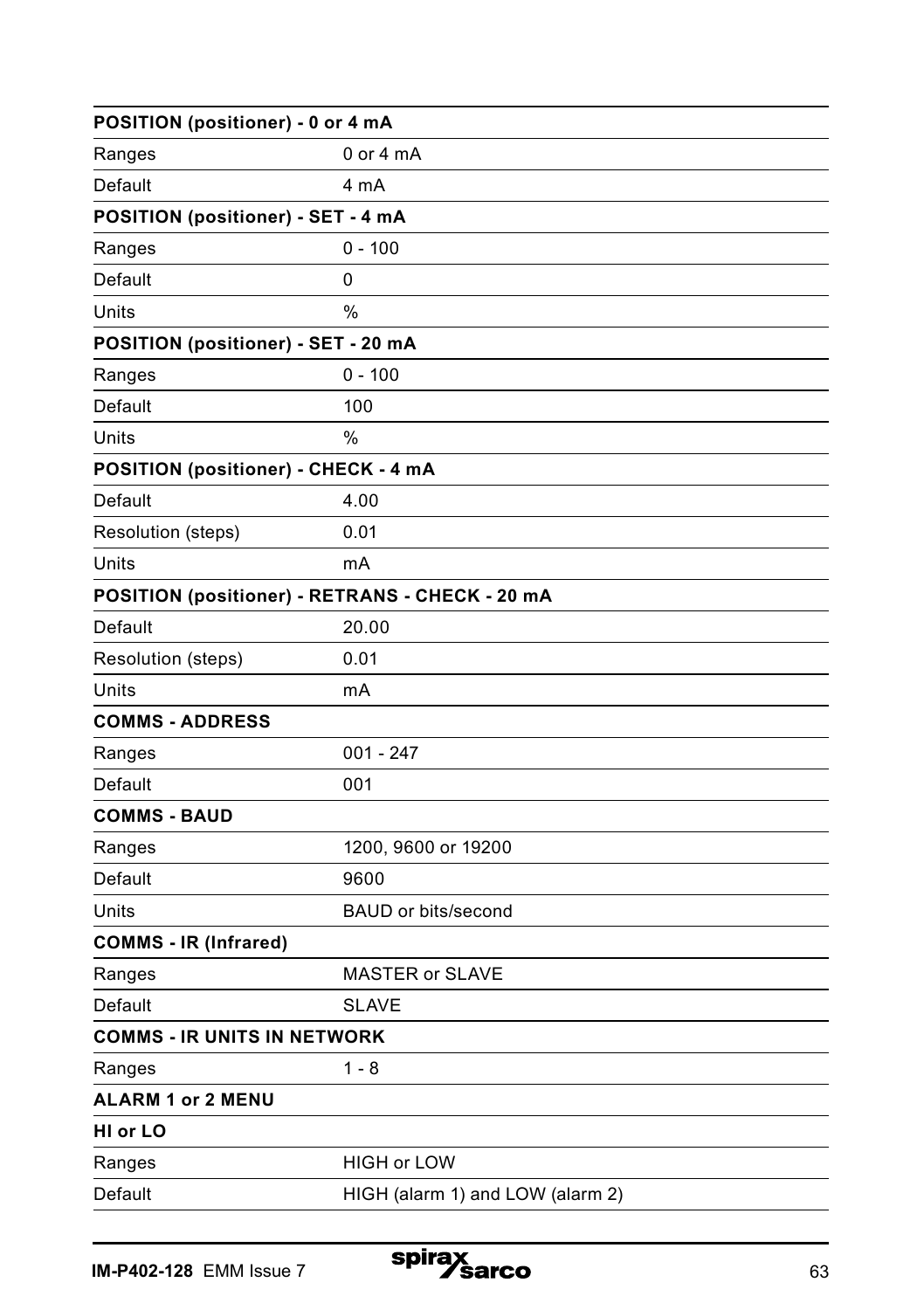| LEVEL%                   |                                                            |
|--------------------------|------------------------------------------------------------|
| Ranges                   | 0 - 100 (Interactive with HYST)                            |
| Default                  | 85% (HIGH), or 20% (LOW)                                   |
| Resolution (steps)       | 1                                                          |
| Units                    | %                                                          |
| <b>HYST (Hysteresis)</b> |                                                            |
| Ranges                   | 0 - 100 (Interactive with HYST)                            |
| Default                  | 5                                                          |
| Resolution (steps)       | 1                                                          |
| Units                    | %                                                          |
| <b>DELAY</b>             |                                                            |
| Ranges                   | $0 - 99$                                                   |
| Default                  | 0                                                          |
| Resolution (steps)       | 1                                                          |
| Units                    | Seconds                                                    |
| <b>LATCH</b>             |                                                            |
| Ranges                   | OFF or ON                                                  |
| Default                  | <b>OFF</b>                                                 |
| <b>TEST MENU</b>         |                                                            |
| <b>DISPLAY</b>           |                                                            |
| Ranges                   | Black-on-white or white-on-black                           |
| Default                  | Black-on-white                                             |
|                          | INPUT - INT TEMP (Internal temperature of the electronics) |
| Ranges                   | -40 to 85 °C or -40 to 185 °F                              |
| Resolution (steps)       | 1                                                          |
| Units                    | °C or °F                                                   |
| <b>INPUT - LEVEL</b>     |                                                            |
| Ranges                   | $0.00 - 7.00$                                              |
| Resolution (steps)       | 0.01                                                       |
| Units                    | dc voltage                                                 |
|                          | INPUT - FEEDBACK (VMD feedback potentiometer from valve)   |
| Ranges                   | $0.00 - 2.26$                                              |
| Resolution (steps)       | 0.01                                                       |
| Units                    | dc voltage                                                 |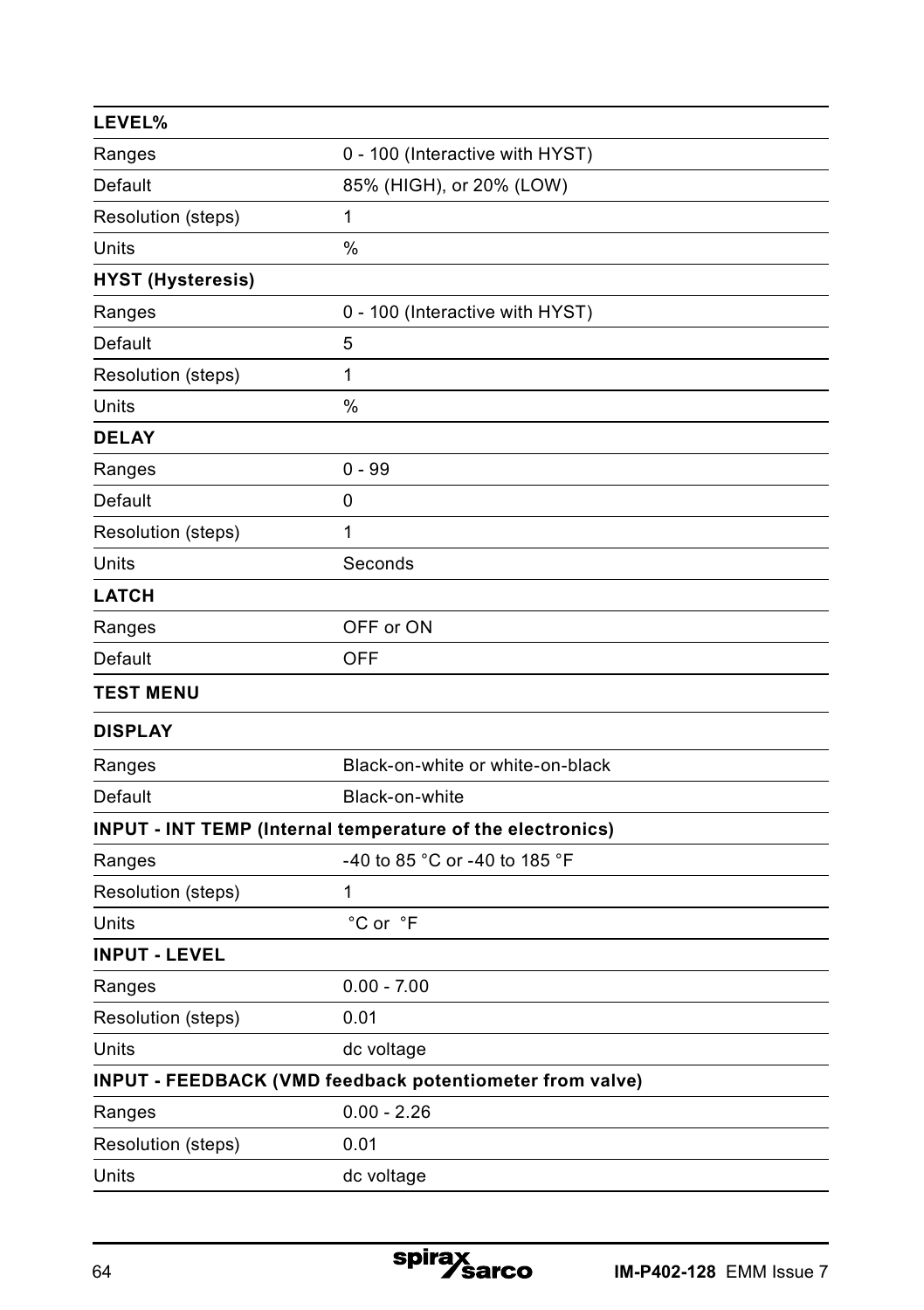| $0.00 - 22.73$<br>Ranges<br>Resolution (steps)<br>0.01<br>Units<br>dc milliamps<br><b>INPUT - STEAM (Signal from steam meter)</b><br>$0.00 - 22.73$<br>Ranges<br>Resolution (steps)<br>0.01<br>Units<br>dc milliamps<br>OUTPUT - RETRANS (Sets the output between 4-20 mA manually)<br>$4 - 20$ mA<br>Ranges<br>Default<br>20.00<br>Resolution (steps)<br>0.01<br>Units<br>mA<br>OUTPUT - POSITION (Sets the output between 4-20 mA manually)<br>4 - 20 mA<br>Ranges<br>Default<br>20.00 |
|------------------------------------------------------------------------------------------------------------------------------------------------------------------------------------------------------------------------------------------------------------------------------------------------------------------------------------------------------------------------------------------------------------------------------------------------------------------------------------------|
|                                                                                                                                                                                                                                                                                                                                                                                                                                                                                          |
|                                                                                                                                                                                                                                                                                                                                                                                                                                                                                          |
|                                                                                                                                                                                                                                                                                                                                                                                                                                                                                          |
|                                                                                                                                                                                                                                                                                                                                                                                                                                                                                          |
|                                                                                                                                                                                                                                                                                                                                                                                                                                                                                          |
|                                                                                                                                                                                                                                                                                                                                                                                                                                                                                          |
|                                                                                                                                                                                                                                                                                                                                                                                                                                                                                          |
|                                                                                                                                                                                                                                                                                                                                                                                                                                                                                          |
|                                                                                                                                                                                                                                                                                                                                                                                                                                                                                          |
|                                                                                                                                                                                                                                                                                                                                                                                                                                                                                          |
|                                                                                                                                                                                                                                                                                                                                                                                                                                                                                          |
|                                                                                                                                                                                                                                                                                                                                                                                                                                                                                          |
|                                                                                                                                                                                                                                                                                                                                                                                                                                                                                          |
|                                                                                                                                                                                                                                                                                                                                                                                                                                                                                          |
|                                                                                                                                                                                                                                                                                                                                                                                                                                                                                          |
| 0.01<br>Resolution (steps)                                                                                                                                                                                                                                                                                                                                                                                                                                                               |
| Units<br>mA                                                                                                                                                                                                                                                                                                                                                                                                                                                                              |
| OUTPUT - VALVE - +VALVE or -VALVE or PUMP (Manual valve control)                                                                                                                                                                                                                                                                                                                                                                                                                         |
| ON or OFF<br>Ranges                                                                                                                                                                                                                                                                                                                                                                                                                                                                      |
| Default<br>ON                                                                                                                                                                                                                                                                                                                                                                                                                                                                            |
| Press the <b>3</b> button to activate the relay - Automatic control of relays is selected by<br>selecting cancel or after 5 minutes has elapses.                                                                                                                                                                                                                                                                                                                                         |
| OUTPUT - ALARM (Energises or de-energises the alarm relay manually)                                                                                                                                                                                                                                                                                                                                                                                                                      |
| ON or OFF<br>Ranges                                                                                                                                                                                                                                                                                                                                                                                                                                                                      |
| Default<br>ON                                                                                                                                                                                                                                                                                                                                                                                                                                                                            |
| Press the <b>W</b> button to activate the relay - Automatic control of relays is selected by<br>selecting cancel or after 5 minutes has elapses.                                                                                                                                                                                                                                                                                                                                         |
| <b>SET PASS MENU (Set pass code)</b>                                                                                                                                                                                                                                                                                                                                                                                                                                                     |
| 0000 - 9999<br>Ranges                                                                                                                                                                                                                                                                                                                                                                                                                                                                    |
| Default<br>See Section 2                                                                                                                                                                                                                                                                                                                                                                                                                                                                 |
| Resolution<br>1                                                                                                                                                                                                                                                                                                                                                                                                                                                                          |
| TREND MENU (Sets time base of trend graph)                                                                                                                                                                                                                                                                                                                                                                                                                                               |
| MINS, HRS, DAYS<br>Ranges                                                                                                                                                                                                                                                                                                                                                                                                                                                                |
| <b>MINS</b><br>Default                                                                                                                                                                                                                                                                                                                                                                                                                                                                   |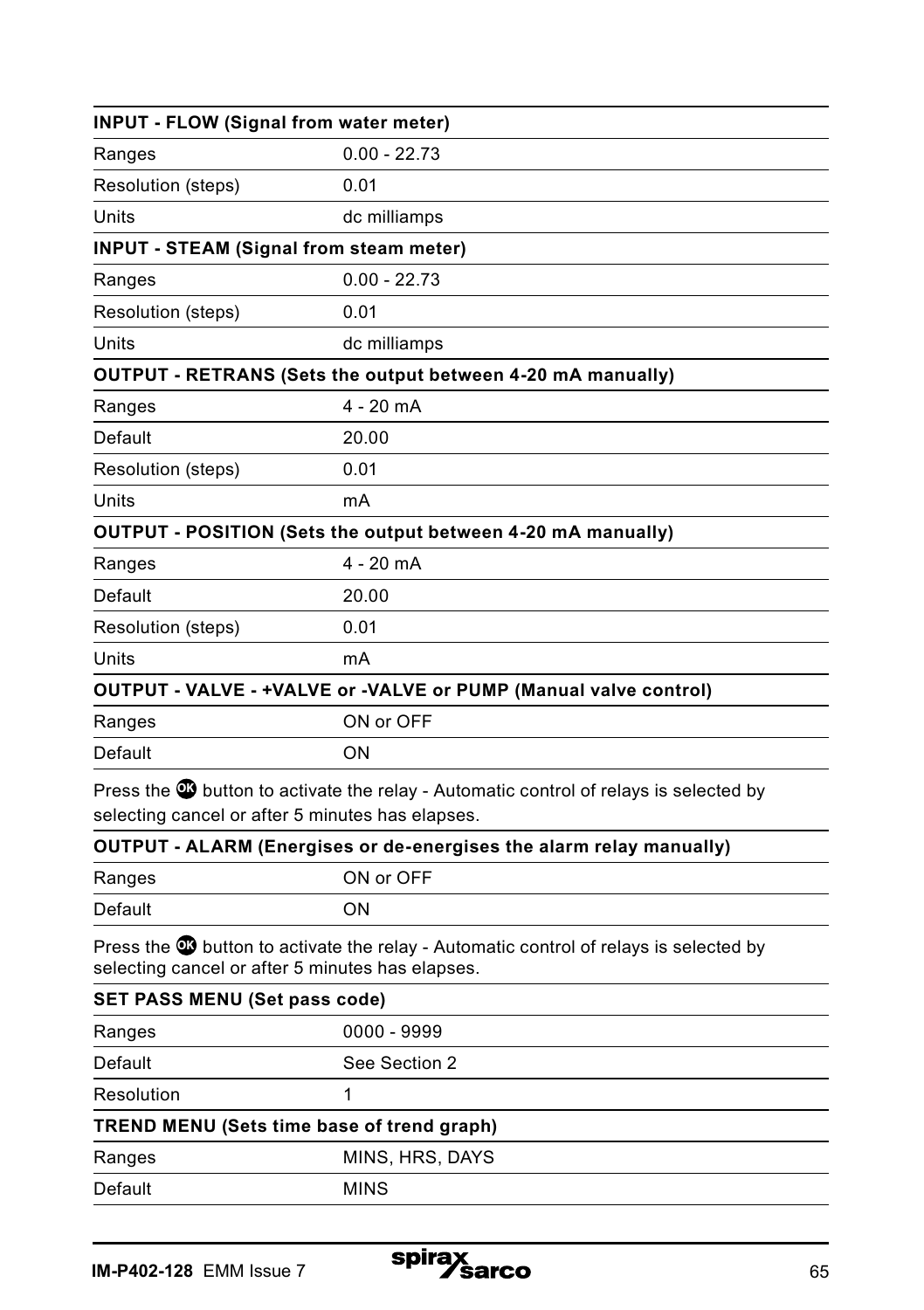## **11. Appendix - Summary of the Modbus protocol**

#### **Format: Byte**

| Start  | 1 bit |  |
|--------|-------|--|
| Data   | 8 bit |  |
| Parity | 0 bit |  |
| Stop   | 1 bit |  |

#### **Format: Request frame**

| 1 byte  |
|---------|
| 1 byte  |
| 2 bytes |
| 2 bytes |
| 2 bytes |
| 8 bytes |
|         |

#### **Format: Response frame**

| Address                                                     | 1 byte                                      |  |
|-------------------------------------------------------------|---------------------------------------------|--|
| Function code                                               | 1 byte (or error code, see below)           |  |
| Byte count                                                  | 1 byte (or exception code, see below)       |  |
| Register data                                               | 2 times the quantity of 16-bit register     |  |
| Error check (CRC)                                           | 2 bytes                                     |  |
| Total                                                       | 7 bytes if correct (or 5 bytes if in error) |  |
| Only Function Code 03, 'Read holding registers' is allowed. |                                             |  |

#### **Parameters and register data**

#### **Register Parameters**

| $\Omega$       | $3 -$ Identity<br>Note: When the device is an IR slave and there is a temporary error in the IR Master-Slave comms, an offset of +32768 is added to the identification value of<br>that particular slave stored in the master's database. |
|----------------|-------------------------------------------------------------------------------------------------------------------------------------------------------------------------------------------------------------------------------------------|
|                | Water level (%)                                                                                                                                                                                                                           |
| $\overline{2}$ | Set point (SP)                                                                                                                                                                                                                            |
| 3              | Control band (CB)                                                                                                                                                                                                                         |
| $\overline{4}$ | Alarm 1                                                                                                                                                                                                                                   |
| 5              | Alarm 1 delay (S)                                                                                                                                                                                                                         |
| 6              | Alarm <sub>2</sub>                                                                                                                                                                                                                        |
| 7              | Alarm 2 delay (S)                                                                                                                                                                                                                         |
| 8              | Steam offset (%)                                                                                                                                                                                                                          |
| 9              | Water flowrate (%)                                                                                                                                                                                                                        |
|                |                                                                                                                                                                                                                                           |

The format of the register data is 16 bit integer, with the most significant byte transmitted first.

#### **Exception codes**

01 illegal function 02 illegal data address

#### **Error frame structure (in hex) transmitted by the product**

| <b>Parameter</b>        | Byte 1  | Byte 2   | Byte 3    | Byte 4     | Byte 5     |
|-------------------------|---------|----------|-----------|------------|------------|
|                         | Device  | Function | Exception | <b>CRC</b> | <b>CRC</b> |
|                         | Address | Code     | Code      | (LSB)      | (MSB)      |
| <b>Illegal function</b> | xх      | 83       | 01        | ХX         | xх         |
| Illegal data address    | xх      | 83       | 02        | ХX         | xх         |

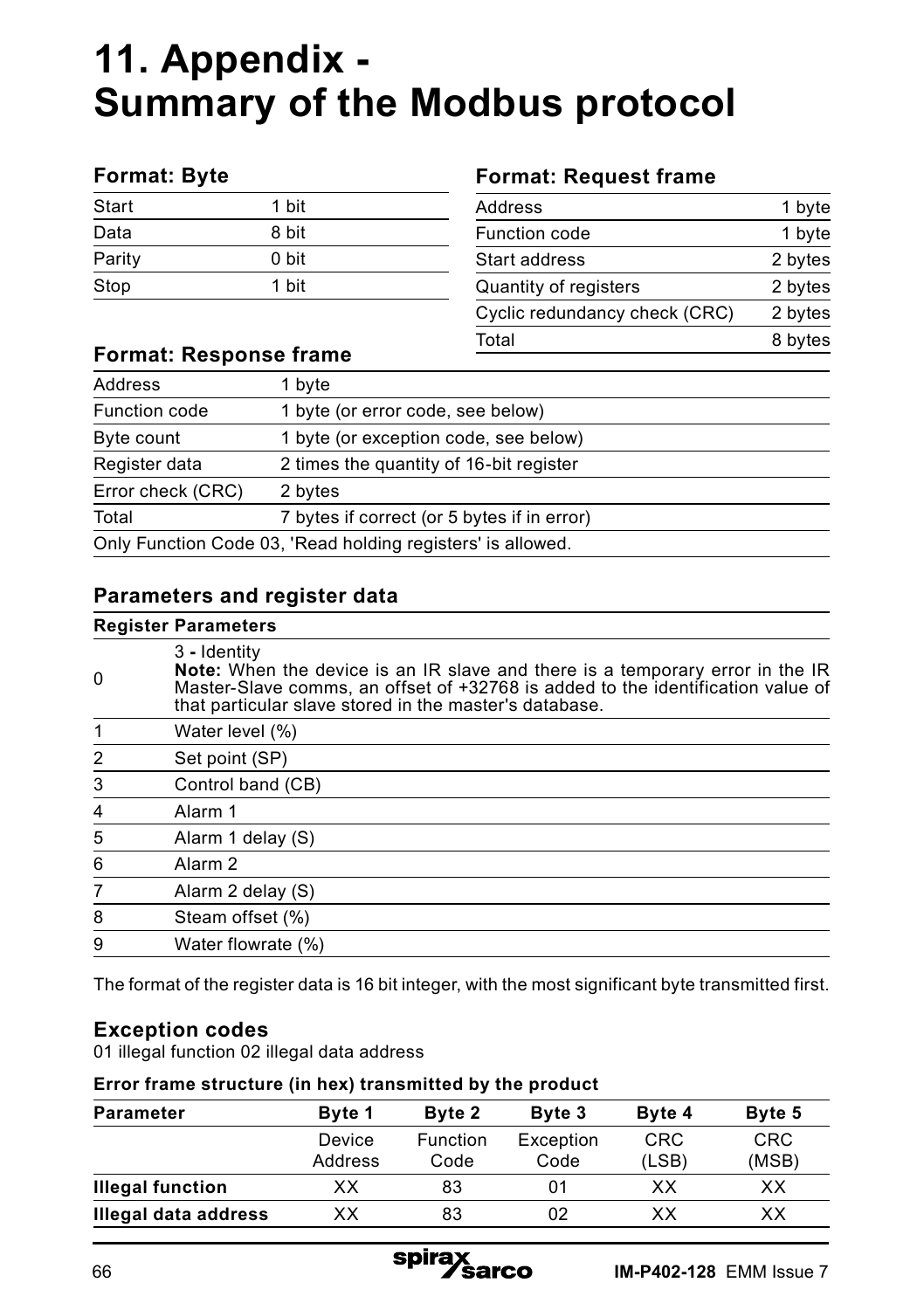